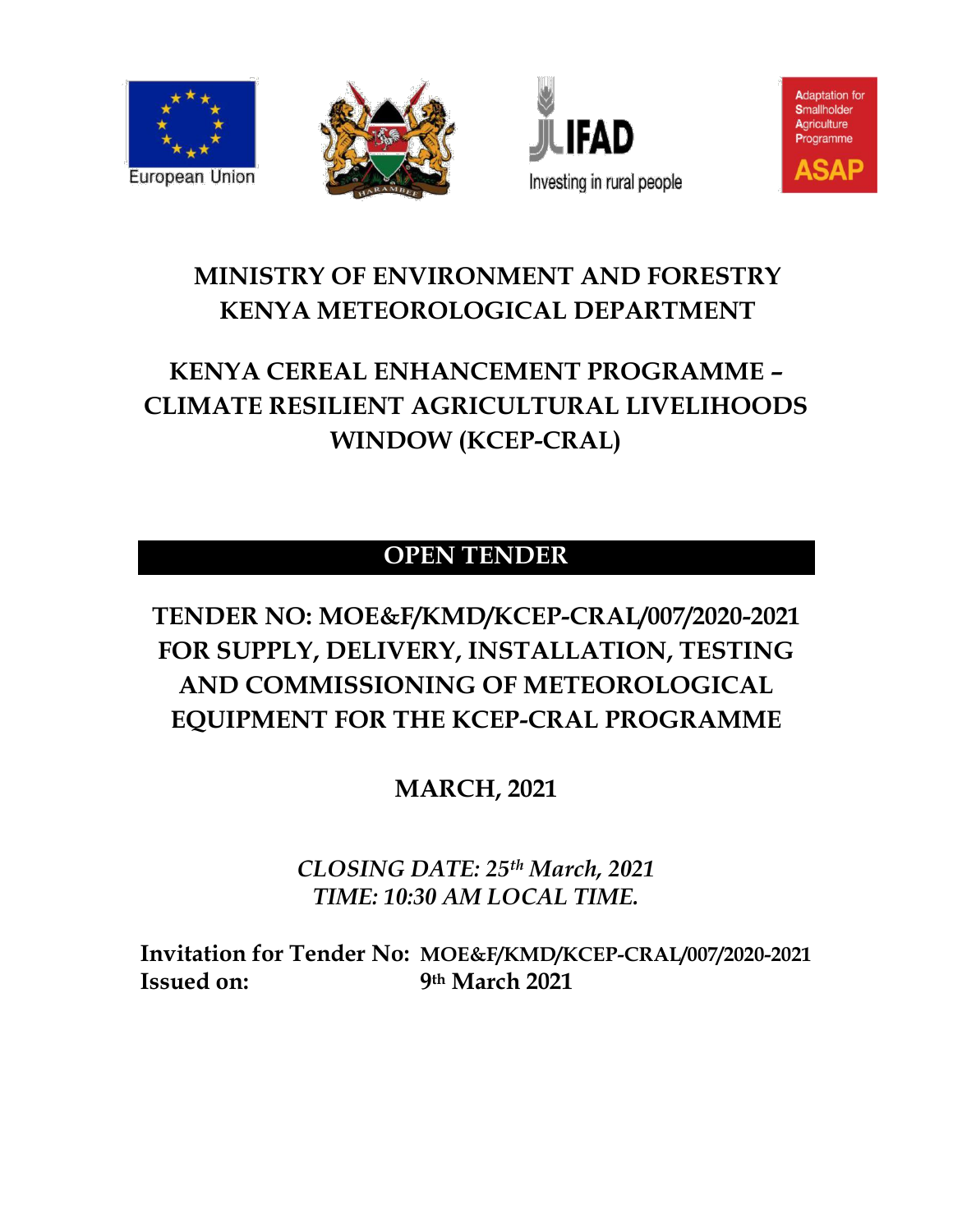# <span id="page-1-0"></span>**TABLE OF CONTENTS**

<span id="page-1-1"></span>

| <b>Table of Contents</b> |                                        |  |
|--------------------------|----------------------------------------|--|
|                          |                                        |  |
|                          |                                        |  |
|                          |                                        |  |
|                          |                                        |  |
| <b>SECTION I</b>         |                                        |  |
| <b>SECTION II</b>        |                                        |  |
| <b>SECTION III</b>       |                                        |  |
| <b>SPECIAL IV</b>        |                                        |  |
| <b>SECTION V</b>         | SCHEDULE OF REQUIREMENTS AND PRICES 36 |  |
|                          |                                        |  |
|                          |                                        |  |
|                          |                                        |  |
|                          |                                        |  |
|                          |                                        |  |
| 7.1                      |                                        |  |
| 7.2                      |                                        |  |
| 7.3                      |                                        |  |
| 7.4                      |                                        |  |
| 7.5                      |                                        |  |
| 7.6                      |                                        |  |
| 7.7                      |                                        |  |
| 7.8                      |                                        |  |
| 7.9                      |                                        |  |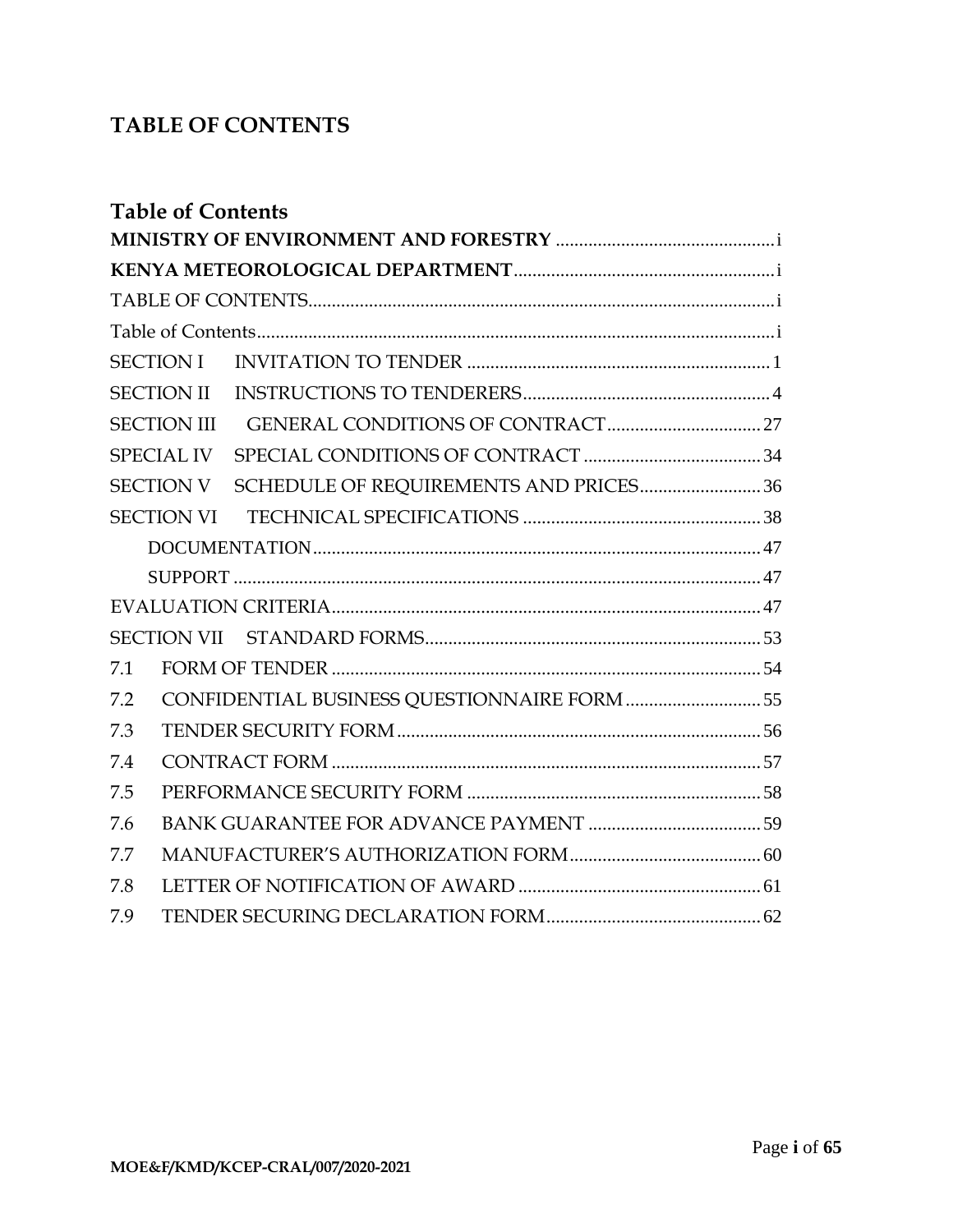# <span id="page-2-0"></span>**SECTION I INVITATION TO TENDER OPEN TENDER**

# **Tender Ref No**. **MOE&F/KMD/KCEP-CRAL/007/2021-2022**

# **Tender Name: Supply, Delivery, Installation, Testing and Commissioning of Meteorological Equipment for the KCEP-CRAL Programme**

1.1 The Ministry of Environment and Forestry invites sealed tenders from eligible candidates for the **Supply, Delivery testing and commissioning of Meteorological Equipment** whose specifications are detailed in this Tender Document. **Interested Bidders may bid for any one or both Lots, but may not submit partial bids for any Lot.**

| Lot<br>No. | <b>ITEM DESCRIPTION</b>                                                                                                                                                                                                         | <b>QUANTITY</b> | <b>TARGET GROUP</b> |
|------------|---------------------------------------------------------------------------------------------------------------------------------------------------------------------------------------------------------------------------------|-----------------|---------------------|
| Lot $I$    | Construction of chain-link perimeter fence<br>around 143 No. Automatic Rain Gauges (ARG)<br>Installation sites in the Project Wards, as per the<br>attached specifications                                                      | 143 sites       | <b>AGPO</b>         |
| Lot II     | 1. Supply, delivery, installation, testing and<br>commissioning of Two (2) No. base station<br>servers, Data Collection and Management<br>Software<br>2. Conduct a three (3) day on-site operation<br>and maintenance training. | $2$ No.         | <b>AGPO</b>         |

- 1.2 Eligible candidates may obtain further information from and inspect the tender documents at the **Ministry of Environment and Forestry's Supplies Chain Management Office,** (11th Floor, Room 1102 N.H.I.F Building along Ragati Road, Nairobi)**,** during normal working hours.
- 1.3 A complete set of tender documents containing detailed information may be obtained from the Supplies Section, Ministry of Environment and Forestry Headquarters, (11th Floor, N.H.I.F Building along Ragati Road, Nairobi) upon payment of Non-refundable fee of KShs.1,000.00 in cash or Bankers Cheque payable to Principal Secretary, Ministry of Environment, Kenya Meteorological Department or downloaded from the ministry's website: [www.environment.go.ke](http://www.environment.go.ke/) for free OR Kenya Meteorological department website [www.meteo.go.ke](http://www.meteo.go.ke/) OR the public procurement information portal links: <https://www.tenders.go.ke/website> or the Programme's website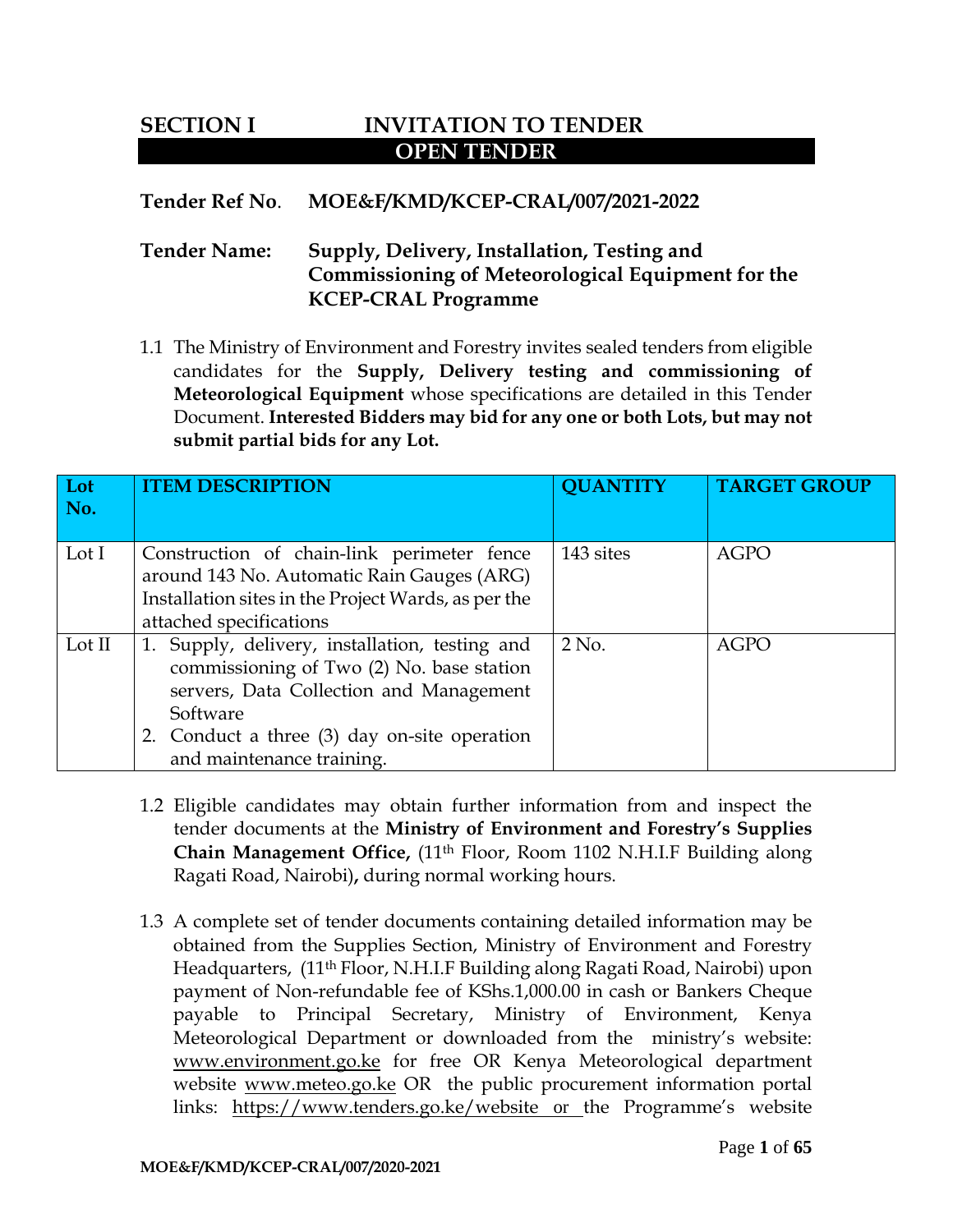[www.kcepcral.go.ke.](http://www.kcepcral.go.ke/) Bidders who download the tender document are advised to sign a tender register at the Ministry's Supplies Section (11th Floor, ROOM 1102, N.H.I.F Building along Ragati Road, Nairobi) or email their contact address using the email: [procurement@environment.go.ke](mailto:procurement@environment.go.ke) before the tender closing date. This is for purposes of communicating any clarification or addendum.

- 1.4 Prices quoted should be net inclusive of all taxes, must be in Kenya Shillings and shall remain valid for 120 (One Hundred and Twenty) days from the closing date of the tender.
- 1.5 All tenders must be accompanied by securing declaration Form in the format specified in tender document. The tender must be delivered in plain sealed envelope clearly marked **'Tender for Supply, Delivery Testing and Commissioning of Testing and Commissioning of Meteorological Equipment for the KCEP-CRAL Programme**. Failure to attach the Tender Securing Declaration Form will lead to automatic rejection of the tender.
- 1.1 Completed tender documents are to be enclosed in plain sealed envelopes marked with tender reference number and be deposited in the Tender Box at the Reception Area of the Ministry of Environment and Forestry's Offices (11th Floor, N.H.I.F Building along Ragati Road, Nairobi) and addressed to,

# **The Principal Secretary Ministry of Environment and Forestry, P. O. Box 30126-00100, NAIROBI.**

so as to be received on or before **25th March, 2021** at 10.30 am East African Time. Late bids will not be accepted and will be returned unopened.

1.2 Tenders will be opened immediately thereafter, i.e. on **25th March, 2021 at 10.30am** East African Time in the presence of the Candidates or their representatives who choose to attend at the Ministry of Environment and Forestry's Conference Room, located at 12th floor of the N.H.I.F. Building along Ragati Road, Nairobi.

**Principal Secretary, Dated: 9th March, 2021**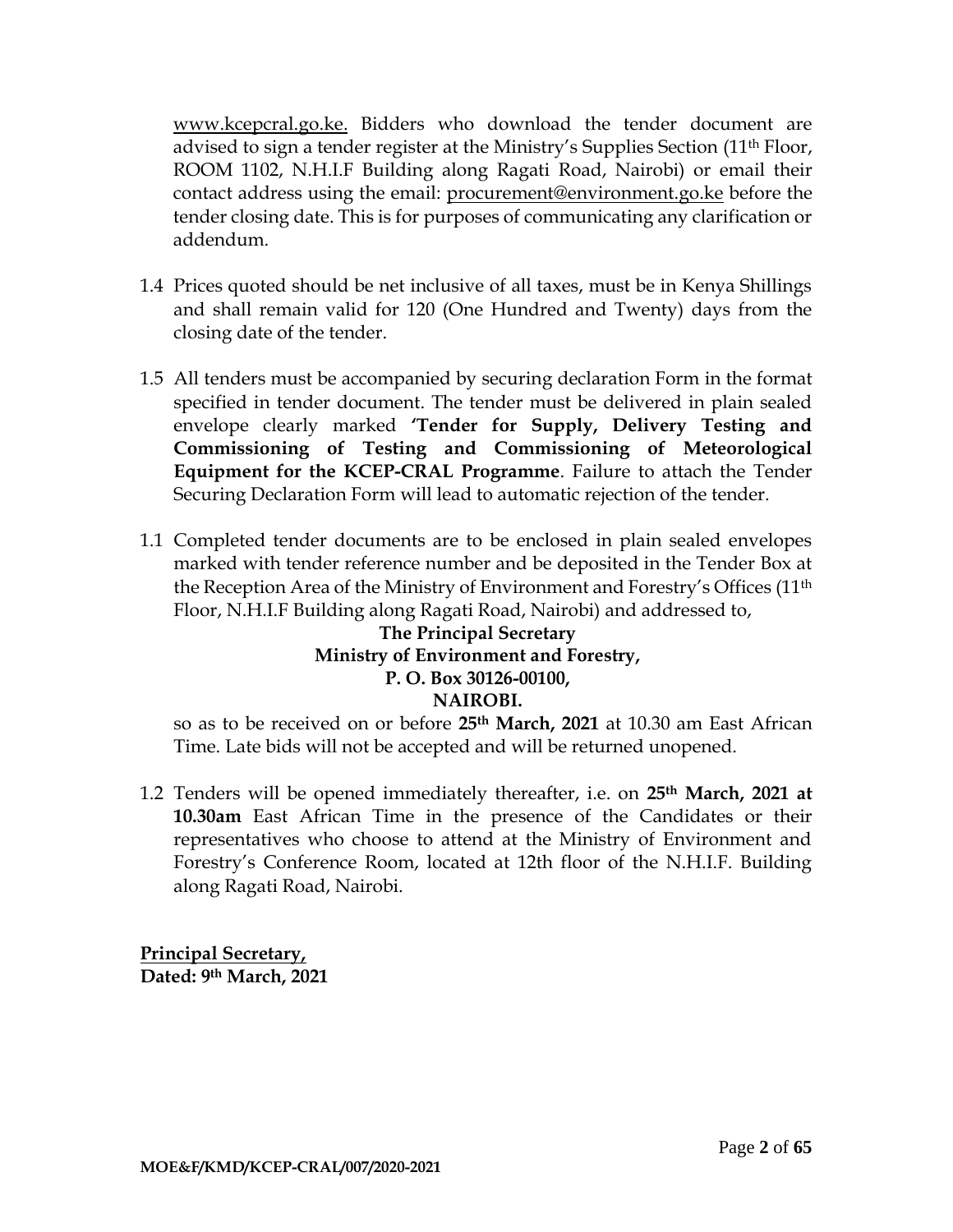# **SECTION II - INSTRUCTIONS TO TENDERERS**

# **Table of Clauses**

- 2.1 Eligible Tenderer
- 2.2 Eligible Equipment
- 2.3 Cost of Tendering
- 2.4 Contents of Tender Document
- 2.5 Clarification of Tender Documents
- 2.6 Amendment of Tender Document
- 2.7 Language of Tender
- 2.8 Documents Comprising the Tender
- 2.9 Tender Forms
- 2.10 Tender Prices
- 2.11 Tender Currencies
- 2.12 Tenderers Eligibility and Qualification
- 2.13 Goods' Eligibility and Conformity to Tender Document
- 2.14 Tender Security
- 2.15 Validity of Tenders
- 2.16 Format and Signing of Tenders
- 2.17 Sealing and Marking of Tenders
- 2.18 Deadline for Submission of Tender
- 2.19 Modification and Withdrawal of Tenders
- 2.20 Opening of Tenders
- 2.21 Clarification of Tenders
- 2.22 Preliminary Examination
- 2.23 Conversion to Single Currency
- 2.24 Evaluation and Comparison of Tender
- 2.25 Contacting the procuring entity
- 2.26 Award of Contract
- (a) Post Qualification
- (b) Award criteria
- (c) Ministry of Environment, Kenya Meteorological Department's
- Right to Vary Quantities
- (d ) Ministry of Environment, Kenya Meteorological Department's
- Right to Accept or Reject any
	- or all Tenders
- 2.27 Notification of Award
- 2.28 Signing of Contract
- 2.29 Performance Security
- 2.30 Corrupt or Fraudulent Practices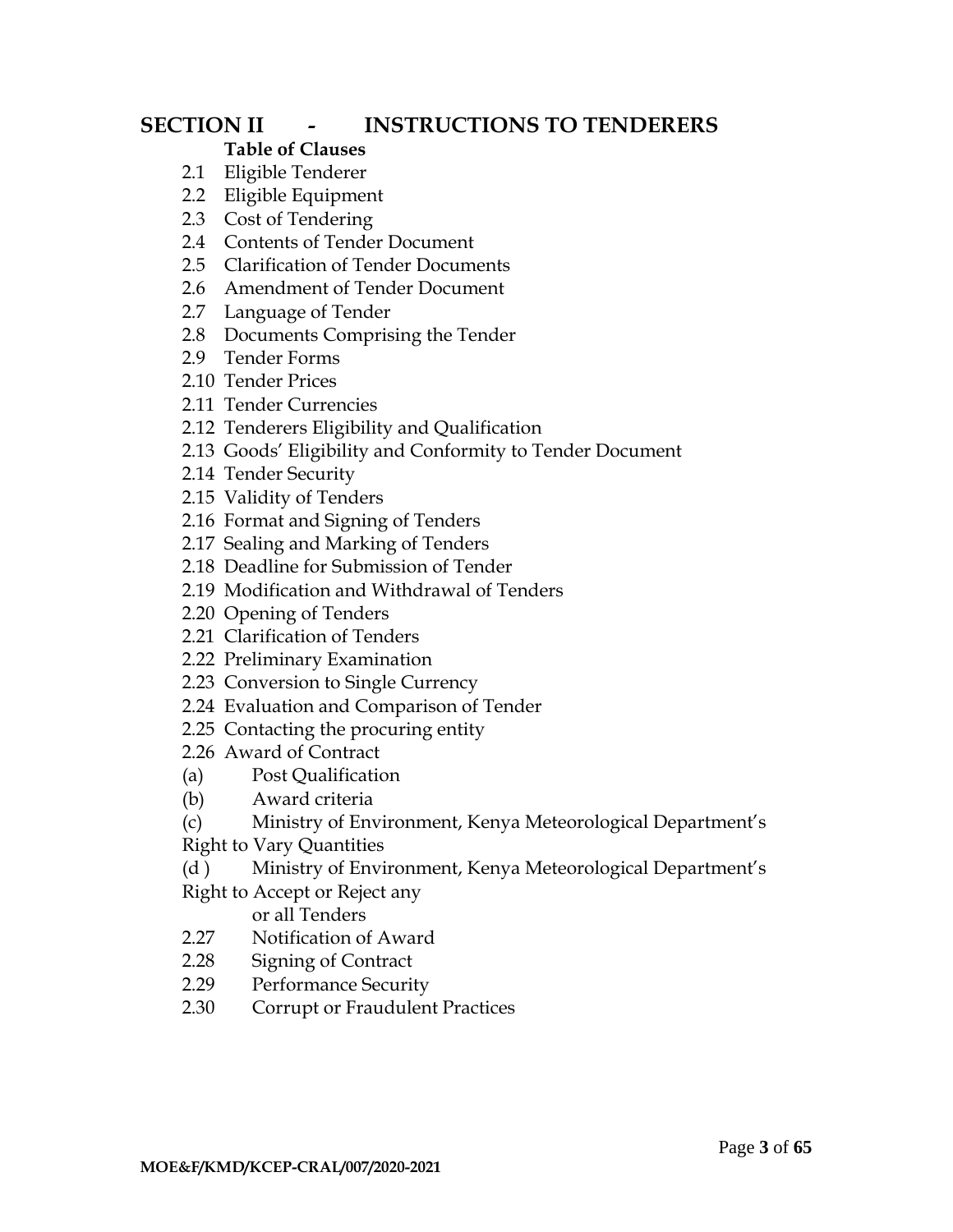# <span id="page-5-0"></span>**SECTION II INSTRUCTIONS TO TENDERERS**

#### 2.1 **Eligible Tenderers**

- 2.1.1 This Invitation for Tenders is open to all tenderers eligible as described in the Appendix to Instructions to Tenderers. Successful tenderers shall complete the supply, install and commissioning of the item by the intended completion date specified in the tender documents.
- 2.1.2 The procuring entity employees, committee members, board members and their relative (spouse and children) are not eligible to participate in the tender unless where specially allowed under section 131 of the Act.
- 2.1.3 Tenderers shall provide the qualification information statement that the tenderer (including all members of a joint venture and subcontractors) is not associated, or have been associated in the past, directly or indirectly, with a firm or any of its affiliates which have been engaged by the procuring entity to provide consulting services for the preparation of the design, specifications, and other documents to be used for the procurement of the goods under this Invitation for tenders.
- 2.1.4 Tenderers involved in corrupt or fraudulent practices or debarred from participating in public procurement shall not be eligible.

#### 2.2 **Eligible Equipment**

- 2.2.1 All equipment to be supplied and installed under the contract shall have their origin in eligible source countries.
- 2.2.2 For purposes of this clause, "origin" means the place where the equipment(s) are produced. Goods are produced when, through manufacturing, processing, or substantial and major assembly of components, a commercially-recognized product results that is substantially different in basic characteristics or in purpose or utility from its components
- 2.2.3 The origin of equipment is distinct from the nationality of the tenderer and shall be treated thus in the evaluation of the tender.

#### **2.3 Cost of Tendering**

2.3.1 The Tenderer shall bear all costs associated with the preparation and submission of its tender, and the procuring entity, will in no case be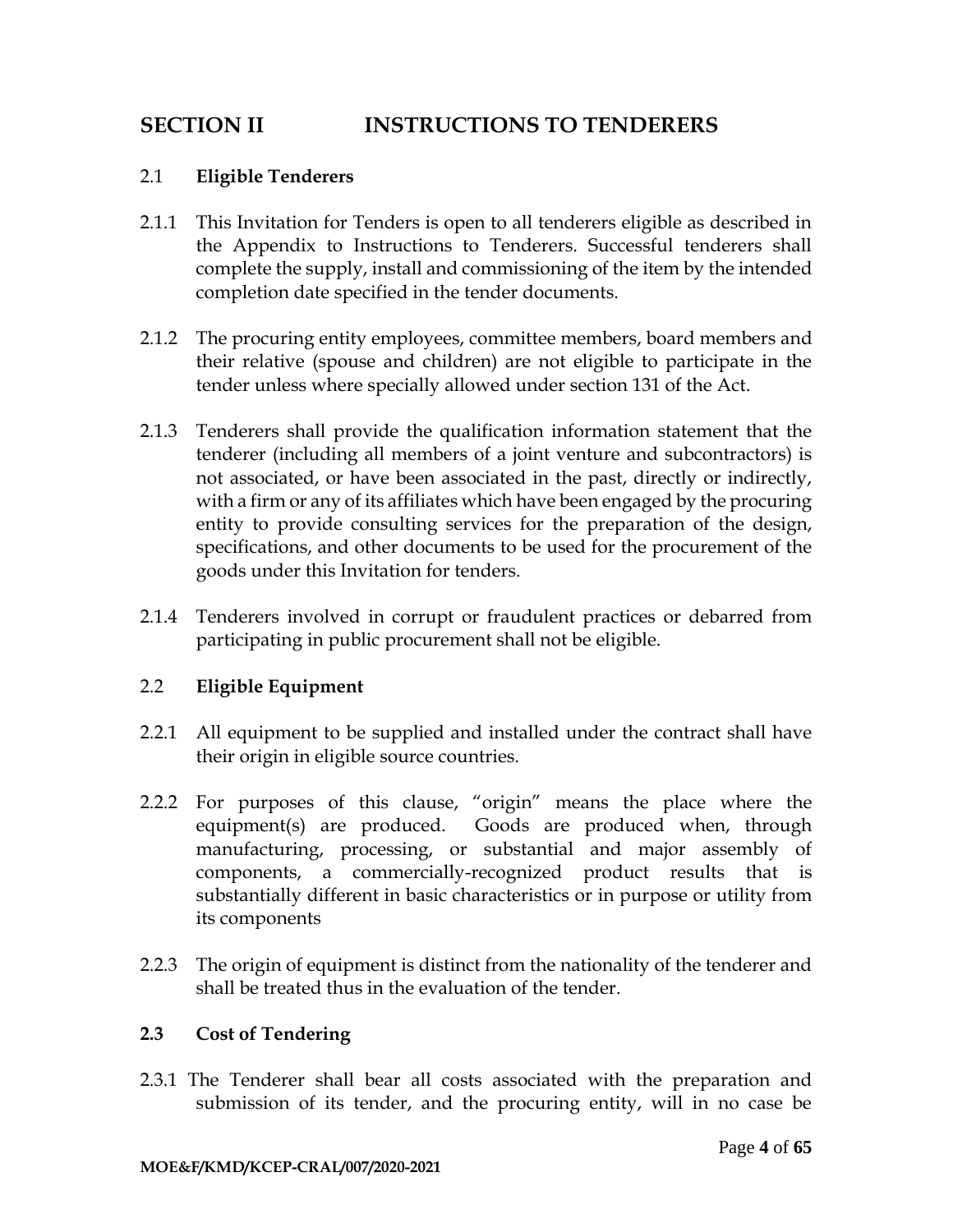responsible or liable for those costs, regardless of the conduct or outcome of the tendering process.

- 2.3.2 The price to be charged for the tender document shall not exceed Kshs. 1,000.00
- 2.3.3 The procuring entity shall allow the tenderer to review the tender document free of charge before purchase.

# **2.4. Contents of Tender Document**

- 2.4.1 The tender document comprises the documents listed below and addenda issued in accordance with clause 2.6 of these instructions to tenderers
	- (i) Invitation to Tender
	- (ii) Instructions to Tenderers
	- (iii) General Conditions of Contract
	- (iv) Special Conditions of Contract
	- (v) Schedule of requirements
	- (vi) Technical Specifications
	- (vii) Tender Form and Price Schedules
	- (viii) Tender Security Form
	- (ix) Contract Form
	- (x) Performance Security Form
	- (xi) Bank Guarantee for Advance Payment Form
	- (xii) Manufacturer's Authorization Form
	- (xiii) Confidential Business Questionnaire Form
	- (xiv) Declaration form
	- (xv) Request for Review Form
- 2.4.2 The Tenderer is expected to examine all instructions, forms, terms, and specifications in the tender documents. Failure to furnish all information required by the tender documents or to submit a tender not substantially responsive to the tender documents in every respect will be at the tenderers risk and may result in the rejection of its tender.

# **2.5 Clarification of Tender Documents**

2.5.1 A prospective tenderer making inquiries of the tender documents may notify the procuring entity in writing or by post at the entity's address indicated in the invitation for tenders. The procuring entity will respond in writing to any request for clarification of the tender documents, which it receives not later than seven (7) days prior to the deadline for the submission of tenders, prescribed by the procuring entity. Written copies of the procuring entity response (including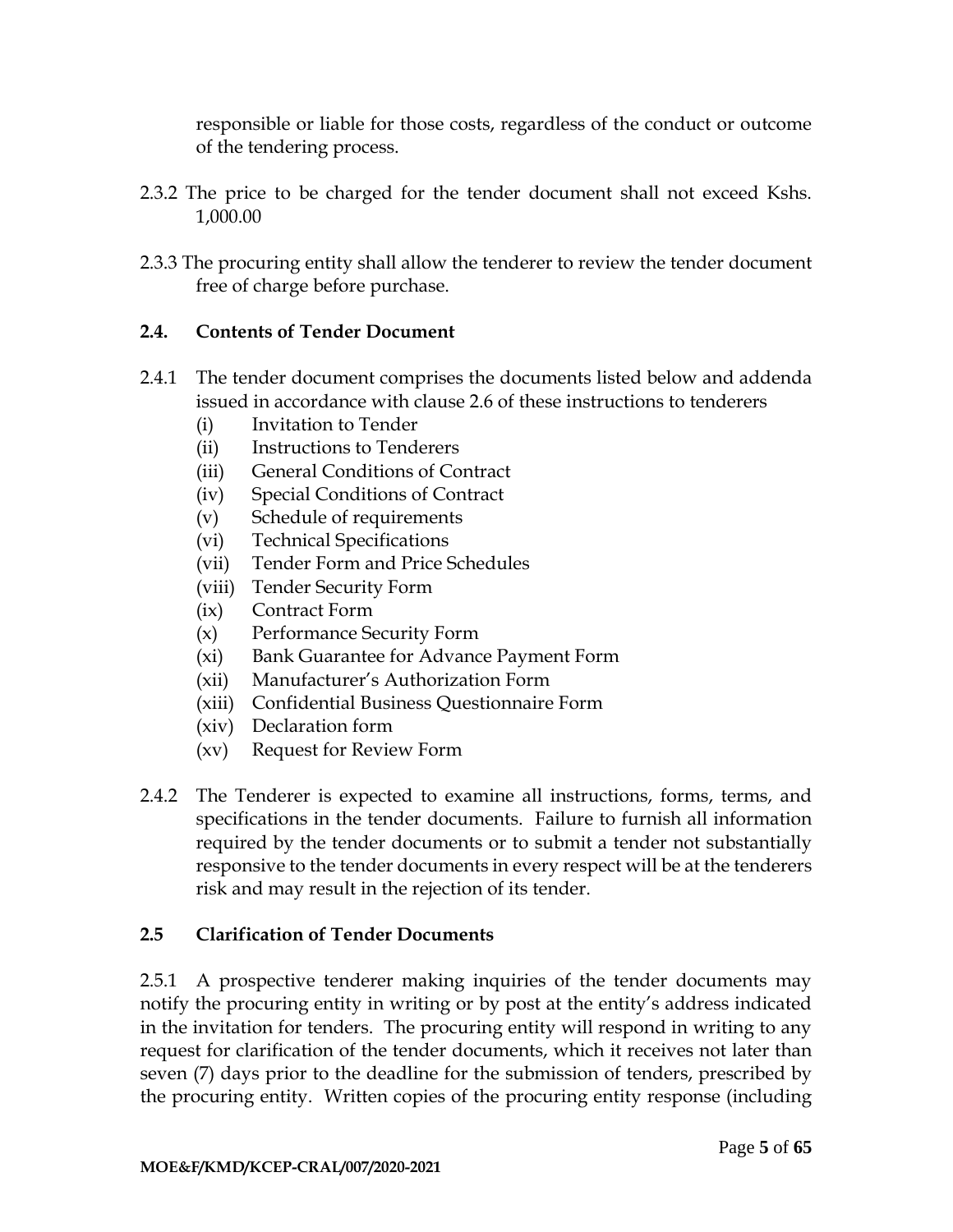an explanation of the query but without identifying the source of inquiry) will be sent to all prospective tenderers that have received the tender document.

2.5.2 The procuring entity shall reply to any clarifications sought by the tenderer within 3 days of receiving the request to enable the tenderer to make timely submission of its tender.

### **2.6 Amendment of Tender Documents**

- 2.6.1 At any time prior to the deadline for submission of tender, the procuring entity, for any reason, whether at its own initiative or in response to a clarification requested by a prospective tenderer, may modify the tender documents by issuing an addendum.
- 2.6.2 All prospective tenderers that have obtained the tender documents will be notified of the amendment in writing or by post and will be binding on them.
- 2.6.3 In order to allow prospective tenderers reasonable time in which to take the amendment into account in preparing their tenders, the procuring entity, at its discretion, may extend the deadline for the submission of tenders.

# **2.7 Language of Tender**

2.7.1 The tender prepared by the tenderer, as well as all correspondence and documents relating to the tender exchange by the tenderer and the procuring entity, shall be written in English language, provided that any printed literature furnished by the tenderer may be written in another language provided they are accompanied by an accurate English translation of the relevant passages in which case, for purposes of interpretation of the tender, the English translation shall govern.

# **2.8 Documents Comprising the Tender**

- 2.8.1 The tender prepared by the tenderers shall comprise the following components.
	- (a) a Tender Form and a Price Schedule completed in accordance with paragraph 2.9, 2.10 and 2.11 below
	- (b) documentary evidence established in accordance with paragraph 2.12 that the tenderer is eligible to tender and is qualified to perform the contract if its tender is accepted;
	- (c) documentary evidence established in accordance with paragraph 2.13 that the goods and ancillary services to be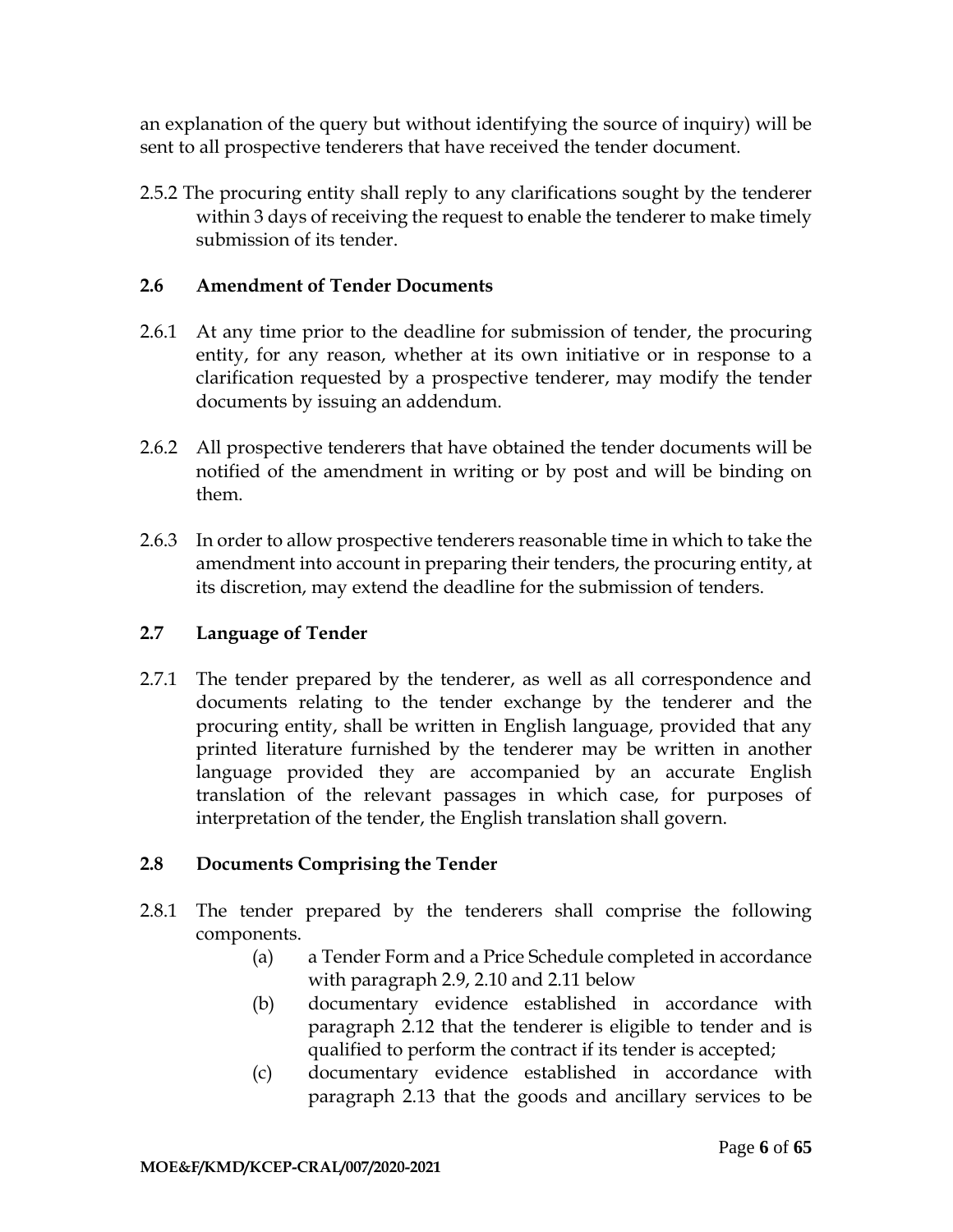supplied by the tenderer are eligible goods and services and conform to the tender documents; and

- (d) tender security furnished in accordance with paragraph 2.14
- (e) Confidential Business Questionnaire

# **2.9 Tender Form**

2.9.1 The tenderer shall complete the Form of Tender and the appropriate Price Schedule furnished in the tender documents, indicating the equipment to be supplied, installed and commissioned and a brief description of the equipment, their country of origin, quantity, and prices.

# **2.10 Tender Prices**

- 2.10.1 The tenderer shall indicate on the appropriate Price Schedule the unit prices where applicable and total tender price of the equipment and installation it proposes to supply under the contract.
- 2.10.2 Prices indicated on the Price Schedule shall be entered separately in the following manner:
	- (i) the price of the equipment quoted EXW (ex works, ex factory, ex warehouse, ex showroom, or off-the-shelf, as applicable), including all customs duties and sales and other taxes already paid or payable:
	- (ii) charges for inland transportation, insurance, and other local costs incidental to delivery of the goods to their final destination; and
	- (iii) installation charges shall also be indicated separately for each equipment
- 2.10.3 Prices quoted by the tender shall remain fixed during the Tender's performance of the contract. A tender submitted with an adjustable price quotation will be treated as non-responsive and will be rejected, pursuant to paragraph 2.22 unless otherwise agreed by the parties.

# **2.11 Tender Currencies**

- 2.11.1 Prices shall be quoted in the following currencies:
	- (a) For equipment that the tenderer will supply from within Kenya, the prices shall be quoted in Kenya Shillings; and
	- (b) For equipment that the tenderer will supply from outside Kenya, the prices may be quoted in US Dollars or in another freely convertible currency.
	- (c) Cost of installation and commissioning will be in Kenya Shillings.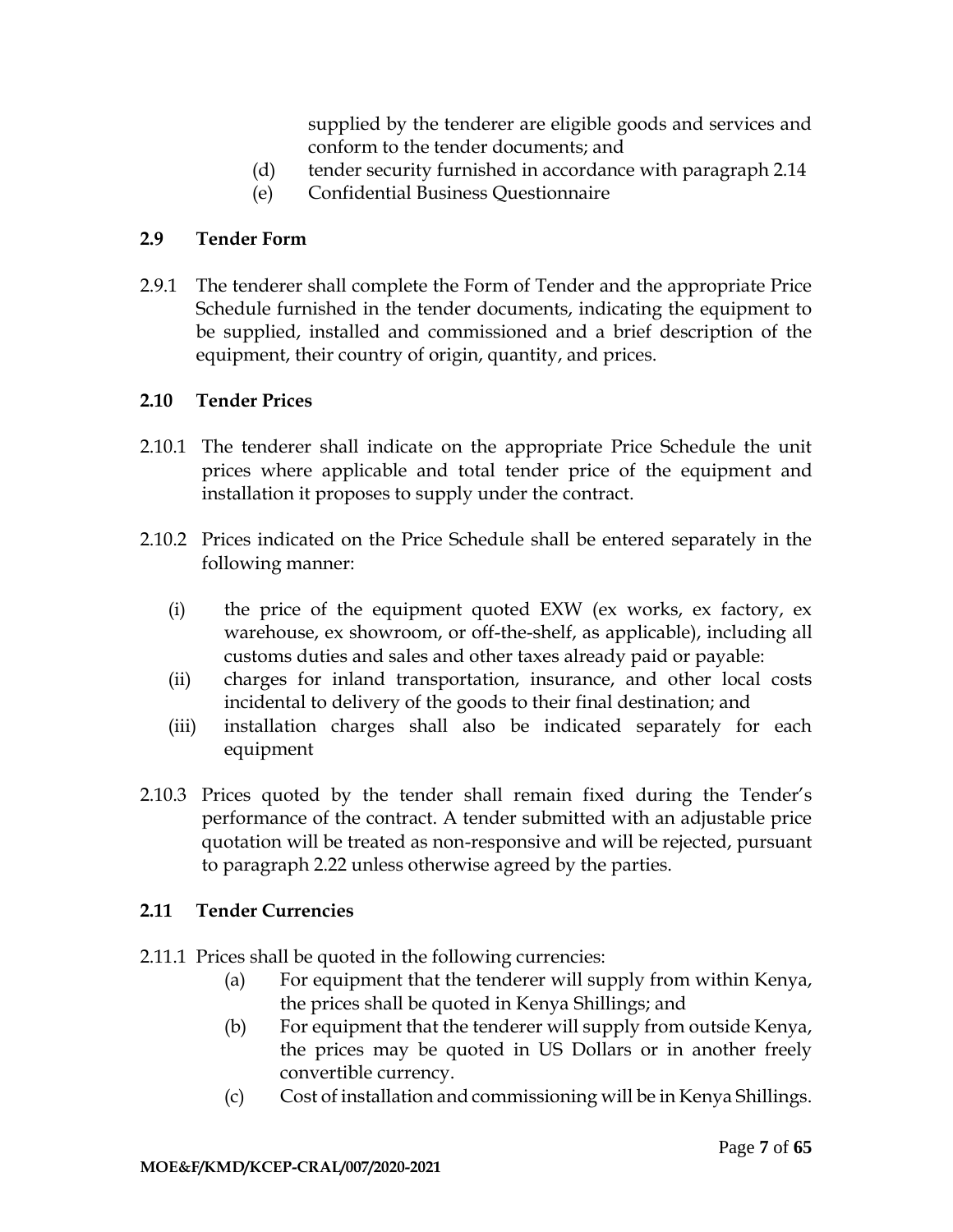# **2.12 Tenderers Eligibility and Qualifications**

- 2.12.1 Pursuant to paragraph 2.1. the tenderers shall furnish, as part of its tender, documents establishing the tenderers eligibility to tender and its qualifications to perform the contract if its tender is accepted.
- 2.12.2 The documentary evidence of the tenderers eligibility to tender shall establish to the procuring entity's satisfaction that the tenderer, at the time of submission of its tender, is from an eligible source country as defined under paragraph 2.1
- 2.12.3 The documentary evidence of the tenderers qualifications to perform the contract if its tender is accepted shall establish to the procuring entity's satisfaction;
	- (a) that, in the case of a tenderer offering to supply equipment under the contract which the tenderer did not manufacture or otherwise produce, the tenderer has been duly authorized by the equipment, Manufacturer or producer to supply the equipment
	- (b) that the tenderer has the financial, technical, and production capability necessary to perform the contract;
	- (c) that, in the case of a tenderer not doing business within Kenya, the tenderer is or will be (if awarded the contract) represented by an Agent in Kenya equipped, and able to carry out the Tenderer's maintenance, repair, and spare parts-stocking obligations prescribed in the Conditions of Contract and/or Technical Specifications.

# **2.13 Goods Eligibility and Conformity to Tender Document**

- 2.13.1 Pursuant paragraph 2.2 of this section, the tenderer shall furnish, as part of its tender documents establishing the eligibility and conformity to the tender documents of all equipment which the tenderer proposes to supply under the contract
- 2.13.2 The documentary evidence of the eligibility of the goods shall consist of statement in the Price Schedule of the country of origin of the goods and services offered which shall be confirmed by a certificate of origin issued at the time of shipment.
- 2.13.3 The documentary evidence of conformity of the equipment to the tender documents may be in the form of literature, drawings, and data, and shall consist of:
	- a) a detailed description of the essential technical and performance characteristic of the equipment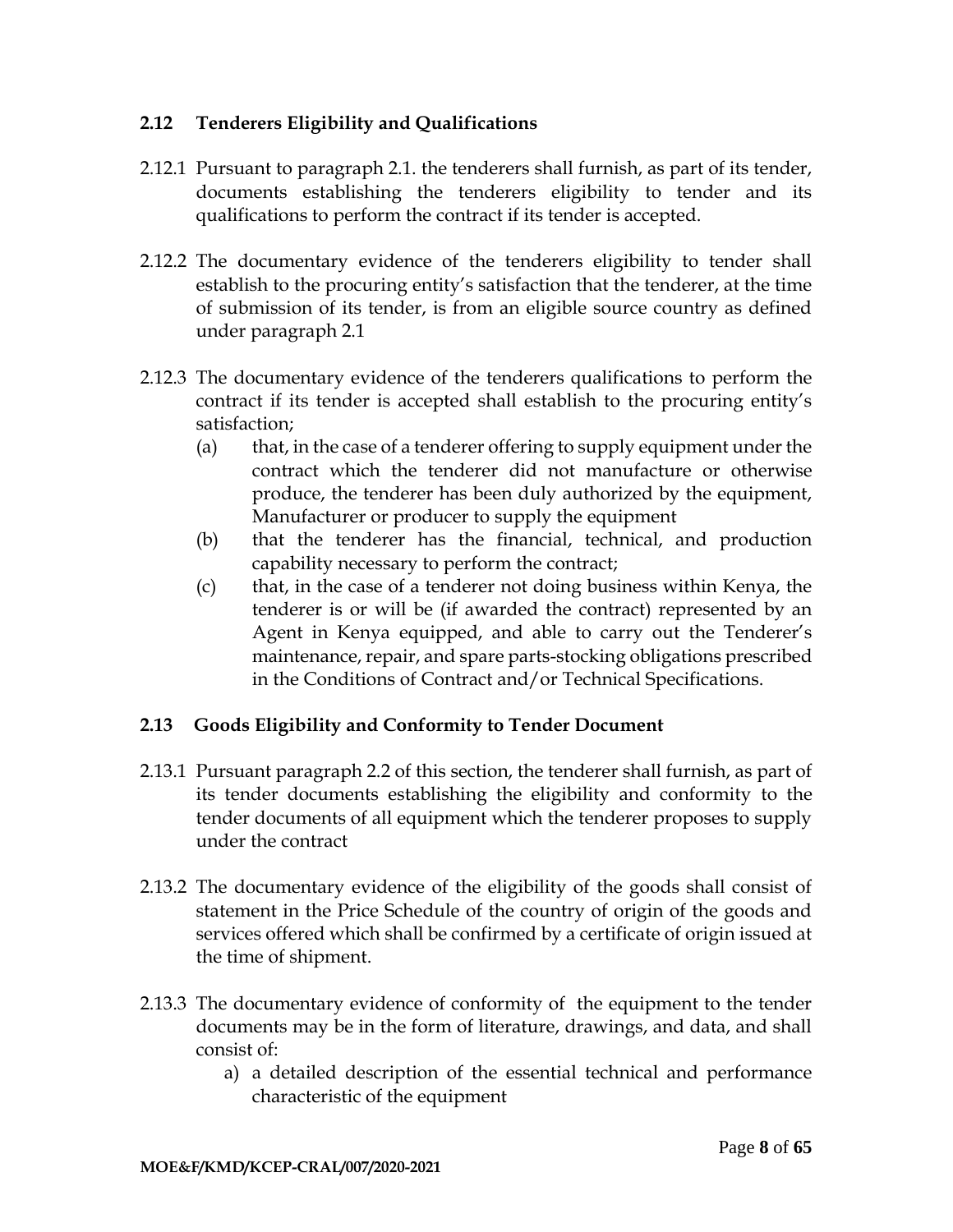- b) a list giving full particulars, including available source and current prices of spare parts, special tools, etc., necessary for the proper and continuing functioning of the equipment for a period of two (2) years, following commencement of the use of the equipment by the procuring entity; and
- c) a clause-by-clause commentary on the procuring entity's Technical Specifications demonstrating substantial responsiveness of the goods and service to those specifications, or a statement of deviations and exceptions to the provisions of the Technical Specifications.
- 2.13.4 For purposes of the commentary to be furnished pursuant to paragraph 2.13.3(c) above, the tenderer shall note that standards for workmanship, material, and equipment, as well as references to brand names or catalogue numbers designated by the Procurement entity in its Technical Specifications, are intended to be descriptive only and not restrictive. The tenderer may substitute alternative standards, brand names, and/or catalogue numbers in its tender, provided that it demonstrates to the Procurement entity's satisfaction that the substitutions ensure substantial equivalence to those designated in the Technical Specifications.

# **2.14 Tender Security**

- 2.14.1The tenderer shall furnish, as part of its tender, a tender security for the amount and form specified in the Appendix to Instructions to Tenderers.
- 2.14.2The tender security shall be in the amount not exceeding 2 % (two per cent) of the tender price.
- 2.14.3The tender security is required to protect the procuring entity against the risk of Tenderer's conduct which would warrant the security's forfeiture, pursuant to paragraph 2.14.7
- 2.14.4The tender security shall be denominated in Kenya Shillings or in another freely convertible currency, and shall be in the form of
	- a) Cash
	- b) A bank guarantee
	- c) Such Insurance Guarantee approved by the Authority
	- d) Letter of credit.
- 2.14.5Any tender not secured in accordance with paragraph 2.14.1 and 2.14.3 will be rejected by the procuring entity as non-responsive, pursuant to paragraph 2.22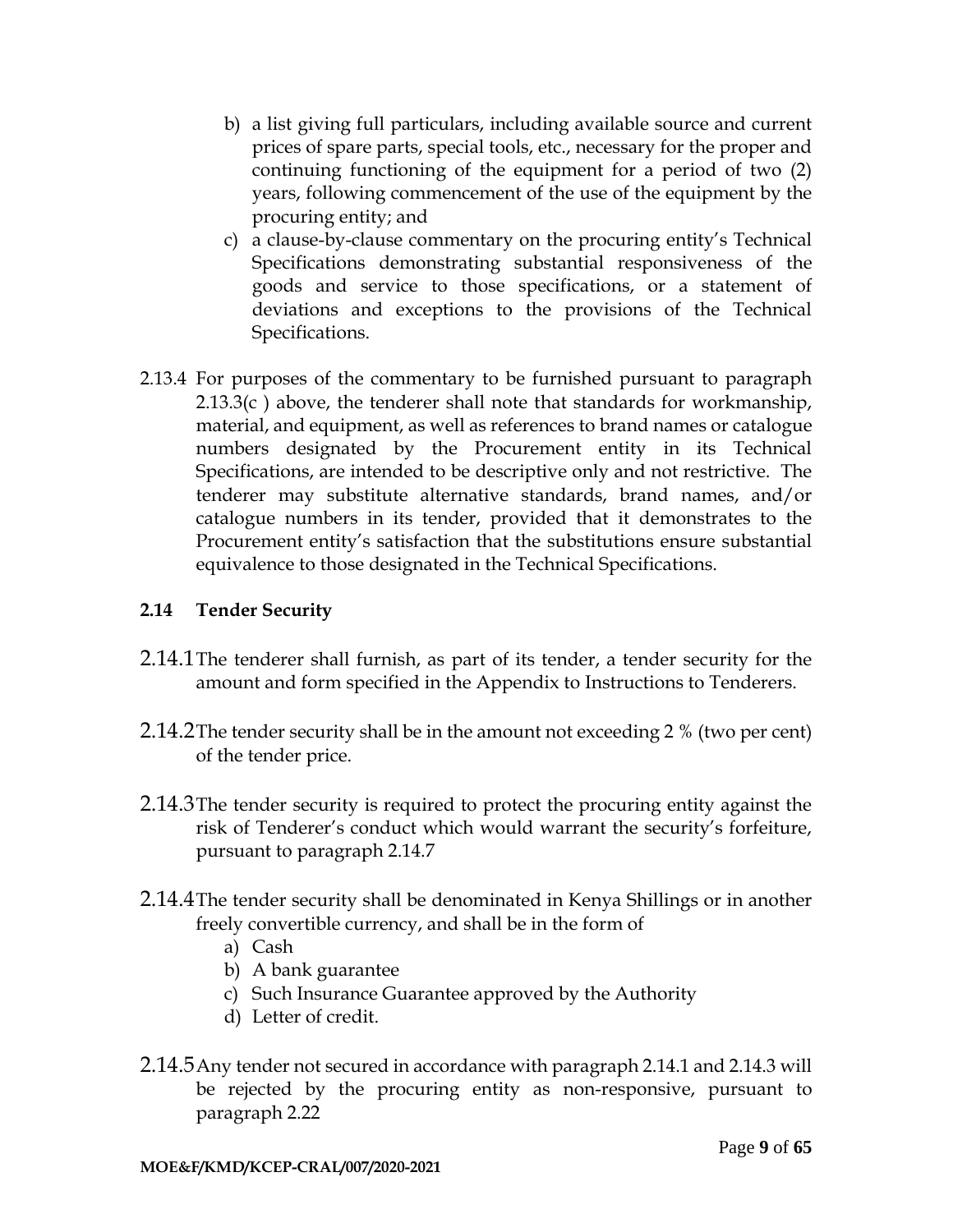- 2.14.6Unsuccessful Tenderer's tender security will be discharged or returned as promptly as possible, but not later than thirty (30) days after the expiration of the period of tender validity prescribed by the procuring entity.
- 2.14.7The successful Tenderer's tender security will be discharged upon the tenderer signing the contract, pursuant to paragraph 2.27 and furnishing the performance security, pursuant to paragraph 2.28
- 2.14.8The tender security may be forfeited:
	- a) if a tenderer withdraws its tender during the period of tender validity specified by the procuring entity on the Tender Form; or
	- b) in the case of a successful tenderer, if the tenderer fails:
		- i) to sign the contract in accordance with paragraph 2.27 or
		- ii) to furnish performance security in accordance with paragraph 2.28
	- c) If the tenderer rejects correction of an arithmetic error in the tender.

# **2.15 Validity of Tenders**

- 2.15.1Tenderers shall remain valid for 150 days after date of tender opening prescribed by the procuring entity, pursuant to paragraph 2.20. A tender valid for a shorter period shall be rejected by the procuring entity as nonresponsive.
- 2.15.2In exceptional circumstances, the procuring entity may solicit the Tenderer's consent to an extension of the period of validity. The request and the responses thereto shall be made in writing. The tender security provided under paragraph 2.14 shall also be suitably extended. A tenderer may refuse the request without forfeiting its tender security. A tenderer granting the request will not be required nor permitted to modify its tender.

# **2.16 Format and Signing of Tender**

2.16.1 The Tenderer shall prepare two copies of the tender, clearly marking each "ORIGINAL TENDER" and "COPY OF TENDER," as appropriate. In the event of any discrepancy between them, the original shall govern.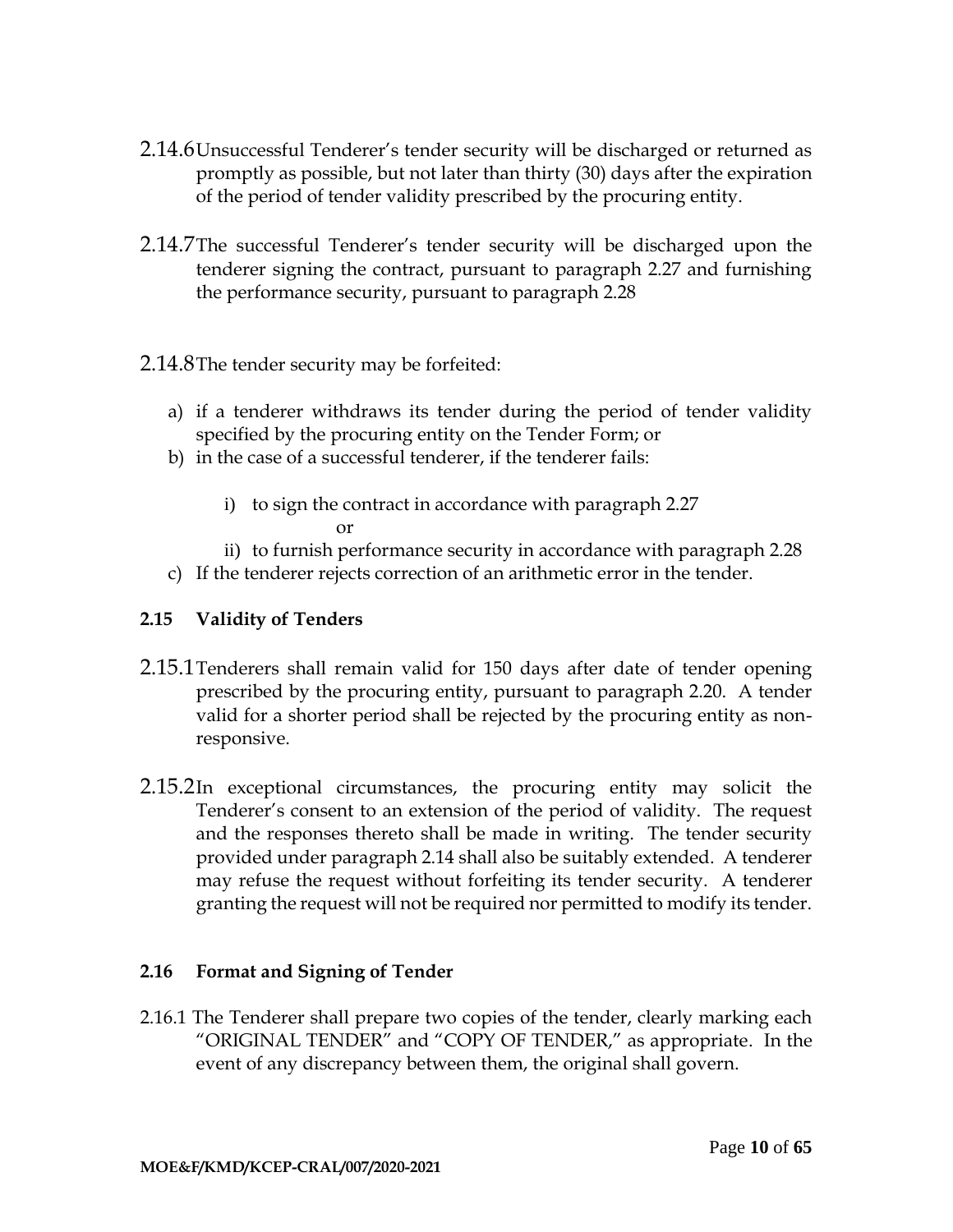- 2.16.2 The original and all copies of the tender shall be typed or written in indelible ink and shall be signed by the tenderer or a person or persons duly authorized to bind the tenderer to the contract. All pages of the tender, except for unamended printed literature, shall be initialed by the person or persons signing the tender.
- 2.16.3 The tender shall have no interlineations, erasures, or overwriting except as necessary to correct errors made by the tenderer, in which case such corrections shall be initialed by the person or persons signing the tender.

# **2.17 Sealing and Marking of Tenders**

- 2.17.1The Tenderer shall seal the original and each copy of the tender in separate envelopes, duly marking the envelopes as "ORIGINAL" and "COPY." The envelopes shall then be sealed in an outer envelope.
- 2.17.2The inner and outer envelopes shall:
	- (a) be addressed to the procuring entity at the address given on the Invitation to Tender.
	- (b) bear the tender number and name in the Invitation to Tender and the words **"DO NOT OPEN BEFORE 25th March, 2021** at **10.30 am** East African Time.
- 2.17.3The inner envelopes shall also indicate the name and address of the tenderer to enable the tender to be returned unopened in case it is declared  $"l$ ate $"$ .
- 2.17.4If the outer envelope is not sealed and marked as required by paragraph 2.17.2, the procuring entity will assume no responsibility for the tender's misplacement or premature opening.

#### **2.18 Deadline for Submission of Tenders**

- 2.18.1 Tenders must be received by the procuring entity at the address specified under paragraph 2.17.2 not later than **25th March, 2021 at 10.30 am** East African Time.
- 2.18.2 The procuring entity may, at its discretion, extend this deadline for the submission of tenders by amending the tender documents in accordance with paragraph 2.6, in which case all rights and obligations of the procuring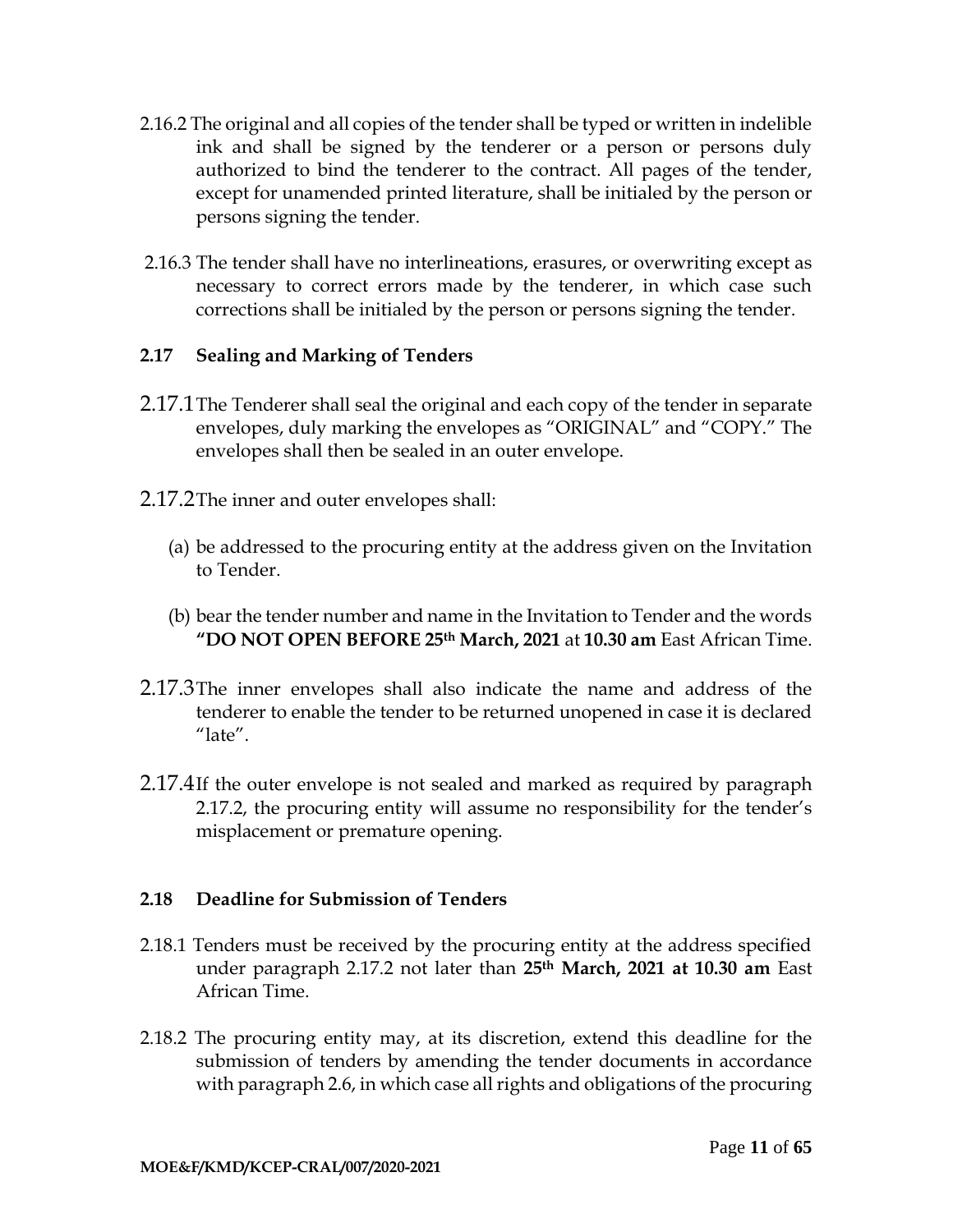entity and candidates previously subject to the deadline will therefore be subject to the deadline as extended

2.18.3 Bulky tenders which will not fit in the tender box shall be received by the procuring entity procurement Section as provided for in the Appendix.

# **2.19 Modification and Withdrawal of Tenders**

- 2.19.1 The tenderer may modify or withdraw its tender after the tender's submission, provided that written notice of the modification, including substitution or withdrawal of the tenders, is received by the procuring entity prior to the deadline prescribed for submission of tenders.
- 2.19.2 The Tenderer's modification or withdrawal notice shall be prepared, sealed, marked, and dispatched in accordance with the provisions of paragraph 2.17. A withdrawal notice may also be sent by cable, telex but followed by a signed confirmation copy, postmarked not later than the deadline for submission of tenders.
- 2.19.3 No tender may be modified after the deadline for submission of tenders.
- 2.19.4 No tender may be withdrawn in the interval between the deadline for submission of tenders and the expiration of the period of tender validity specified by the tenderer on the Tender Form. Withdrawal of a tender during this interval may result in the Tenderer's forfeiture of its tender security, pursuant to paragraph 2.14.7

# **2.20 Opening of Tenders**

2.20.1 The procuring entity will open all tenders in the presence of tenderers' representatives who choose to attend, on **25th March, 2021 at 10.30 am East African Time** in the Reception Area of the Ministry of Environment and Forestry (11th Floor, N.H.I.F Building along Ragati Road, Nairobi).

The tenderers' representatives who are present shall sign a tender opening register evidencing their attendance.

- 2.20.2 The tenderers' names, tender modifications or withdrawals, tender prices, discounts and the presence or absence of requisite tender security and such other details as the procuring entity, at its discretion, may consider appropriate, will be announced at the opening.
- 2.20.3 The procuring entity will prepare minutes of the tender opening.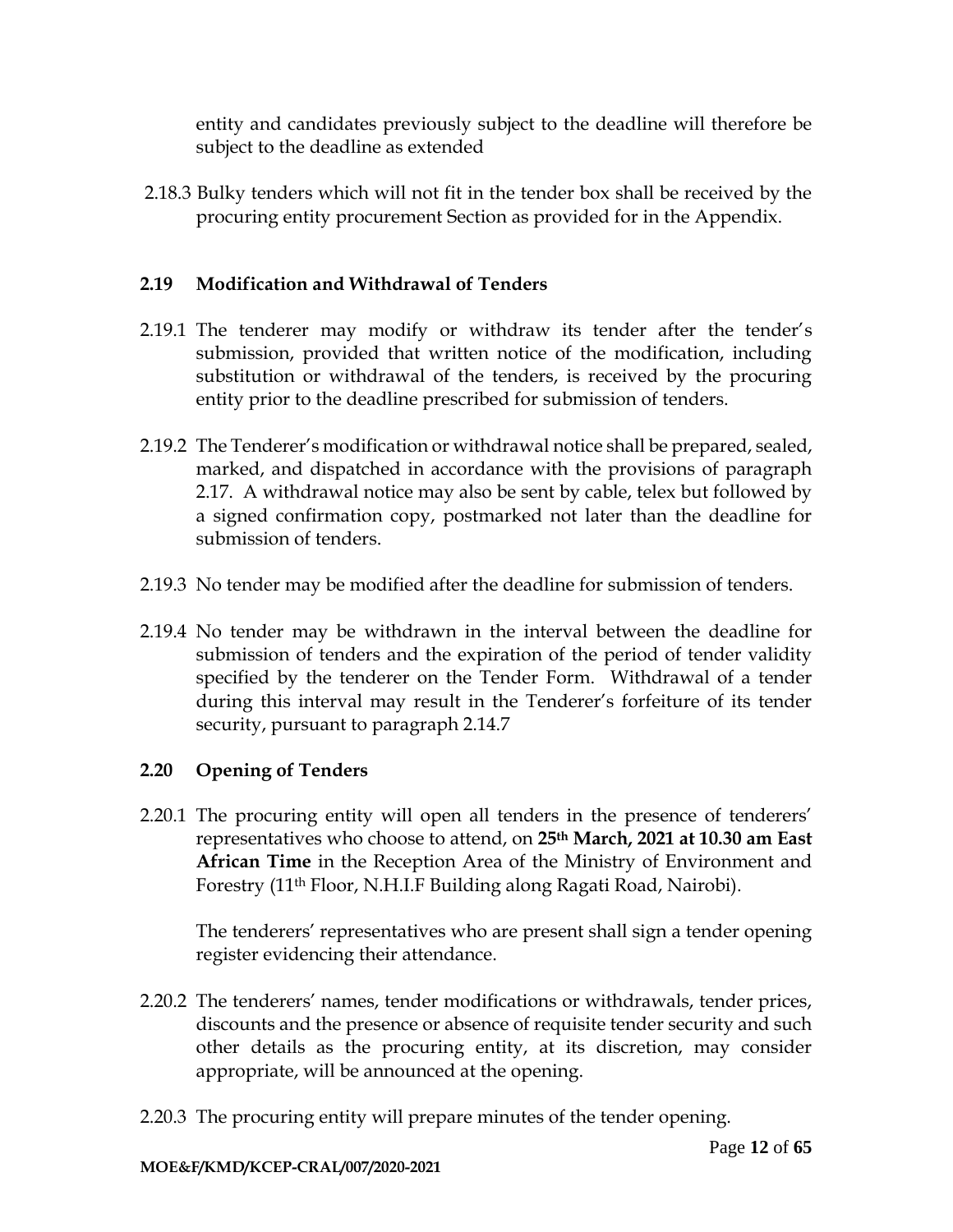#### **2.21 Clarification of Tenders**

- 2.21.1 To assist in the examination, evaluation and comparison of tenders the procuring entity may, at its discretion, ask the tenderer for a clarification of its tender. The request for clarification and the response shall be in writing, and no change in the prices or substance of the tender shall be sought, offered, or permitted.
- 2.21.2 Any effort by the tenderer to influence the procuring entity in the tender evaluation, tender comparison or contract award decisions may result in the rejection of the tenderers' tender.

### **2.22 Preliminary Examination and Responsiveness**

- 2.22.1 The procuring entity will examine the tenders to determine whether they are complete, whether any computational errors have been made, whether required sureties have been furnished, whether the documents have been properly signed, and whether the tenders are generally in order.
- 2.22.2 Arithmetical errors will be rectified on the following basis. If there is a discrepancy between the unit price and the total price that is obtained by multiplying the unit price and quantity, the unit price shall prevail, and the total price shall be corrected. If the candidate does not accept the correction of the errors, its tender will be rejected, and its tender security may be forfeited. If there is a discrepancy between words and figures the amount in words will prevail
- 2.22.3 The procuring entity may waive any minor informality or non-conformity or irregularity in a tender which does not constitute a material deviation, provided such waiver does not prejudice or effect the relative ranking of any tenderer.
- 2.22.4 Prior to the detailed evaluation, pursuant to paragraph 2.23 the procuring entity will determine the substantial responsiveness of each tender to the tender documents. For purposes of these paragraphs, a substantially responsive tender is one, which conforms to all the terms and conditions of the tender documents without material deviations. The procuring entity determination of a tender's responsiveness is to be based on the contents of the tender itself without recourse to extrinsic evidence.
- 2.22.5 If a tender is not substantially responsive, it will be rejected by the procuring entity and may not subsequently be made responsive by the tenderer by correction of the non-conformity.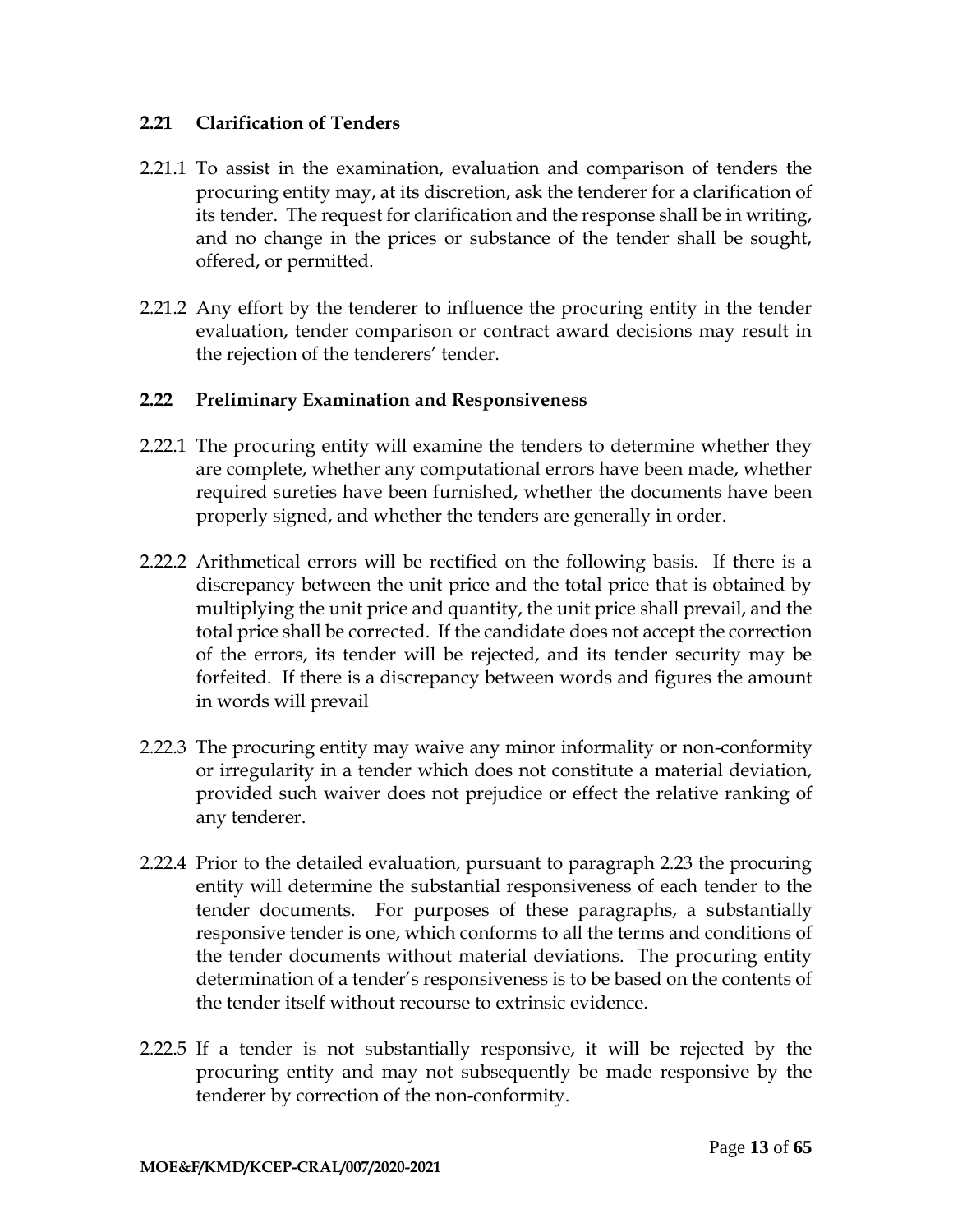### **2.23 Conversion to Single Currency**

2.03.26Where other currencies are used, the procuring entity will convert those currencies to Kenya Shillings using the selling exchange rate on the date of tender closing provided by the Central Bank of Kenya.

### **2.24 Evaluation and Comparison of Tenders**

- 2.24.1 The procuring entity will evaluate and compare the tenders which have been determined to be substantially responsive, pursuant to paragraph 2.22
- 2.24.2 The procuring entity evaluation of a tender will exclude and not take into account
	- (a) in the case of equipment manufactured in Kenya or equipment of foreign origin already located in Kenya, sales and other similar taxes, which will be payable on the goods if a contract is awarded to the tenderer; and
	- (b) any allowance for price adjustment during the period of execution of the contract, if provided in the tender.
- 2.24.3 The comparison shall be of the ex-factory/ex-warehouse/off-the-shelf price of the goods offered from within Kenya, such price to include all costs, as well as duties and taxes paid or payable on components and raw material incorporated or to be incorporated in the goods.
- 2.24.4 The procuring entity evaluation of a tender will take into account, in addition to the tender price and the price of incidental services, the following factors, in the manner and to the extent indicated in paragraph 2.23.5 and in the technical specifications:
	- (a) delivery and installation schedule offered in the tender;
	- (b) deviations in payment schedule from the specifications in the Special Conditions of Contract;
	- (c) the cost of components, mandatory spare parts and service;
	- (d) the availability in Kenya of spare parts and after-sales service for the equipment offered in the tender;
- 2.24.5 Pursuant to paragraph 2.24.4 the following evaluation methods will be applied
- *2.13.26Delivery schedule*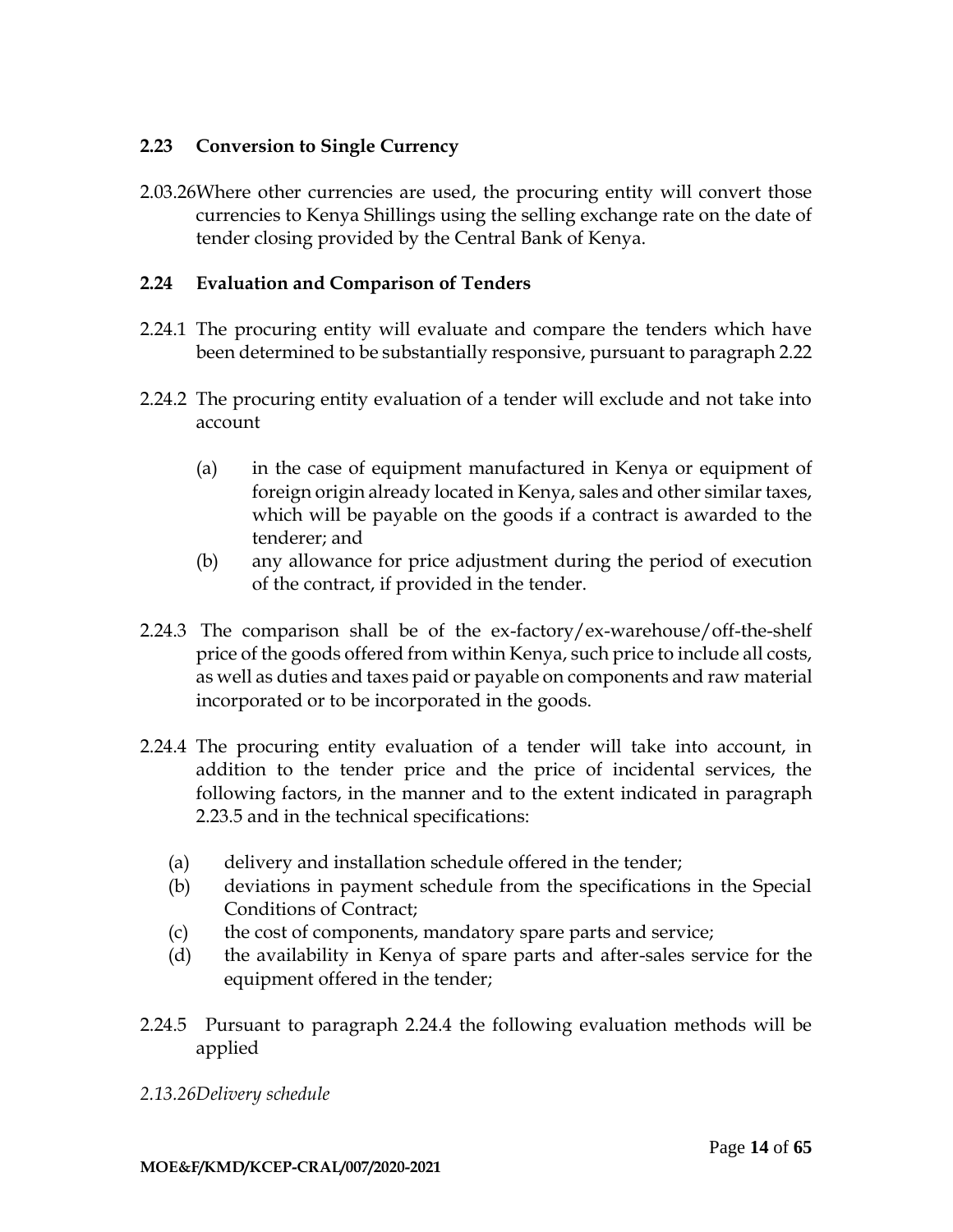The procuring entity requires that the equipment under the Invitation for Tenders shall be delivered at the time specified in the Schedule of Requirements. Tenders offering deliveries longer than the procuring entity's required delivery time will be treated as non-responsive and rejected.

*2.23.26Deviation in payment schedule*

Tenderers shall state their tender price for the payment of schedule outlined in the special conditions of contract. Tenders will be evaluated on the basis of this base price. Tenderers are, however, permitted to state an alternative payment schedule and indicate the reduction in tender price they wish to offer for such alternative payment schedule. The procuring entity may consider the alternative payment schedule offered by the selected tenderer.

(c ) *Spare parts and after sales service facilities*

Tenderers must offer items with service and spare parts back-up. Documentary evidence and locations of such back-up must be given. Where tenderer offers items without such back-up in the country, he must give a documentary evidence and assurance that he will establish adequate back-up for items supplied.

- 2.24.6 The tender evaluation committee shall evaluate the tender within 30 days of the validity period from the date of opening the tender.
- 2.24.7 Preference where allowed in the evaluation of tenders shall not exceed 15%

# **2.25 Contacting the procuring entity**

- 2.25.1 Subject to paragraph 2.21 no tenderer shall contact the procuring entity on any matter related to its tender, from the time of the tender opening to the time the contract is awarded.
- 2.25.2 Any effort by a tenderer to influence the procuring entity in its decisions on tender, evaluation, tender comparison, or contract award may result in the rejection of the Tenderer's tender.

# **2.26 Award of Contract**

# **(a) Post-Qualification**

2.26.1 In the absence of pre-qualification, the procuring entity will determine to its satisfaction whether the tenderer that is selected as having submitted the lowest evaluated responsive tender is qualified to perform the contract satisfactorily.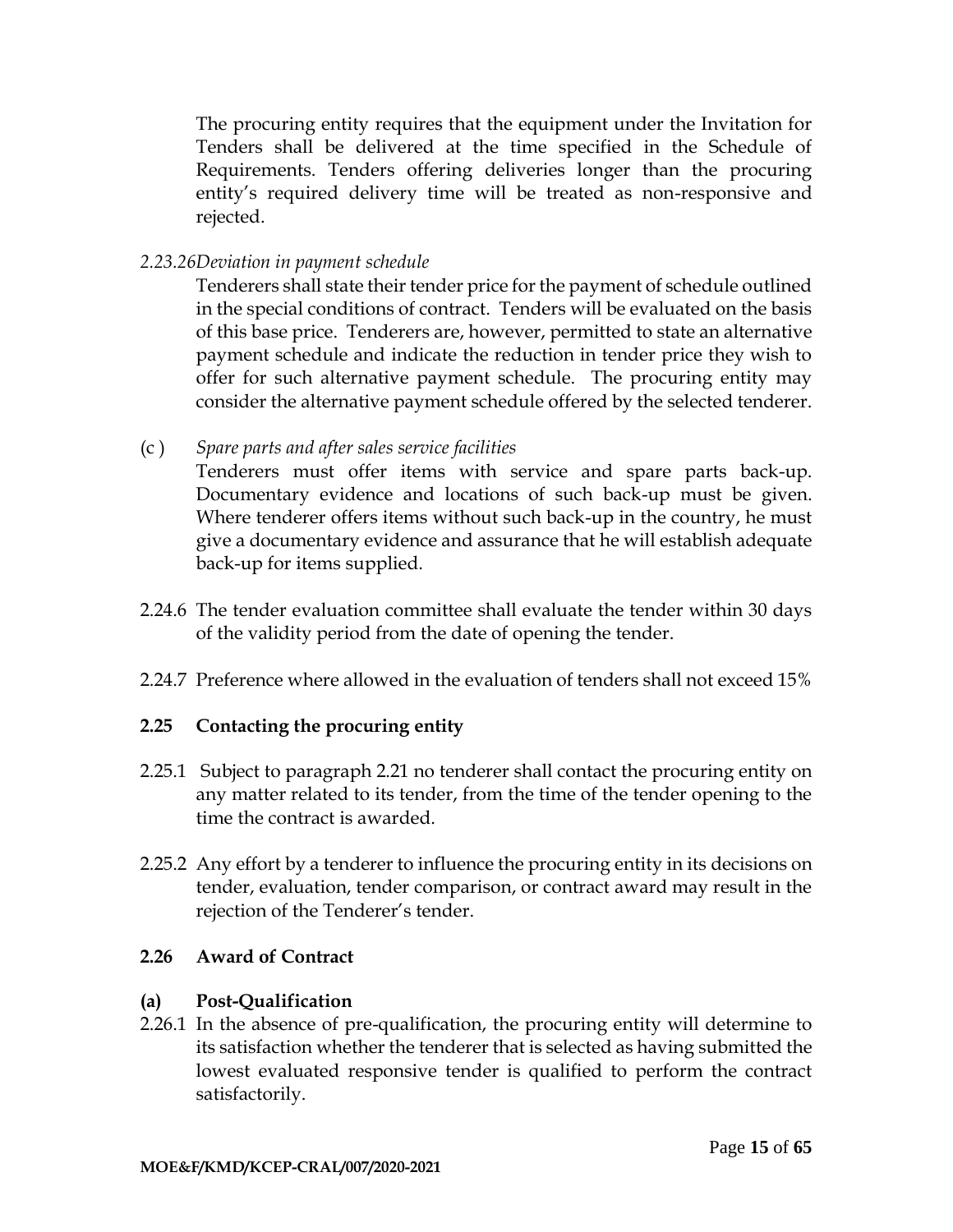- 2.26.2 The determination will take into account the tenderer financial, technical, and production capabilities. It will be based upon an examination of the documentary evidence of the tenderers qualifications submitted by the tenderer, pursuant to paragraph 2.12.3 as well as such other information as the procuring entity deems necessary and appropriate.
- 2.26.3 An affirmative determination will be a prerequisite for award of the contract to the tenderer. A negative determination will result in rejection of the Tenderer's tender, in which event the procuring entity will proceed to the next lowest evaluated tender to make a similar determination of that Tenderer's capabilities to perform satisfactorily.

# **(b) Award Criteria**

- 2.26.4 The procuring entity will award the contract to the successful tenderer(s) whose tender has been determined to be substantially responsive and has been determined to be the lowest evaluated tender, provided further that the tenderer is determined to be qualified to perform the contract satisfactorily.
- 2.26.5 To qualify for contract awards, the tenderer shall have the following:
	- a) Necessary qualifications, capability experience, services, equipment and facilities to provide what is being procured.
	- b) Legal capacity to enter into a contract for procurement
	- c) Shall not be insolvent, in receivership, bankrupt or in the process of being wound up and is not the subject of legal proceedings relating to the foregoing.
	- d) Shall not be debarred from participating in public procurement.

# **(c) Ministry of Environment, Kenya Meteorological Department's Right to Accept or Reject Any or All Tenders**

- 2.26.6 The procuring entity reserves the right to accept or reject any tender, and to annul the tendering process and reject all tenders at any time prior to contract award, without thereby incurring any liability to the affected tenderer or tenderer of the grounds for the procuring entity's action
- 2.26.7 The procuring entity may at any time terminate procurement proceedings before contract award and shall not be liable to any person for the termination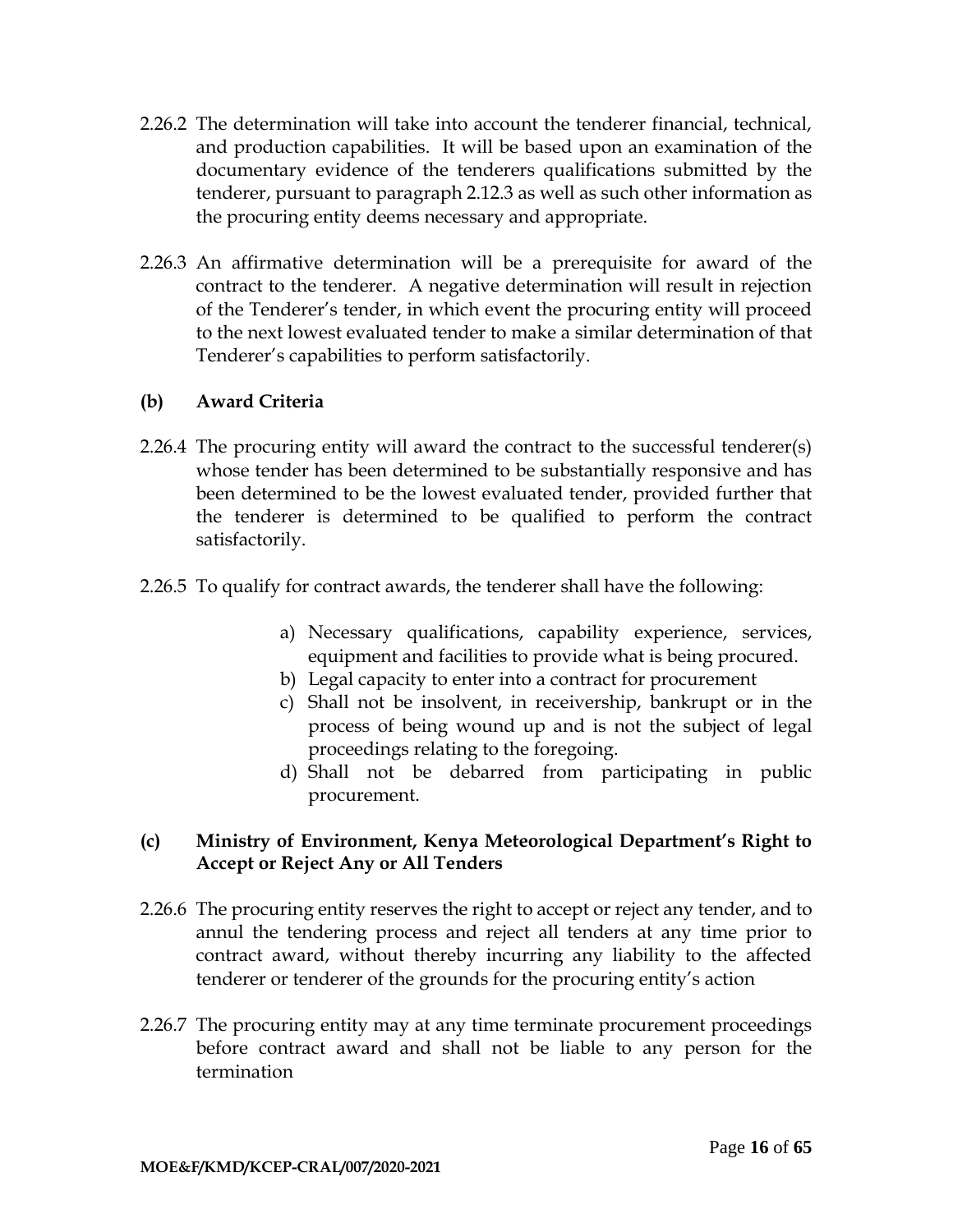- 2.26.8 The procuring entity shall give prompt notice of the termination to the tenderers and on request give its reasons for termination within 14 days of receiving the request from any tenderer.
- 2.26.9 A tenderer who gives false information in the tender document about is qualification or who refuses to enter into a contract after notification of contract award shall be considered for debarment from participating in future public procurement.

# **2.27 Notification of Award**

- 2.27.1 Prior to the expiration of the period of tender validity, the procuring entity will notify the successful tenderer in writing that its tender has been accepted.
- 2.27.2 The notification of award will signify the formation of the Contract but will have to wait until the contract is finally signed by both parties. Simultaneously other tenderers shall be notified that their tenders have not been successful.
- 2.27.3 Upon the successful Tenderer's furnishing of the performance security pursuant to paragraph 2.29, the procuring entity will simultaneously inform the other tenderers that this tenderers have not been successful

# **2.28 Signing of Contract**

- 2.28.1 At the same time as the procuring entity notifies the successful tenderer that its tender has been accepted, the procuring entity will simultaneously inform the other tenderers that their tenders have not been successful.
- 2.28.2 Within fourteen (14) days of receipt of the Contract Form, the successful tenderer shall sign and date the contract and return it to the procuring entity.
- 2.28.3 The parties to the contract shall have it signed within 30 days from the date of notification of contract award unless there is an administrative review request.

#### **2.29 Performance Security**

2.29.1 Within Thirty (30) days of the receipt of notification of award from the procuring entity, the successful tenderer shall furnish the performance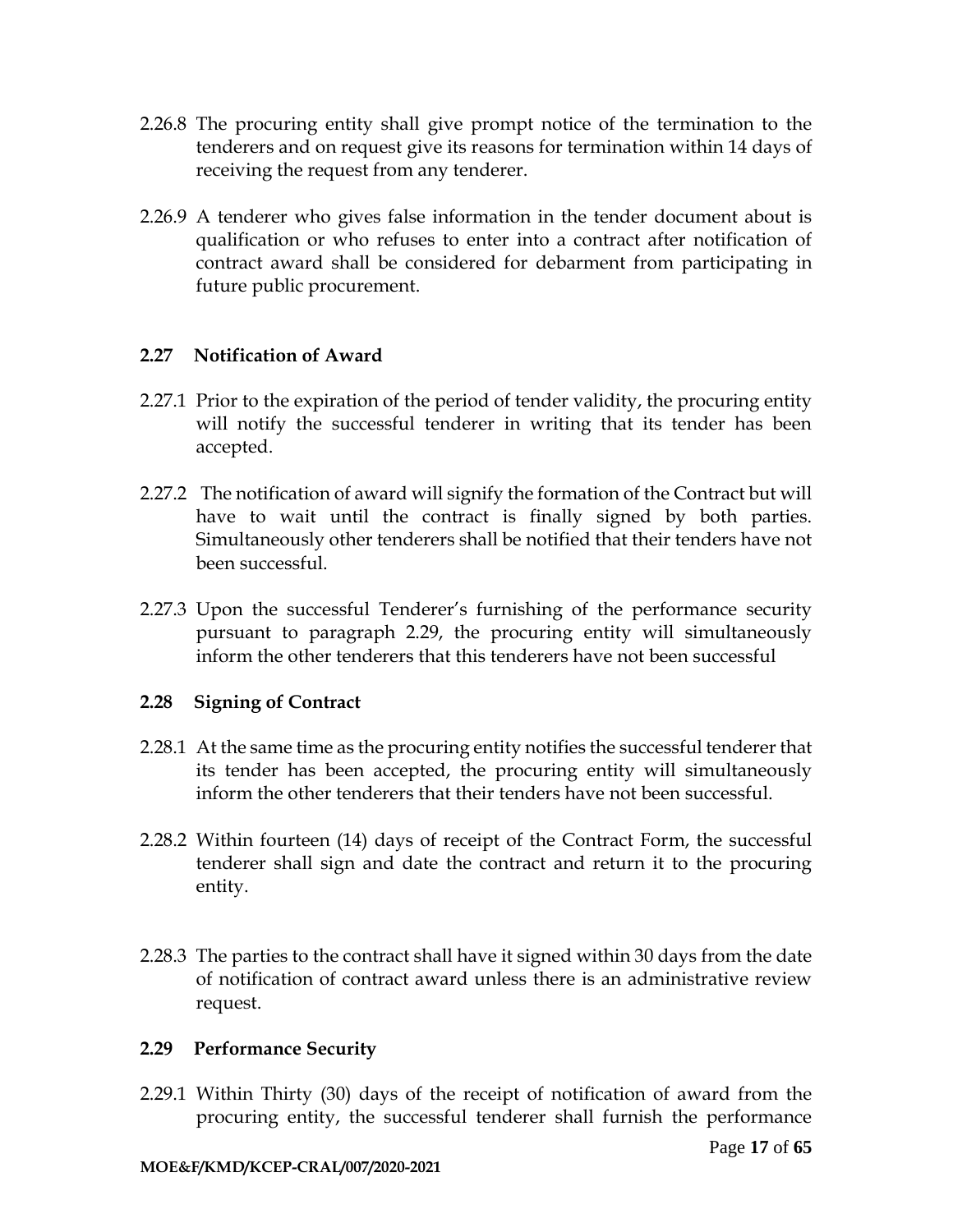security in accordance with the Conditions of Contract, in the Performance Security Form provided in the tender documents, or in another form acceptable to the procuring entity.

2.29.2 Failure of the successful tenderer to comply with the requirements of paragraph 2.28 or paragraph 2.29 shall constitute sufficient grounds for the annulment of the award and forfeiture of the tender security, in which event the procuring entity may make the award to the next lowest evaluated Candidate or call for new tenders.

# **2.30 Corrupt or Fraudulent Practices**

- 2.30.1 The procuring entity requires that tenderers observe the highest standard of ethics during the procurement process and execution of contracts. A tenderer shall sign a declaration that he has and will not be involved in corrupt or fraudulent practices.
- 3.30.2 The procuring entity will reject a proposal for award if it determines that the tenderer recommended for award has engaged in corrupt or fraudulent practices in competing for the contract in question.
- 3.30.3 Further a tenderer who is found to have indulged in corrupt or fraudulent practices risks being debarred from participating in public Procurement in Kenya.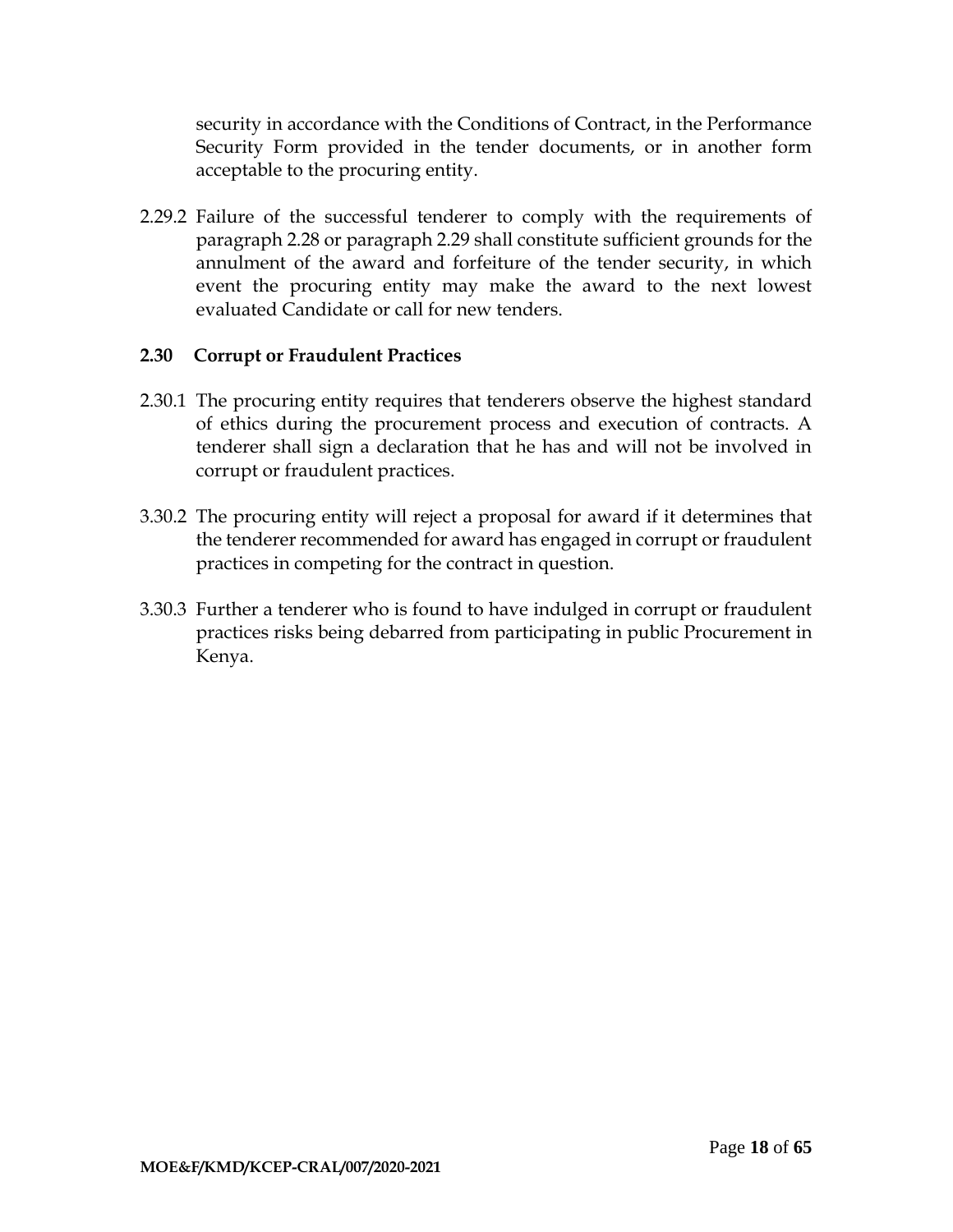#### **APPENDIX TO INSTRUCTIONS TO TENDERERS**

The following information regarding the particulars of the tender shall complement supplement or amend the provisions of the instructions to tenderers. Wherever there is a conflict between the provision of the instructions to tenderers and the provisions of the appendix, the provisions of the appendix herein shall prevail over those of the instructions to tenderers.

| <b>INSTRUCTIO</b> | PARTICULARS OF APPENDIX TO INSTRUCTIONS TO                                          |  |  |  |
|-------------------|-------------------------------------------------------------------------------------|--|--|--|
| <b>NSTO</b>       | <b>TENDERS</b>                                                                      |  |  |  |
| <b>TENDERERS</b>  |                                                                                     |  |  |  |
| <b>REFERENCE</b>  |                                                                                     |  |  |  |
| 2.1.1             | Section 55 of the Public Procurement and Asset Disposal Act 2015 provide            |  |  |  |
|                   | guideline for persons eligible to participate in this procurement process.          |  |  |  |
| 2.3.2             | A complete set of tender documents containing detailed information                  |  |  |  |
|                   | may be obtained from the Supplies Section, Ministry of Environment                  |  |  |  |
|                   | and Forestry Headquarters, (11th Floor, N.H.I.F Building along                      |  |  |  |
|                   | Ragati Road, Nairobi) upon payment of Non-refundable fee of                         |  |  |  |
|                   | KShs.1,000.00 in cash or Bankers Cheque payable to Principal                        |  |  |  |
|                   | Secretary, Ministry of Environment, Kenya Meteorological                            |  |  |  |
|                   | Department or downloaded from the ministry's website:                               |  |  |  |
|                   | www.environment.go.ke for free OR Kenya Meteorological                              |  |  |  |
|                   | Department Website www.meteo.go.ke OR the public procurement                        |  |  |  |
|                   | information portal links: https://www.tenders.go.ke/website.                        |  |  |  |
|                   | Bidders who download the tender document are advised to sign a                      |  |  |  |
|                   | tender register at the Ministry's Supplies Section (11 <sup>th</sup> Floor, N.H.I.F |  |  |  |
|                   | Building along Ragati Road, Nairobi) or email their contact address                 |  |  |  |
|                   | using the email: procurement@environment.go.ke before the tender                    |  |  |  |
|                   | closing date. This is for purposes of communicating any clarification               |  |  |  |
|                   | or addendum.                                                                        |  |  |  |
|                   |                                                                                     |  |  |  |
| 2.8.1             | The tender prepared by the tenderer shall comprise in addition to                   |  |  |  |
|                   | documents specified under clause 2.8 all other documents described                  |  |  |  |
|                   | in clause 2.4.1 except form specified in this tender document and any               |  |  |  |
|                   | other document required in determining qualification of the tenderer                |  |  |  |
|                   | in view of the evaluation criteria below.                                           |  |  |  |
| 2.10.2            | Price quoted shall be net inclusive of VAT and all other taxes payable              |  |  |  |
| 2.10.3            | Price increase or variation is not allowable until after 12 months of the           |  |  |  |
|                   | Purchase Order (PO) date.                                                           |  |  |  |
| 2.11.1            | All Prices to be quoted in Kenya Shillings.                                         |  |  |  |
|                   | The source of official selling rate is: Central Bank of Kenya and the               |  |  |  |
|                   | date of exchange rate is as at the date of tender submission. .                     |  |  |  |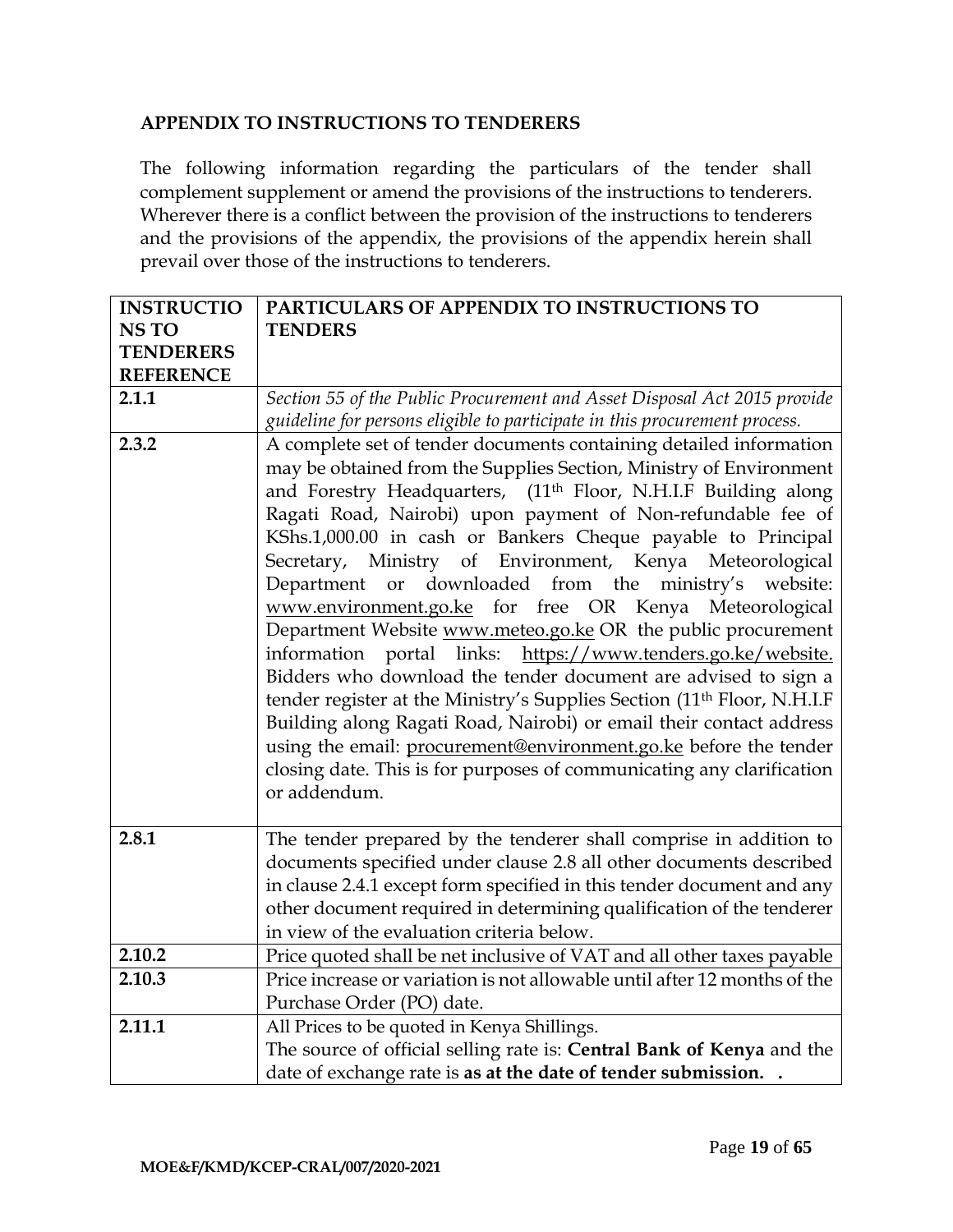| <b>INSTRUCTIO</b> | PARTICULARS OF APPENDIX TO INSTRUCTIONS TO                                                                                                                                |
|-------------------|---------------------------------------------------------------------------------------------------------------------------------------------------------------------------|
| <b>NSTO</b>       | <b>TENDERS</b>                                                                                                                                                            |
| <b>TENDERERS</b>  |                                                                                                                                                                           |
| <b>REFERENCE</b>  |                                                                                                                                                                           |
| 2.15.1            | Tenders shall remain valid for 150 days after the date of tender                                                                                                          |
|                   | opening.                                                                                                                                                                  |
|                   |                                                                                                                                                                           |
| 2.16.1            | Tenderers to submit "ONE ORIGINAL AND ONE COPY OF<br><b>TENDER DOCUMENT"</b>                                                                                              |
| 2.18.1            | Tenders to be received not later than 25 <sup>th</sup> March, 2021 at 10.30 A.M.                                                                                          |
| 2.20.1            | The place of opening will be as indicated in the tender notice:                                                                                                           |
|                   | The procuring entity will open all tenders in the presence of                                                                                                             |
|                   | tenderers' representatives who choose to attend, on 25 <sup>th</sup> March 2021at                                                                                         |
|                   | 10.30 a.m. East African Time in at the Ministry of Environment and                                                                                                        |
|                   | Forestry's Conference Room, located at 12th floor of the N.H.I.F.                                                                                                         |
|                   | Building along Ragati Road, Nairobi.                                                                                                                                      |
| 2.26.5            | Section 55 of the Public Procurement and Asset Disposal Act 2015 provide                                                                                                  |
|                   | guideline for persons eligible to participate in this procurement process.                                                                                                |
|                   | Eligibility to bid.                                                                                                                                                       |
|                   | 55. (1) A person is eligible to bid for a contract in procurement or an asset being                                                                                       |
|                   | disposed, only if the person satisfies the following criteria -                                                                                                           |
|                   | (a) the person has the legal capacity to enter into a contract for procurement or                                                                                         |
|                   | asset disposal;<br>(b) the person is not insolvent, in receivership, bankrupt or in the process of                                                                        |
|                   | being wound up;                                                                                                                                                           |
|                   | (c) the person, if a member of a regulated profession, has satisfied all the                                                                                              |
|                   | professional requirements;                                                                                                                                                |
|                   | (d) the procuring entity is not precluded from entering into the contract with<br>the person under section 38 of this Act;                                                |
|                   | (e) the person and his or her sub-contractor, if any, is not debarred from                                                                                                |
|                   | participating in procurement proceedings under Part XI of this Act;                                                                                                       |
|                   | (f) the person has fulfilled tax obligations;                                                                                                                             |
|                   | (g) the person has not been convicted of corrupt or fraudulent practices; and                                                                                             |
|                   | (h) is not guilty of any serious violation of fair employment laws and practices.<br>(2) A person or consortium shall be considered ineligible to bid, where in case of a |
|                   | corporation, private company, partnership or other body, the person or consortium,                                                                                        |
|                   | their spouse, child or sub-contractor has substantial or controlling interest and is                                                                                      |
|                   | found to be in contravention of the provisions of subsection $(1)$ $(e)$ , $(f)$ , $(g)$ and $(h)$ .                                                                      |
| 2.29.1            | The successful tenderer shall be required to furnish a performance security                                                                                               |
|                   | equivalent to 5% of the total bid sum within 30 days from the date of                                                                                                     |
|                   | notification.                                                                                                                                                             |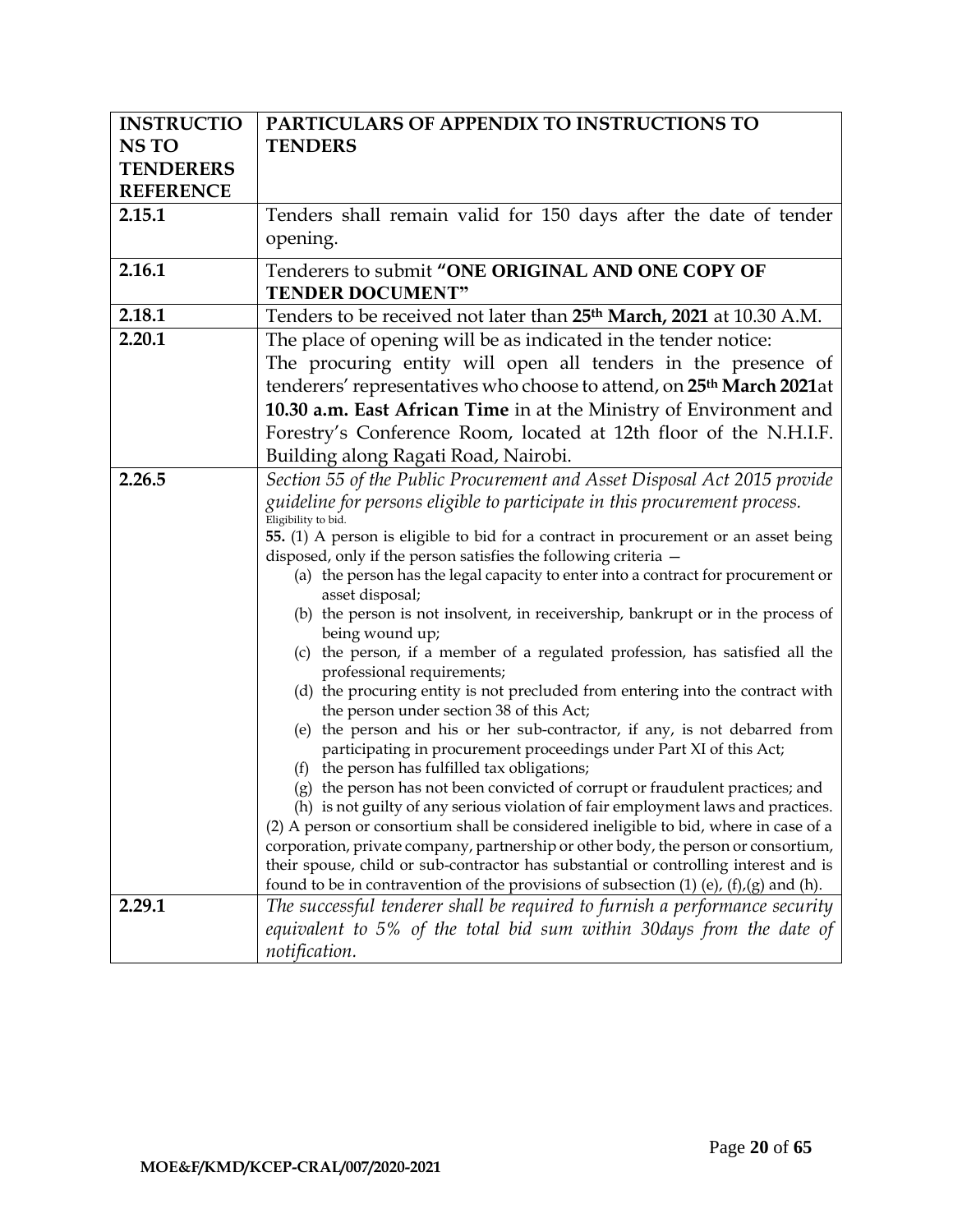# **Clause 2.22 – 2.24: EVALUATION CRITERIA**

Evaluation will be carried out through three (3) stages as follows:

Stage 1: Compliance with the Mandatory Requirements Stage 2: Technical Evaluation /Compliance with the Technical Specifications where the bids shall be evaluated as "PASS" or "FAIL" on each sub criteria and an overall "PASS" or "FAIL" score. Bids which obtain overall "PASS" score at the Technical stage shall proceed to financial evaluation Stage Stage 3: Financial and Commercial Evaluation shall involve price comparison of bid prices to determine the lowest evaluated bid. The lowest evaluated bid, (meeting all the mandatory requirements and complying with the technical specification) shall be recommended for award of the lot(s) in question.

The bidder with the lowest evaluated financial bid per lot will be recommended for the award of the contract for all the items.

• In case of discrepancy between unit price and total, the unit price shall prevail.

If there is a tie on the lowest quoted sum price, competitive negotiations as prescribed in section 132 of the Public Procurement and Asset Disposal Act, 2015 shall be used to determine award.

Bidder may bid for one or all Lots

*N/B*

*The award shall be on lot-by-lot basis*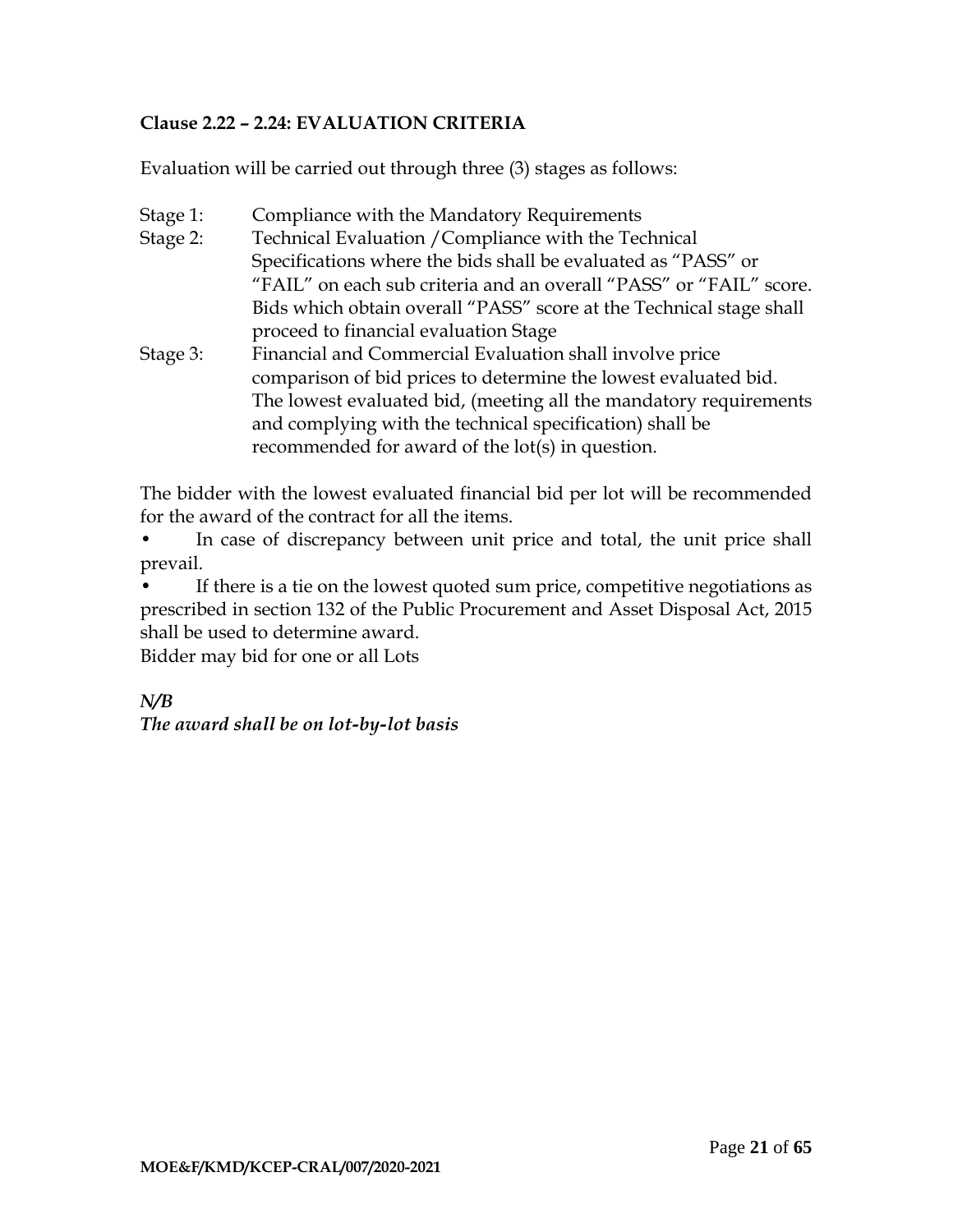# **STAGE 1: COMPLIANCE WITH THE MANDATORY REQUIREMENTS (MR)**

The following mandatory requirements must be met notwithstanding other requirements in the documents:

| MR No                         | Requirements                                                                                                                                                                                    |                                                                                                                                                                                                                                                                                                                                                                                                               |                       | Tenderer's<br>Response |
|-------------------------------|-------------------------------------------------------------------------------------------------------------------------------------------------------------------------------------------------|---------------------------------------------------------------------------------------------------------------------------------------------------------------------------------------------------------------------------------------------------------------------------------------------------------------------------------------------------------------------------------------------------------------|-----------------------|------------------------|
| MR <sub>1</sub>               | Attach a copy of the business registration/ certificate of<br>incorporation.<br>Attach a copy of CR12 where applicable                                                                          |                                                                                                                                                                                                                                                                                                                                                                                                               |                       |                        |
| <b>MR2</b><br>MR <sub>3</sub> | $(KRA)$ .<br><b>KRAPIN</b>                                                                                                                                                                      | Provide copy of the company's current and valid Tax<br>Compliance certificate issued by Kenya Revenue Authority<br>N/B: Should be valid as at the tender closing date.                                                                                                                                                                                                                                        |                       |                        |
| MR4                           | days                                                                                                                                                                                            | Duly filled and signed form of tender with a validity of 150                                                                                                                                                                                                                                                                                                                                                  |                       |                        |
| MR <sub>5</sub>               | Provide duly filled Tender Securing Declaration Form in the<br>form provided in this tender document (valid for 120 days)<br>Lot<br><b>ITEM DESCRIPTION</b><br>No.<br>Lot I                     |                                                                                                                                                                                                                                                                                                                                                                                                               |                       |                        |
|                               | Lot II                                                                                                                                                                                          | Construction of chain-link perimeter fence<br>around 143 No. Automatic Rain Gauges<br>(ARG) Installation sites in the Project Wards,<br>as per the attached specifications<br>1. Supply, delivery, installation, testing and<br>commissioning of two (2) No. base<br>station servers, data collection and<br>Management Software<br>2. Conduct a three (3) day on-site operation<br>and maintenance training. | 143<br>sites<br>2 No. |                        |
| MR <sub>6</sub>               | Certified Copy of Valid business permit (trade license)                                                                                                                                         |                                                                                                                                                                                                                                                                                                                                                                                                               |                       |                        |
| MR 7                          | Certified Copy of Registration Certificate with the National<br>Construction Authority (NCA) in Category 4, 5, 6 and 7 for<br>building works <sup>[17]</sup> for bidders participating in lot 1 |                                                                                                                                                                                                                                                                                                                                                                                                               |                       |                        |
| <b>MR8</b>                    |                                                                                                                                                                                                 | Duly filled and signed Confidential Business Questionnaire                                                                                                                                                                                                                                                                                                                                                    |                       |                        |
| MR <sub>9</sub>               | Duly serialized and paginated bid document with all the<br>attachments included.                                                                                                                |                                                                                                                                                                                                                                                                                                                                                                                                               |                       |                        |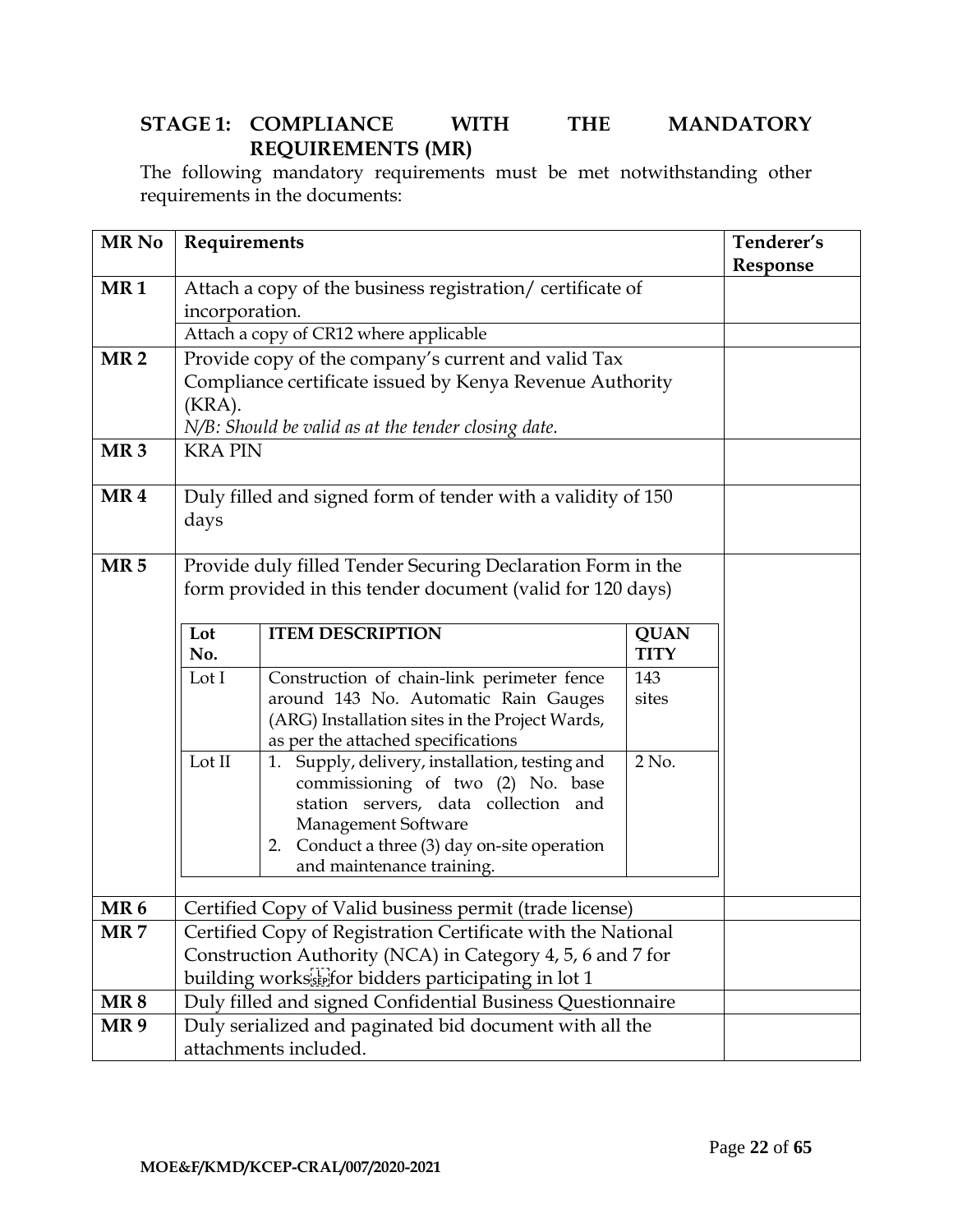# **N/B 1**

*The Overall score in stage shall be either "RESPONSIVE" or "NON-RESPONSIVE". Any score of "NON-RESPONSIVE" will result in an overall "NON-RESPONSIVE" score.*

*Only bidders complying with all the above requirements will proceed to the second stage of Technical Evaluation;*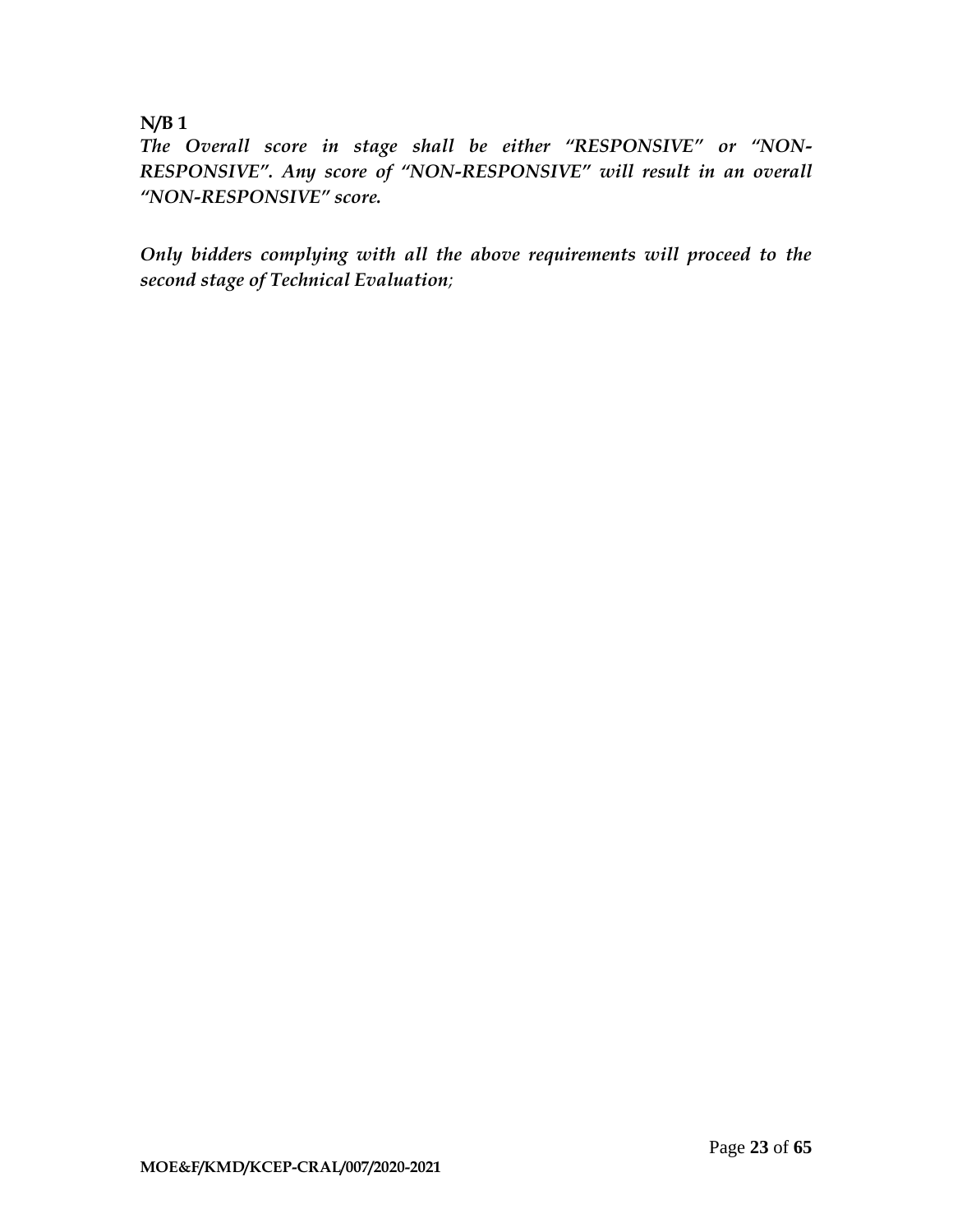# **STAGE 2: TECHNICAL EVALUATION / COMPLIANCE WITH THE TECHNICAL SPECIFICATIONS**

Tenders meeting all the mandatory requirements shall proceed to the Technical evaluation Stage and shall have their bids evaluated against compliance with technical specification for each item tendered for in the Tender document. Tenderer will be required to meet the minimum technical specification for any one of the items to qualify to the next stage of Evaluation.

# **Technical Requirements**

- 1) Compliance with technical specifications with respect to the required items/services.
- 2) Must provide documentation on the products to be supplied.
- 3) Must provide delivery schedule.
- 4) Must demonstrate similar works/supplies done in Kenya
- 5) Bidders must provide proof that the equipment meets the World Meteorological Organization standards.

6) Bidders are required to submit a requirement for fast moving spare parts to form part of their proposal for the bid.

7) The warranty period of the offered equipment shall be twelve (12) months from the date of commissioning. The Warranty shall cover spares; transport cost, maintenance and repair performed both locally and at the factory. 8)

# **N/B 2**

For each parameter of specification a score (PASS or FAIL) will be given for compliance as indicated in the table below.

A bid shall proceed to the financial evaluation only after it meets the required minimum technical score and has attained an overall score of "PASS".

The specifications for each Lot are as provided in below: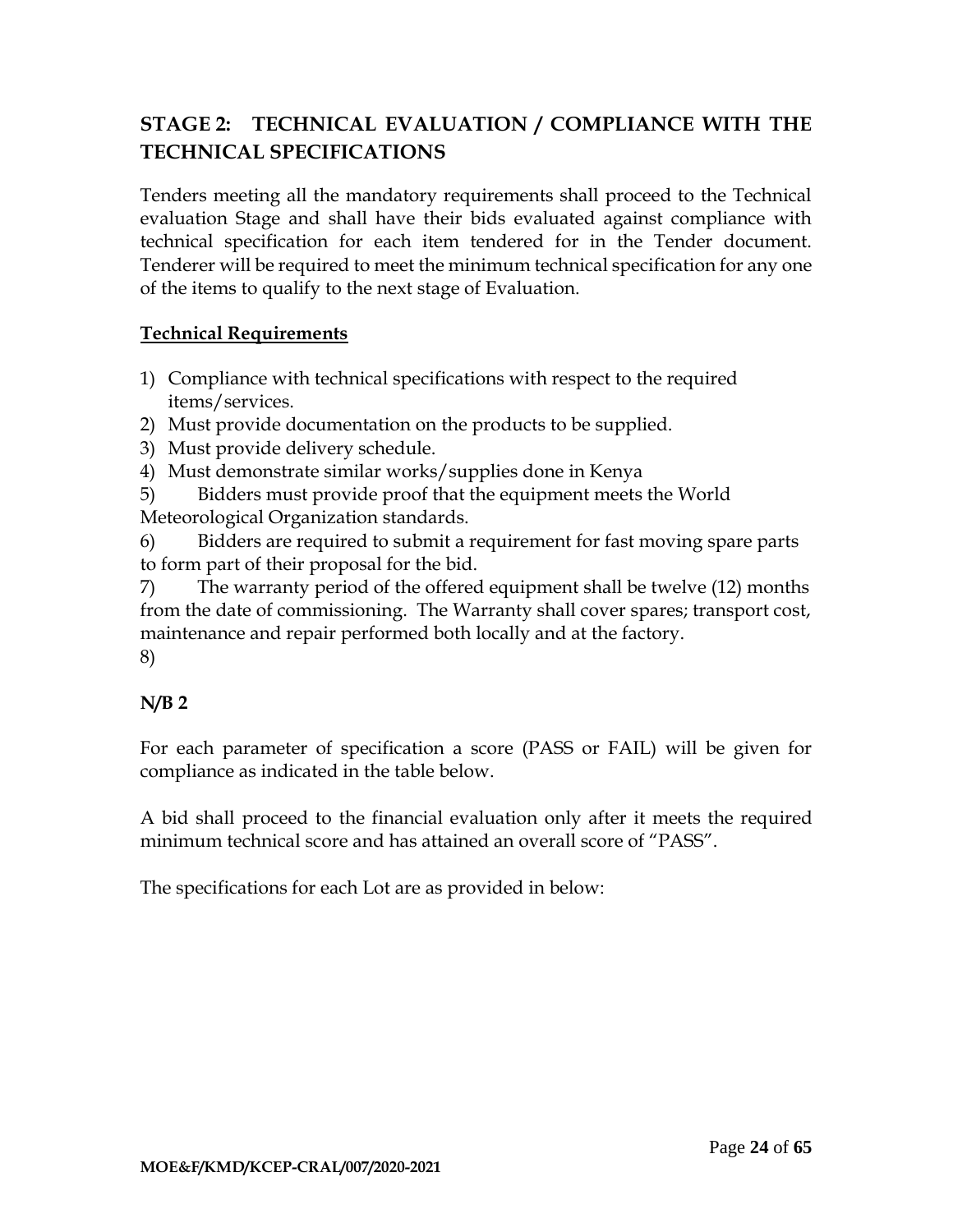# **STAGE 3: COMMERCIAL/FINANCIAL EVALUATION**

Financial Evaluation will be done as follows:

- a) Financial Evaluation shall involve arithmetic correction of error and price comparison of bids recommended for financial evaluation.
- b) The bidder with the lowest evaluated financial bid shall be recommended for the award of the contract for all the items in the Lot
- c) The bidder shall be awarded if evaluated to be most responsive and lowest evaluated price per Lot
- d) Bidders must quote for all items in each Lot.
- e) Minimum of 60 days' credit period is required after delivery, inspection and acceptance of the items
- f) In case of discrepancy between the unit price and the total price, the unit price shall prevail.
- g) If there is a tie on the lowest quoted sum price, competitive negotiation as prescribed in section 132 of the Public Procurement and Asset Disposal Act, 2015 shall be used to determine award.
- h) Unrealistic low or high prices shall be rejected, depending on the prevailing market prices of the item tendered.

# **Determination of evaluated price of each bid will be based on the following**

- a) Checking for any arithmetic errors in the tender.
- b) All bidders shall quote using Kenya Shillings
- c) Application of any discount offered on the tender.
- d) Comparison of the item's prevailing actual market prices

#### **NB 4**

*The Lowest Evaluated Tender will be recommended for the award of the lot item of the tender/contract having successfully passed the earlier stages of evaluation.*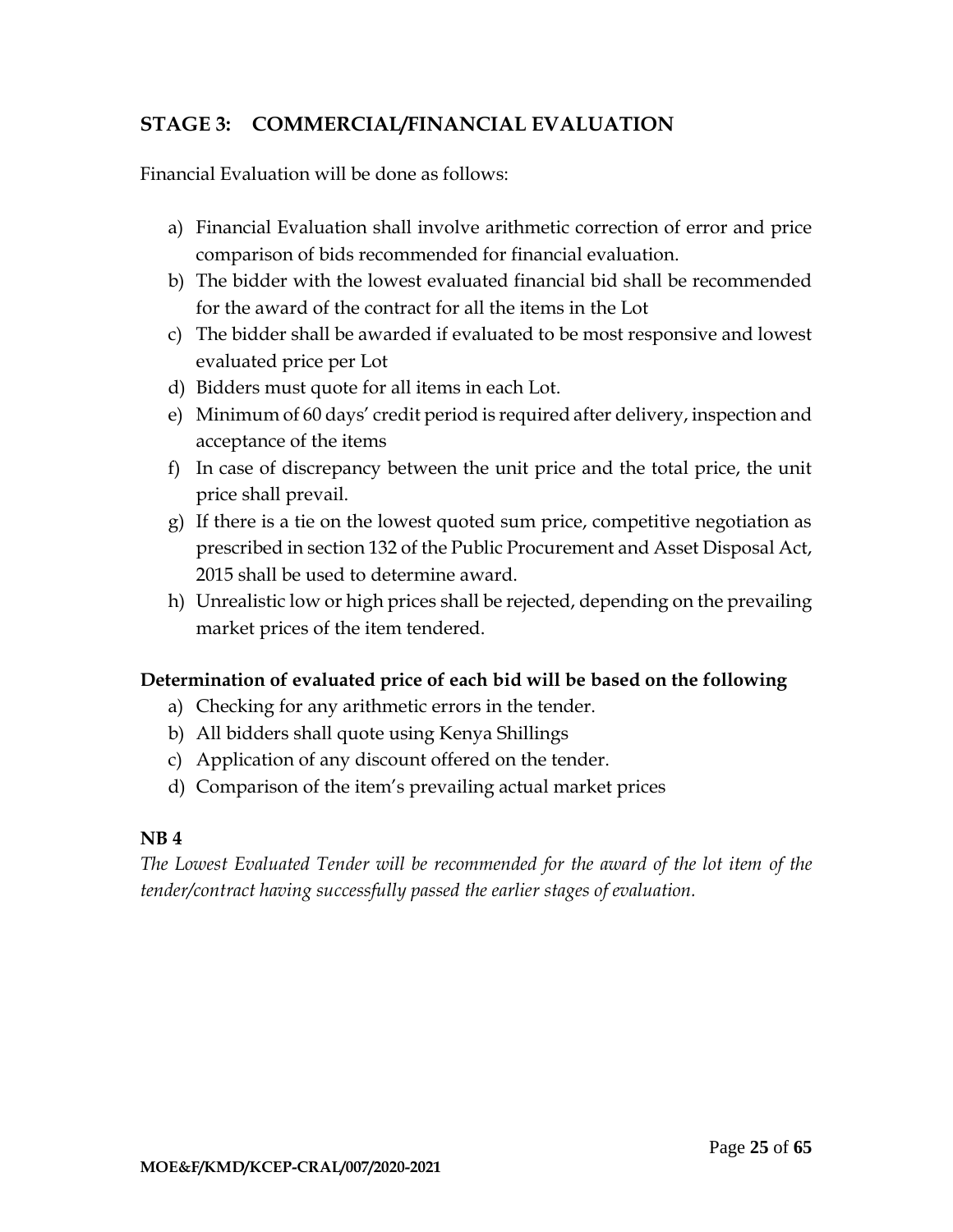### **FORMAT OF PRESENTATION OF DOCUMENTS**

- i. The "ORIGINAL TENDER" documents must be securely bound. No loose papers will be accepted.
- ii. The "ORIGINAL TENDER" documents to be submitted shall contain information detailed in below.
- iii. Bidders should organize their tender documents as follows (THIS SHOULD SERVE AS A CHECKLIST FOR SUBMITTED DOCUMENTS):

| <b>Section</b> | Document                                                                                                           |                                                                                                                                                                                                                                 |                            |  |  |  |
|----------------|--------------------------------------------------------------------------------------------------------------------|---------------------------------------------------------------------------------------------------------------------------------------------------------------------------------------------------------------------------------|----------------------------|--|--|--|
| $\mathbf{1}$   | Attach a copy of the business registration/ certificate of incorporation<br>(provide CR12 where appropriate)       |                                                                                                                                                                                                                                 |                            |  |  |  |
| $\overline{2}$ |                                                                                                                    | Provide copy of the company's current and valid Tax Compliance<br>certificate issued by Kenya Revenue Authority (KRA).<br>N/B: Should be valid as at the tender closing date.                                                   |                            |  |  |  |
| 3              |                                                                                                                    | <b>KRA PIN and VAT Certificates</b>                                                                                                                                                                                             |                            |  |  |  |
| $\overline{4}$ | Opening.                                                                                                           | Tender Validity of One Hundred and Fifty (150) days from date of Tender                                                                                                                                                         |                            |  |  |  |
| 5              | Provide Tender Securing Declaration Form in the form provided in this<br>tender document:                          |                                                                                                                                                                                                                                 |                            |  |  |  |
|                | Lot<br>No.                                                                                                         | <b>ITEM DESCRIPTION</b>                                                                                                                                                                                                         | <b>QUAN</b><br><b>TITY</b> |  |  |  |
|                | Lot I                                                                                                              | Construction of chain-link perimeter fence<br>around 143 No. Automatic Rain Gauges<br>(ARG) Installation sites in the Project Wards,<br>as per the attached specifications                                                      | 143<br>sites               |  |  |  |
|                | Lot II                                                                                                             | 1. Supply, delivery, installation, testing and<br>commissioning of two (2) No. base<br>station servers, data collection and<br>Management Software<br>2. Conduct a three (3) day on-site operation<br>and maintenance training. | $2$ No.                    |  |  |  |
| 6              | Manufacturer's Authorization or certificate of agency to deal with the<br>items quoted. Must be Signed and Stamped |                                                                                                                                                                                                                                 |                            |  |  |  |
| 7              | Duly filled and signed Form of Tender with a validity of 120days                                                   |                                                                                                                                                                                                                                 |                            |  |  |  |
| 8              |                                                                                                                    | Duly filled and signed Confidential Business Questionnaire                                                                                                                                                                      |                            |  |  |  |
| 9              | included.                                                                                                          | Duly serialized and paginated bid document with all the attachments                                                                                                                                                             |                            |  |  |  |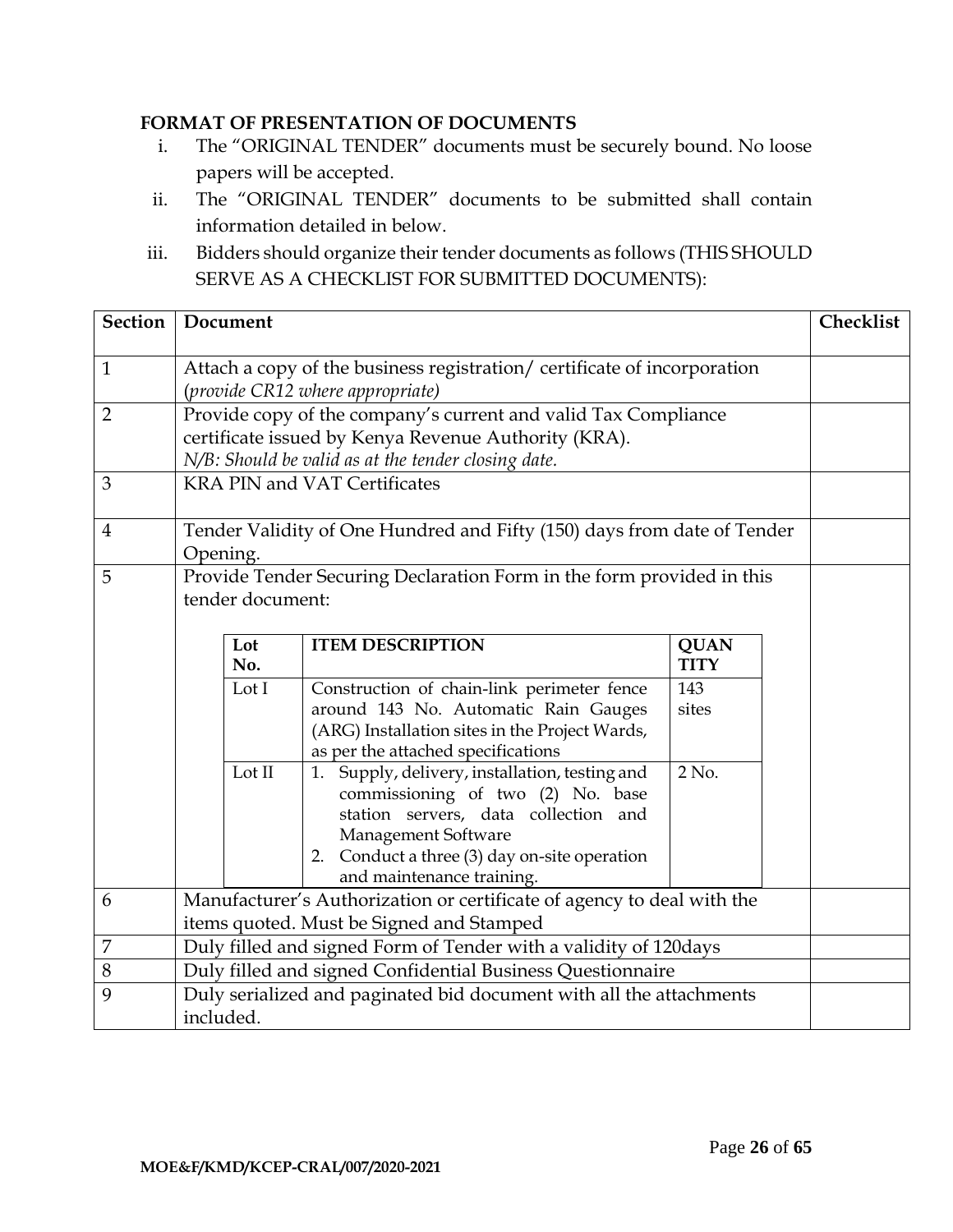# <span id="page-28-0"></span>**SECTION III GENERAL CONDITIONS OF CONTRACT**

#### **Table of Clauses**

- 3.1 Definitions
- 3.2 Application
- 3.3 Country of Origin
- 3.4 Standards
- 3.5 Use of Contract Documents and Information
- 3.6 Patent Rights
- 3.7 Performance Security
- 3.8 Inspection and Tests
- 3.9 Packing
- 3.10 Delivery and Document
- 3.11 Insurance
- 3.12 Payment
- 3.13 Price
- 3.14 Assignments
- 3.15 Sub contracts
- 3.16 Termination for Default
- 3.17 Liquidated Damages
- 3.18 Resolution of Disputes<br>3.19 Language and law
- Language and law
- 3.20 Force Majeure
- 3.21 Notices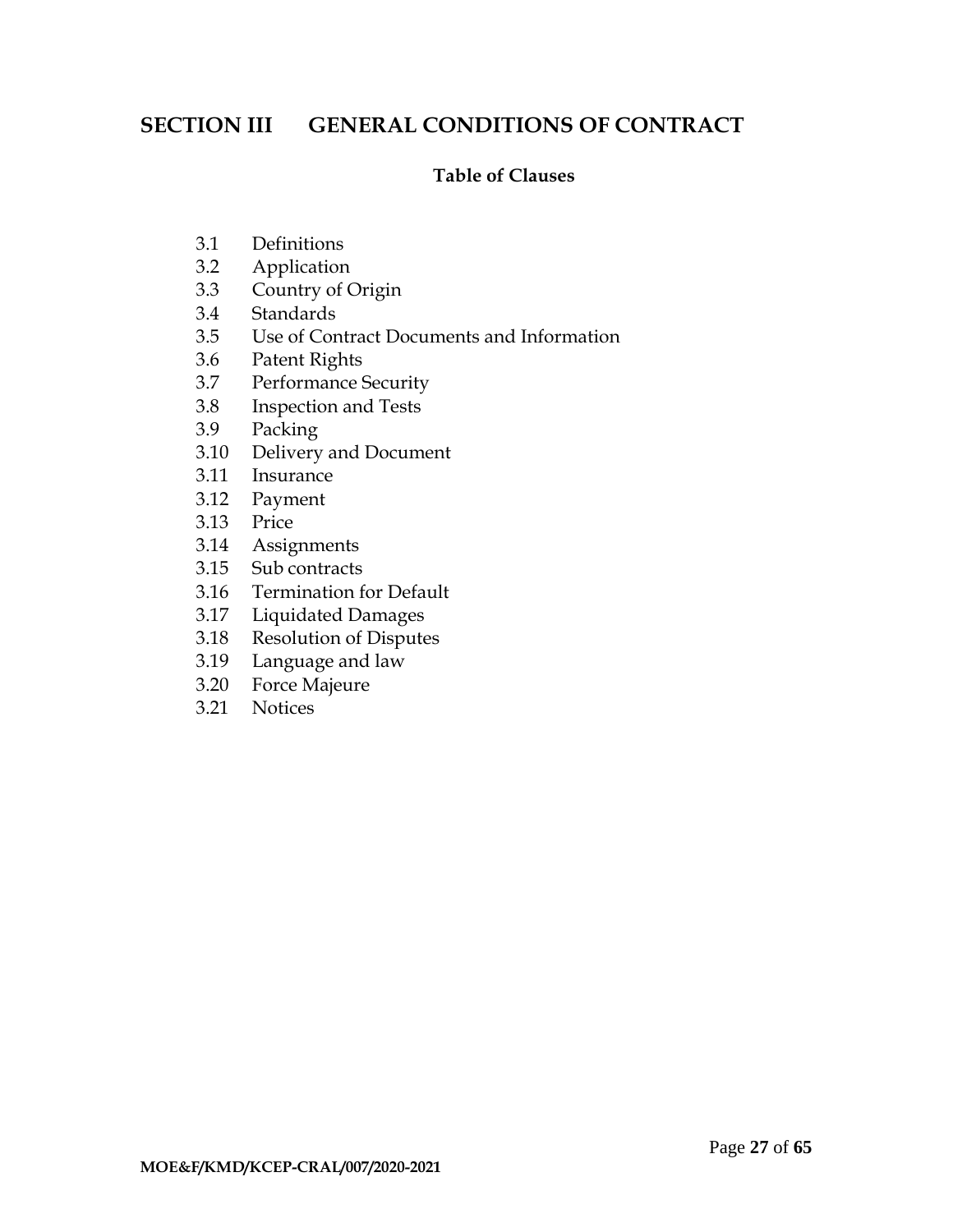# **SECTION III - GENERAL CONDITIONS OF CONTRACT**

#### 3.1 **Definitions**

- 3.1.1 In this Contract, the following terms shall be interpreted as indicated:-
	- (a) "The Contract" means the agreement entered into between the procuring entity and the tenderer, as recorded in the Contract Form signed by the parties, including all attachments and appendices thereto and all documents incorporated by reference therein.
	- (b) "The Contract Price" means the price payable to the tenderer under the Contract for the full and proper performance of its contractual obligations.
	- (c) "The Goods" means all of the equipment, machinery, and/or other materials, which the tenderer is required to supply to the procuring entity under the Contract.
	- (d) "The procuring entity" means the organization purchasing the Goods under this Contract.
	- (e) "The Tenderer' means the individual or firm supplying the Goods under this Contract.

### 3.2 **Application**

3.2.1 These General Conditions shall apply in all Contracts made by the procuring entity for the procurement installation and commissioning of equipment to the extent that provisions of other part of contract do not supercede them.

# 3.3 **Country of Origin**

- 3.3.1 For purposes of this clause, "Origin" means the place where the Goods were mined, grown or produced.
- 3.3.2 The origin of Goods and Services is distinct from the nationality of the tenderer and will be treated thus in the evaluation of the tender.

#### 3.4 **Standards**

3.4.1 The Goods supplied under this Contract shall conform to the standards mentioned in the Technical Specifications.

#### 3.5 **Use of Contract Documents and Information**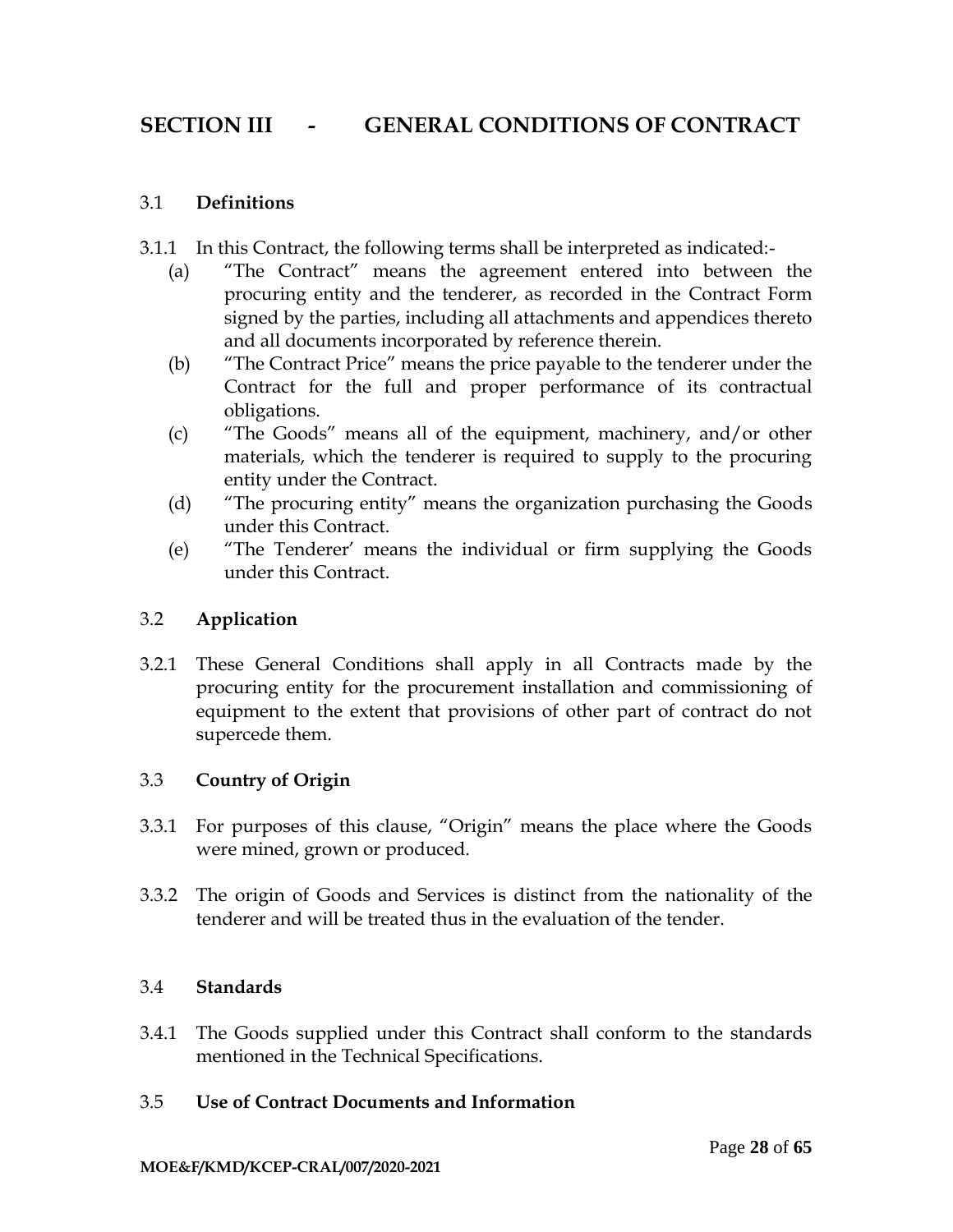- 3.5.1 The Candidate shall not, without the procuring entity's prior written consent, disclose the Contract, or any provision therefore, or any specification, plan, drawing, pattern, sample, or information furnished by or on behalf of the procuring entity in connection therewith, to any person other than a person employed by the tenderer in the performance of the Contract.
- 3.5.2 The tenderer shall not, without the procuring entity's prior written consent, make use of any document or information enumerated in paragraph 3.5.1 above.
- 3.5.3 Any document, other than the Contract itself, enumerated in paragraph 3.5.1 shall remain the property of the procuring entity and shall be returned (all copies) to the procuring entity on completion of the Tenderer's performance under the Contract if so required by the procuring entity.

### 3.6 **Patent Rights**

3.6.1 The tenderer shall indemnify the procuring entity against all third-party claims of infringement of patent, trademark, or industrial design rights arising from use of the Goods or any part thereof in the procuring entity's country.

#### 3.7 **Performance Security**

- 3.7.1 Within twenty eight (28) days of receipt of the notification of Contract award, the successful tenderer shall furnish to the procuring entity the performance security where applicable in the amount specified in Special Conditions of Contract.
- 3.7.2 The proceeds of the performance security shall be payable to the procuring entity as compensation for any loss resulting from the Tenderer's failure to complete its obligations under the Contract.
- 3.7.3 The performance security shall be denominated in the currency of the contract, or in a freely convertible currency acceptable to the procuring entity and shall be in the form of:
	- a) Cash
	- b) Bank guarantee
	- c) Such insurance guarantee approved by the Authority
	- d) Letter of credit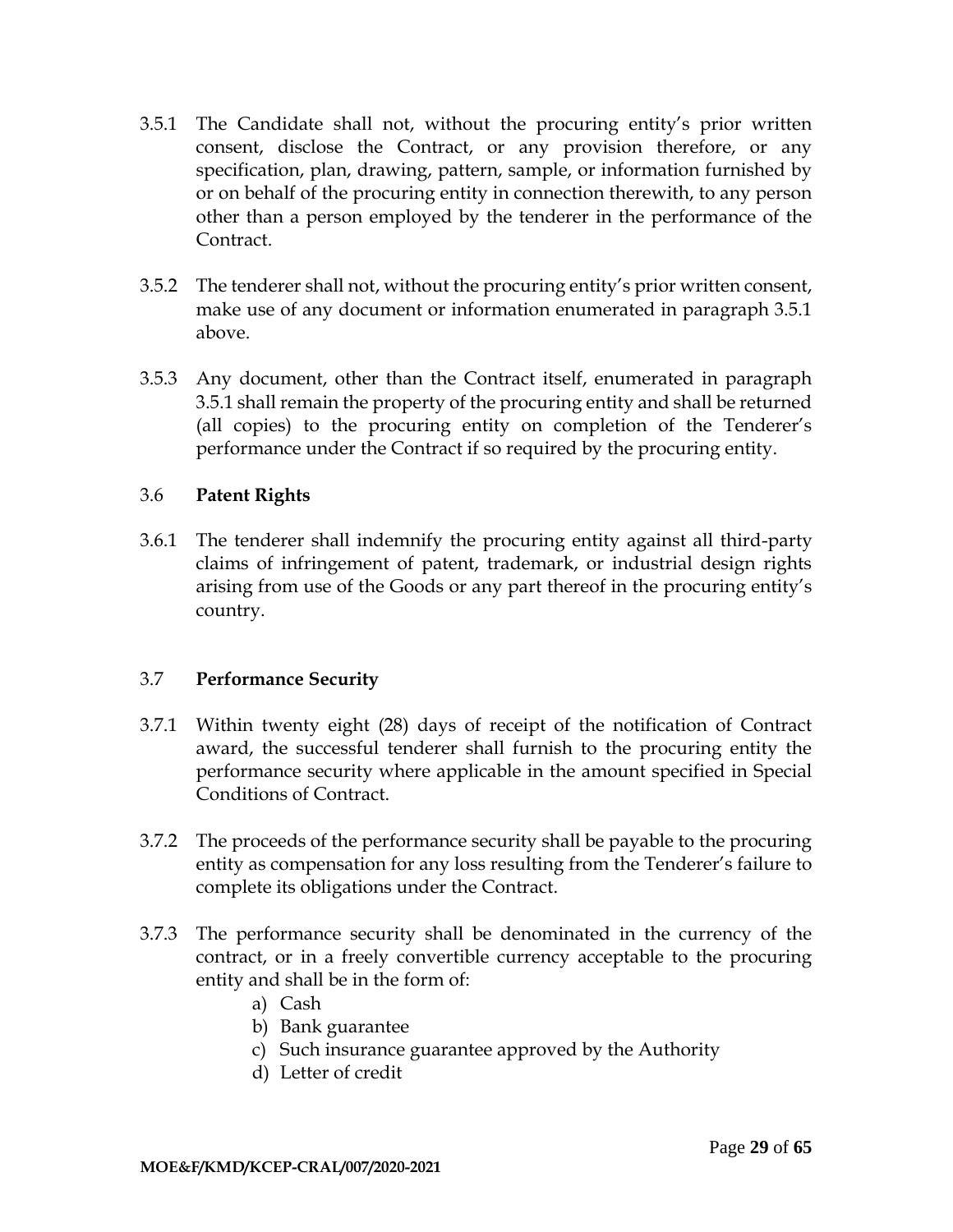3.7.4 The performance security will be discharged by the procuring entity and returned to the Candidate not late than thirty (30) days following the date of completion of the Tenderer's performance obligations under the Contract, including any warranty obligations, under the Contract

# 3.8 **Inspection and Tests**

- 3.8.1 The procuring entity or its representative shall have the right to inspect and/or to test the equipment to confirm their conformity to the Contract specifications. The procuring entity shall notify the tenderer in writing in a timely manner, of the identity of any representatives retained for these purposes. The tenderer shall make adequate arrangements to facilitate 5 (Five) officers from the Ministry to undertake the factory Inspection and Test during execution of the contract
- 3.8.2 The inspections and tests may be conducted in the premises of the tenderer. All reasonable facilities and assistance, including access to drawings and production data, shall be furnished to the inspectors at no charge to the procuring entity.
- 3.8.3 Should any inspected or tested equipment fail to conform to the Specifications, the procuring entity may reject the equipment, and the tenderer shall either replace the rejected equipment or make alterations necessary to make specification requirements free of costs to the procuring entity.
- 3.8.4 The procuring entity's right to inspect test and where necessary, reject the equipment after the equipment arrival and installation shall in no way be limited or waived by reason of the equipment having previously been inspected, tested and passed by the procuring entity or its representative prior to the equipment delivery.
- 3.8.5 Nothing in paragraph 3.8 shall in any way release the tenderer from any warranty or other obligations under this Contract.

# 3.9 **Packing**

- 3.9.1 The tenderer shall provide such packing and packaging of the equipment as is required to prevent their damage or deterioration during transit to their final destination, as indicated in the Contract.
- 3.9.2 The packing, marking, and documentation within and outside the packages shall comply strictly with such special requirements as shall be expressly provided for in the Contract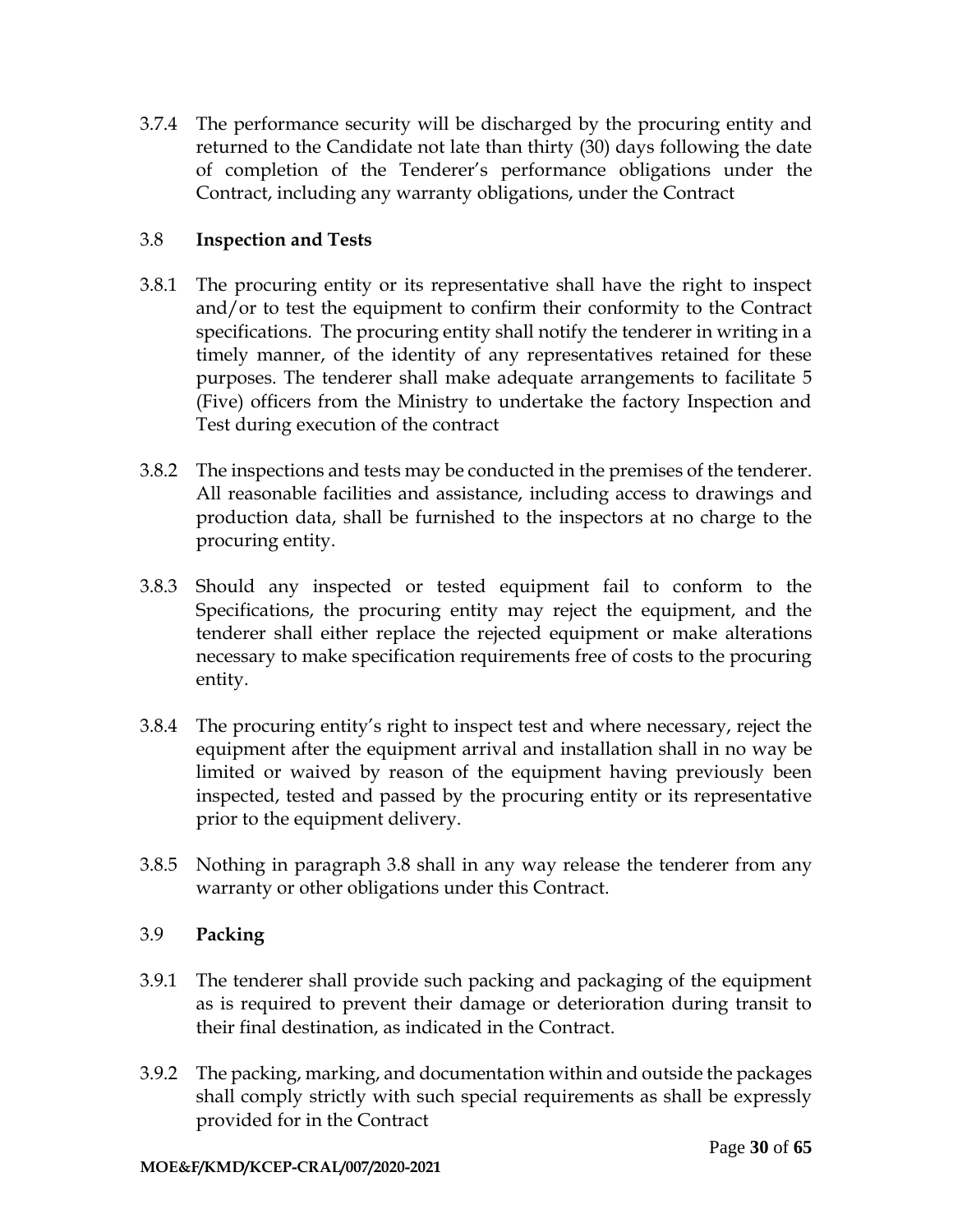#### 3.10 **Delivery and Documents**

3.10.1 Delivery of the equipment, documents and installation of the same shall be made by the tenderer in accordance with the terms specified by Ministry of Environment, Kenya Meteorological Department in its Schedule of Requirements and the Special Conditions of Contract

### 3.11 **Insurance**

3.11.1 The equipment supplied under the Contract shall be fully insured against loss or damage incidental to manufacturer or acquisition, transportation, storage, and delivery in the manner specified in the Special conditions of contract.

### 3.12 **Payment**

- 3.12.1 The method and conditions of payment to be made to the tenderer under this Contract shall be specified in Special Conditions of Contract
- 3.12.2 Payments shall be made promptly by the procuring entity as specified in the contract

# **3.13 Prices**

- 3.13.1 Prices charged by the tenderer for equipment delivered and installation performed under the Contract shall not, with the exception of any price adjustments authorized in Special Conditions of Contract, vary from the prices by the tenderer in its tender.
- 3.13.2 Contract price variations shall not be allowed for contracts not exceeding one year (12 months)
- 3.13.3 Where contract price variation is allowed, the variation shall not exceed 10% of the original contract price.
- 3.13.4 Price variation requests shall be processed by the procuring entity within 30 days of receiving the request.

#### **3.14. Assignment**

The tenderer shall not assign, in whole or in part, its obligations to perform under this Contract, except with the procuring entity's prior written consent.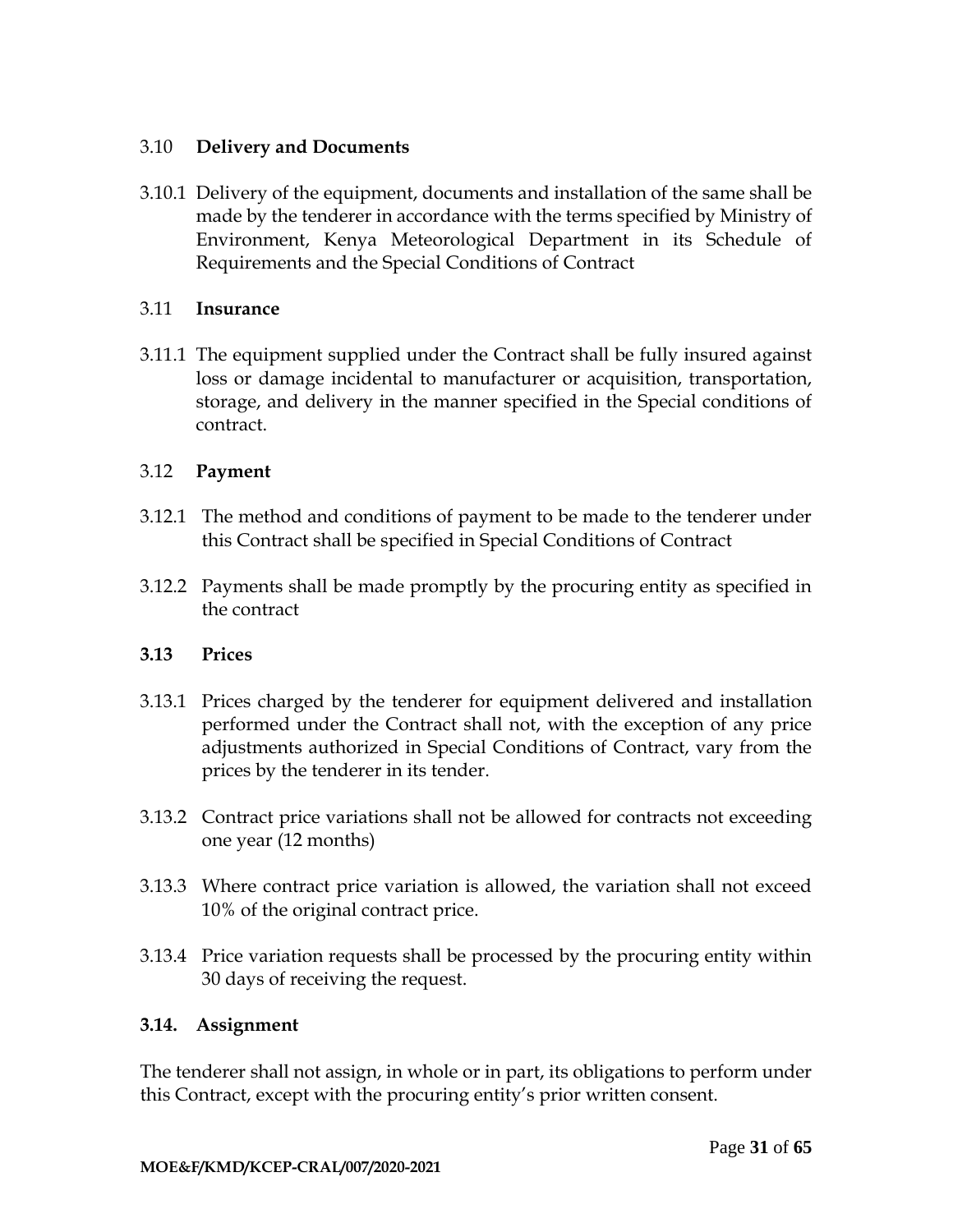#### **3.15. Subcontracts**

3.15.1 The tenderer shall notify the procuring entity in writing of all subcontracts awarded under this Contract if not already specified in the tender. Such notification, in the original tender or later, shall not relieve the tenderer from any liability or obligation under the Contract

# **3.16. Termination for Default**

- 3.16.1 The procuring entity may, without prejudice to any other remedy for breach of Contract, by written notice of default sent to the tenderer, terminate this Contract in whole or in part
	- (a) if the tenderer fails to deliver any or all of the equipment within the period specified in the Contract, or within any extension thereof granted by the procuring entity
	- (b) if the tenderer fails to perform any other obligation(s) under the **Contract**
	- (c) if the tenderer, in the judgment of the procuring entity has engaged in corrupt or fraudulent practices in competing for or in executing the Contract
- 3.16.2 In the event the procuring entity terminates the Contract in whole or in part, it may procure, upon such terms and in such manner as it deems appropriate, equipment similar to those undelivered, and the tenderer shall be liable to the procuring entity for any excess costs for such similar equipment.

# **3.17. Termination for convenience**

# **3.18. Liquidated Damages**

3.18.1 If the tenderer fails to deliver and/or install any or all of the items within the period(s) specified in the contract, the procuring entity shall, without prejudice to its other remedies under the contract, deduct from the contract prices liquidated damages sum equivalent to 0.5% of the delivered price of the delayed items up to a maximum deduction of 10% of the delayed goods. After this the tenderer may consider termination of the contract.

# **3.19. Resolution of Disputes**

3.19.1 The procuring entity and the tenderer shall make every effort to resolve amicably by direct informal negotiation any disagreement or dispute arising between them under or in connection with the contract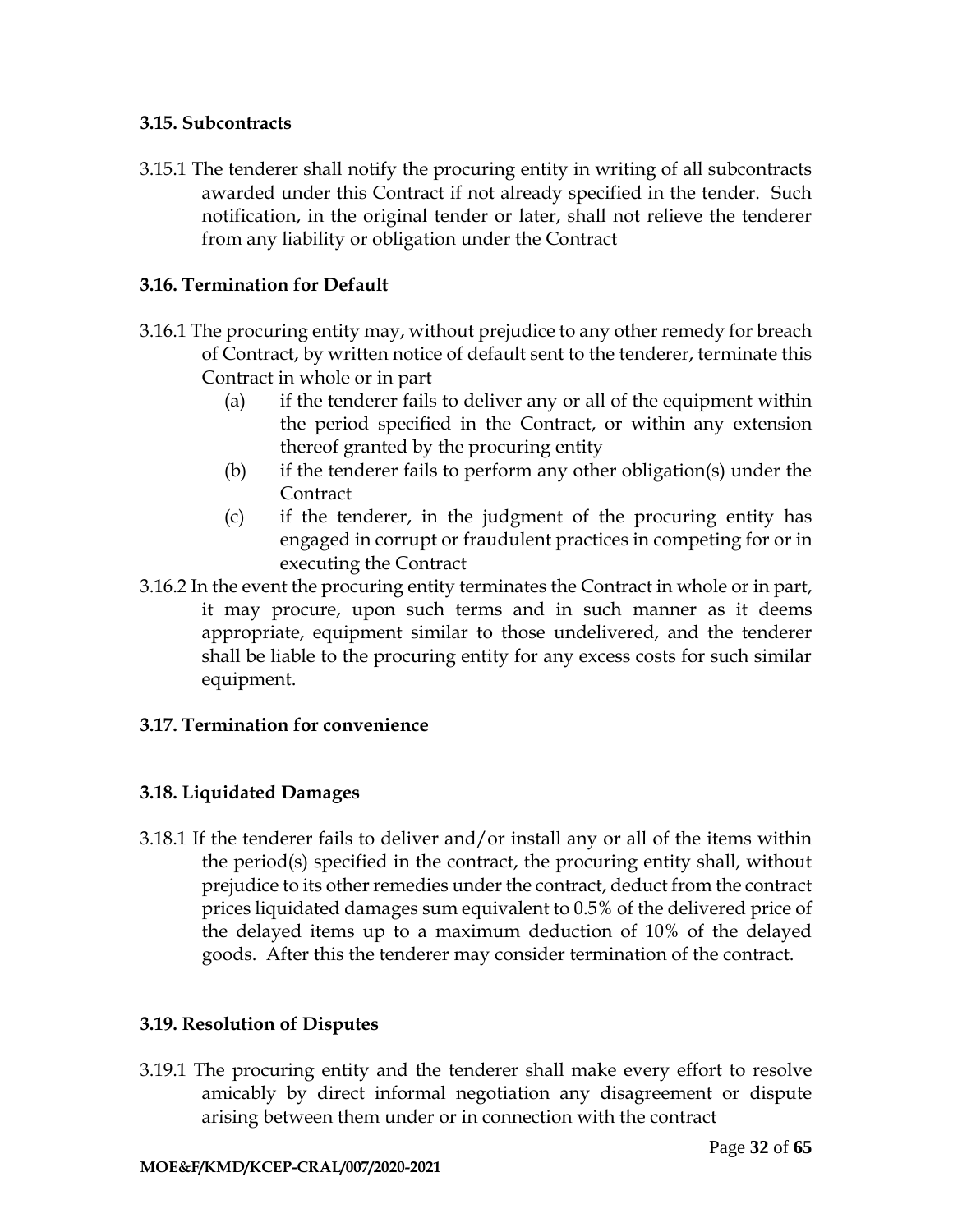3.19.2 If, after thirty (30) days from the commencement of such informal negotiations both parties have been unable to resolve amicably a contract dispute, either party may require that the dispute be referred for resolution to the formal mechanisms specified in the SCC.

### **3.20. Language and Law**

3.20.1 The language of the contract and the law governing the contract shall be English language and the Laws of Kenya respectively unless otherwise specified in the SCC.

### **3.21. Force Majeure**

3.21.1 The Tenderer shall not be liable for forfeiture of its performance security or termination for default if and to the extent that it's delay in performance or other failure to perform its obligations under the Contract is the result of an event of Force Majeure.

### **3.22 Notices**

- 3.22.1 Any notice given by one party to the other pursuant to this contract shall be sent to other party by post or by fax or Email and confirmed in writing to the other party's address specified.
- 3.22.2 A notice shall be effective when delivered or on the notices effective date, whichever is later.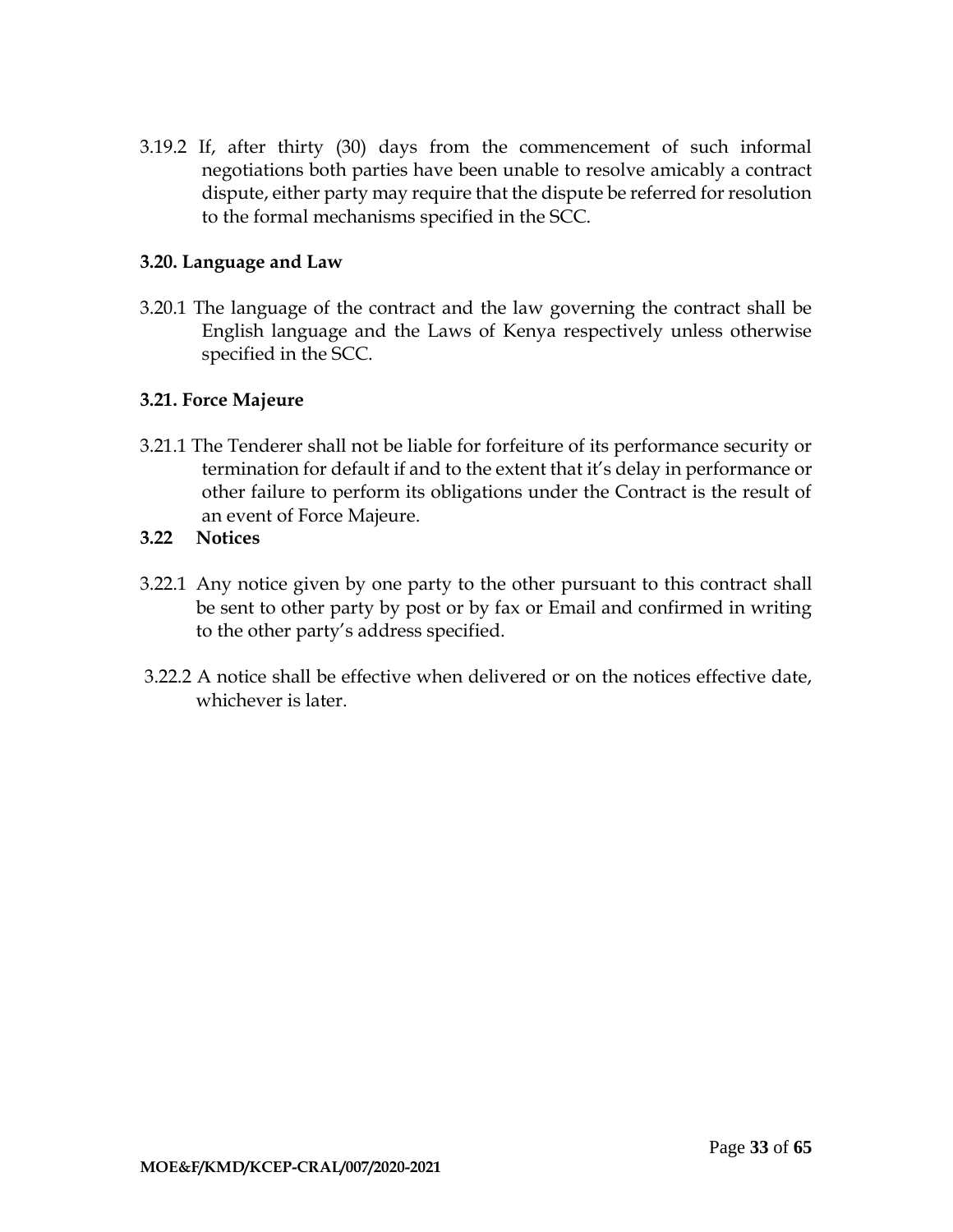# <span id="page-35-0"></span>**SPECIAL IV SPECIAL CONDITIONS OF CONTRACT**

#### **Notes on Special Conditions of Contract**

- 4.1 The clauses in this section are intended to assist the procuring entity in providing contract-specific information in relation to corresponding clauses in the General Conditions of Contract
- 4.2 The provisions of Section IV complement the General Conditions of Contract included in Section III, specifying contractual requirements linked to the special circumstances of the procuring entity and the goods being procured. In preparing Section IV, the following aspects should be taken into consideration.
- (a) Information that complement provisions of Section III must be incorporated and
- (b) Amendments and/or supplements to provisions of Section III, as necessitated by the circumstances of the goods being procured must also be incorporated.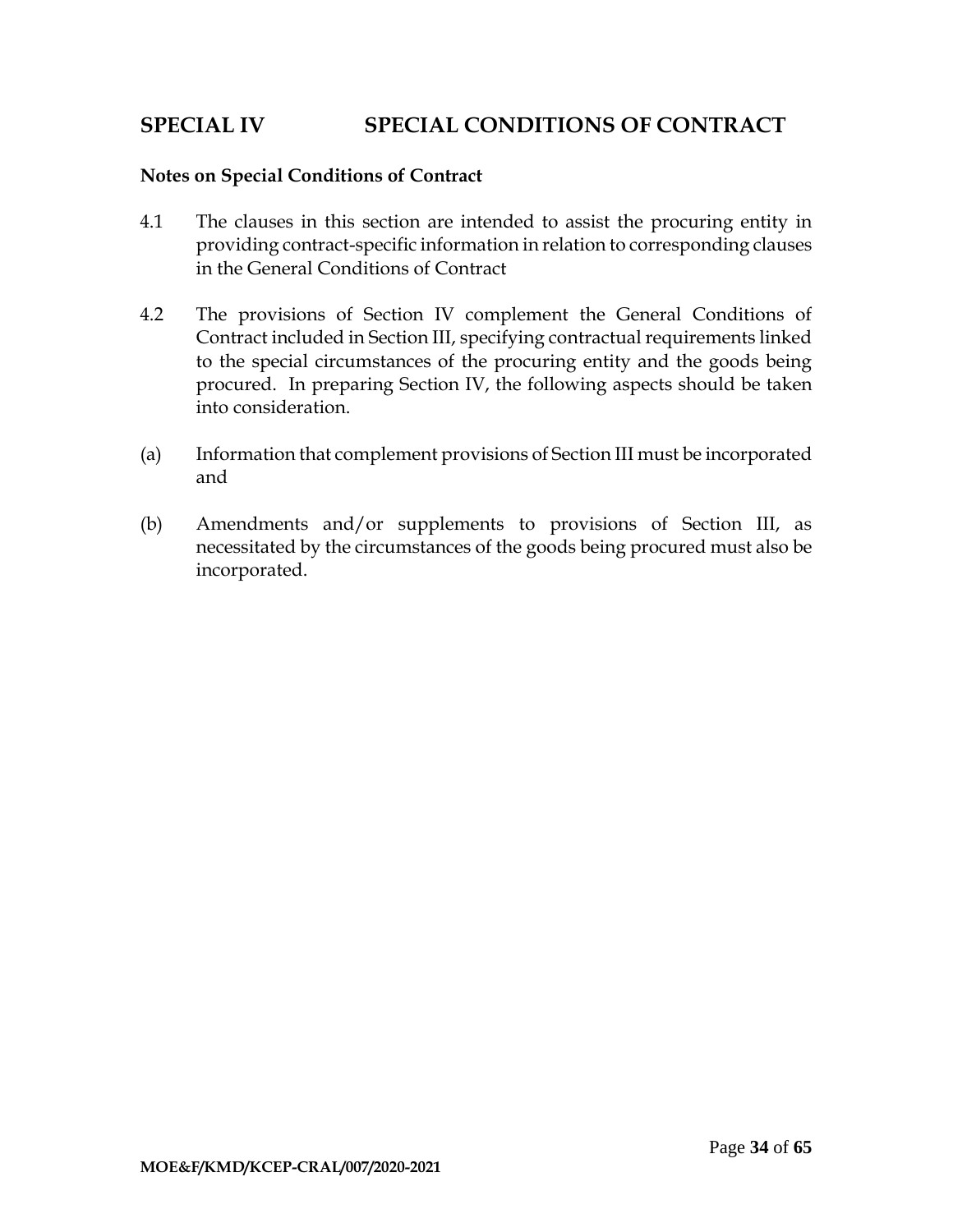# **SECTION IV SPECIAL CONDITIONS OF CONTRACT**

- 4.1 Special Conditions of Contract shall supplement the General Conditions of Contract. Whenever there is a conflict, between the GCC and the SCC, the provisions of the SCC herein shall prevail over these in the GCC.
- 4.2 Special conditions of contract as relates to the GCC

| <b>REFERENCE</b><br><b>OF GCC</b> | <b>SPECIAL CONDITIONS OF CONTRACT</b>                                                                                                                                                                                                                                                                                                                                                                                                                                                                                                                                                                                                                                                                                                                                                                       |  |  |
|-----------------------------------|-------------------------------------------------------------------------------------------------------------------------------------------------------------------------------------------------------------------------------------------------------------------------------------------------------------------------------------------------------------------------------------------------------------------------------------------------------------------------------------------------------------------------------------------------------------------------------------------------------------------------------------------------------------------------------------------------------------------------------------------------------------------------------------------------------------|--|--|
| 3.1(b)                            | The contract price shall be in Kenya Shillings                                                                                                                                                                                                                                                                                                                                                                                                                                                                                                                                                                                                                                                                                                                                                              |  |  |
| 3.1(c)                            | The project to be undertaken is for Supply, Delivery, Installation,<br>Testing and Commissioning of Meteorological Equipment for the<br><b>KCEP- CRAL Programme.</b>                                                                                                                                                                                                                                                                                                                                                                                                                                                                                                                                                                                                                                        |  |  |
| 3.1(d)                            | The procuring entity is Ministry of Environment and Forestry, Kenya<br>Meteorological Department.                                                                                                                                                                                                                                                                                                                                                                                                                                                                                                                                                                                                                                                                                                           |  |  |
| 3.7.1                             | The Successful Tenderer shall be required to furnish a performance security<br>equivalent to 5% of the total bid sum                                                                                                                                                                                                                                                                                                                                                                                                                                                                                                                                                                                                                                                                                        |  |  |
| 3.10                              | Supply, Delivery, Installation, Testing and Commissioning of<br>Meteorological Equipment at all the sites (As indicated in the section for<br>Technical Specification) shall be made by the bidder. The items should be<br>delivered on working days from (Monday to Friday) between by 9.00 a.m.<br>to 4.00 p.m.                                                                                                                                                                                                                                                                                                                                                                                                                                                                                           |  |  |
| 3.12.1                            | Payment Schedule shall be as per Government regulations:                                                                                                                                                                                                                                                                                                                                                                                                                                                                                                                                                                                                                                                                                                                                                    |  |  |
| 3.13                              | 1. Prices quoted must be Net, Inclusive of all Government<br>Taxes and Delivery to Kenya Meteorological Service Stores.<br>2. The unit prices quoted MUST be in Kenya Shillings or<br>another freely convertible currency e.g. US Dollar.<br>3. No tender document will be accepted after the official<br>closing date/time as specified in the tender notice.<br>4. Tenderers<br>required<br>attach<br>certificates<br>to<br>are<br>of<br>Registration/Incorporation<br>plus<br>Tax<br>compliance<br>certificate/VAT to tender documents<br>5. Form of Tender, Price Schedule and Schedule of<br>Requirements should be duly filled, signed and stamped.<br>6. The bidders must indicate their payment terms including the<br>credit period.<br>7. Bidders must attach a Brochure to accompany their bids. |  |  |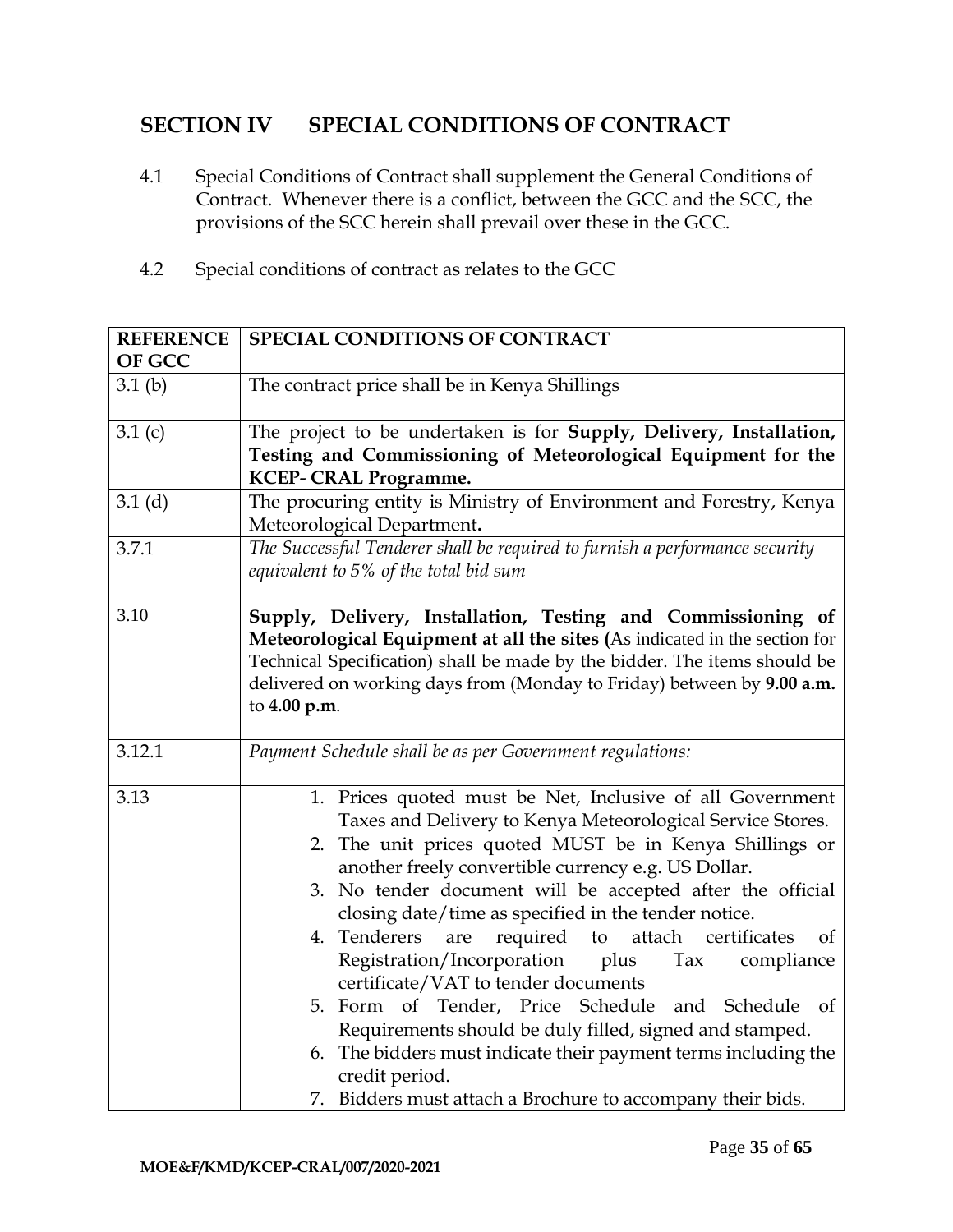|               | <b>REFERENCE   SPECIAL CONDITIONS OF CONTRACT</b>                                                                                                                      |
|---------------|------------------------------------------------------------------------------------------------------------------------------------------------------------------------|
| <b>OF GCC</b> |                                                                                                                                                                        |
|               | 8. All deliveries shall be verified against the approved Technical<br>Specifications and any deviations from the approved shall be<br>rejected and contract cancelled. |

# <span id="page-37-0"></span>**SECTION V SCHEDULE OF REQUIREMENTS AND PRICES**

#### **Notes on Schedule of Requirements and Prices**

- 5.1 The procuring entity must state whether the contract is for procurement, installation and commissioning OR whether it is for installation and commissioning only, in which case, the item(s) will have been procured separately.
- 5.2 The tenderers may use additional paper as will be necessary to indicate the details of their costing.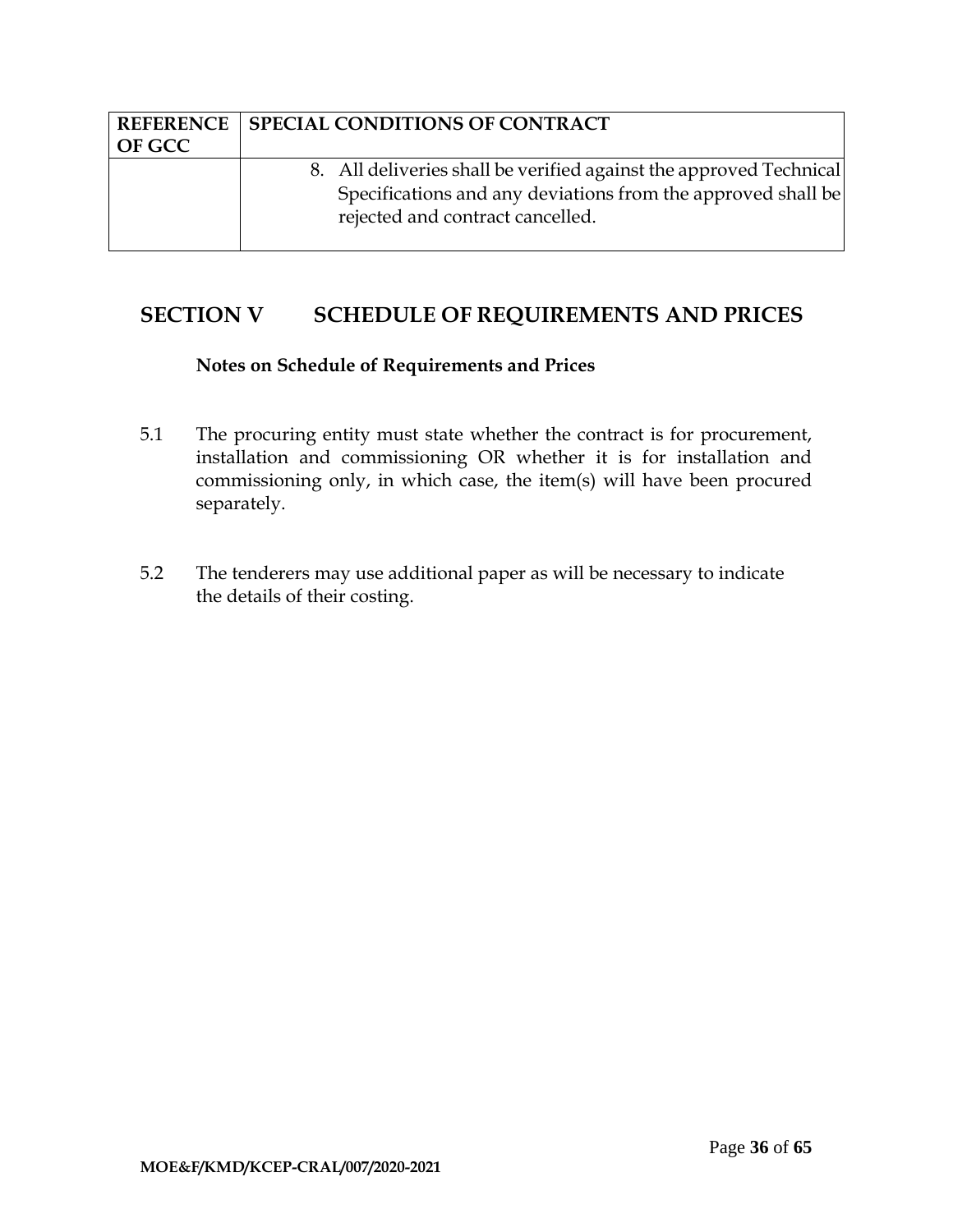# **SECTION V - SCHEDULE OF REQUIREMENTS AND PRICES**

|                   |                                                                                                                                                       |         |                                                             |                                         |                                                     | <b>CLEARLY INDICATE YOUR OFFER</b> |                           |                      |
|-------------------|-------------------------------------------------------------------------------------------------------------------------------------------------------|---------|-------------------------------------------------------------|-----------------------------------------|-----------------------------------------------------|------------------------------------|---------------------------|----------------------|
| <b>LOT</b><br>NO. | <b>ITEM DESCRIPTION</b>                                                                                                                               | QUANTIT | <b>UNIT</b><br><b>COST</b><br>(KSHS)<br>(VAT/dut<br>y paid) | <b>ATION</b><br><b>ITALIS</b><br>PERIOD | PRICE<br>(IF APPLICABLE)<br><b>ATION</b><br>INSTALI | <b>TOTAL COST</b><br>(KSHS)        | <b>DELIVERY</b><br>PERIOD | Country of<br>Origin |
| Lot I             | Construction of chain-link perimeter fence                                                                                                            | 143     |                                                             |                                         |                                                     |                                    |                           |                      |
|                   | around 143 No. Automatic Rain Gauges                                                                                                                  | sites   |                                                             |                                         |                                                     |                                    |                           |                      |
|                   | (ARG) Installation sites in the Project Wards,<br>as per the attached specifications                                                                  |         |                                                             |                                         |                                                     |                                    |                           |                      |
| Lot II            | 1. Supply, delivery, installation, testing and<br>commissioning of Two (2) No. base<br>station servers, data collection and<br>Management Software. C | 2No.    |                                                             |                                         |                                                     |                                    |                           |                      |
|                   | Conduct a three (3) days on-site<br>operation and maintenance training.                                                                               |         |                                                             |                                         |                                                     |                                    |                           |                      |

Authorized Official:

Name Signature Official Stamp/Seal

Date

*Note:* In case of discrepancy between unit price and total, the unit price shall prevail.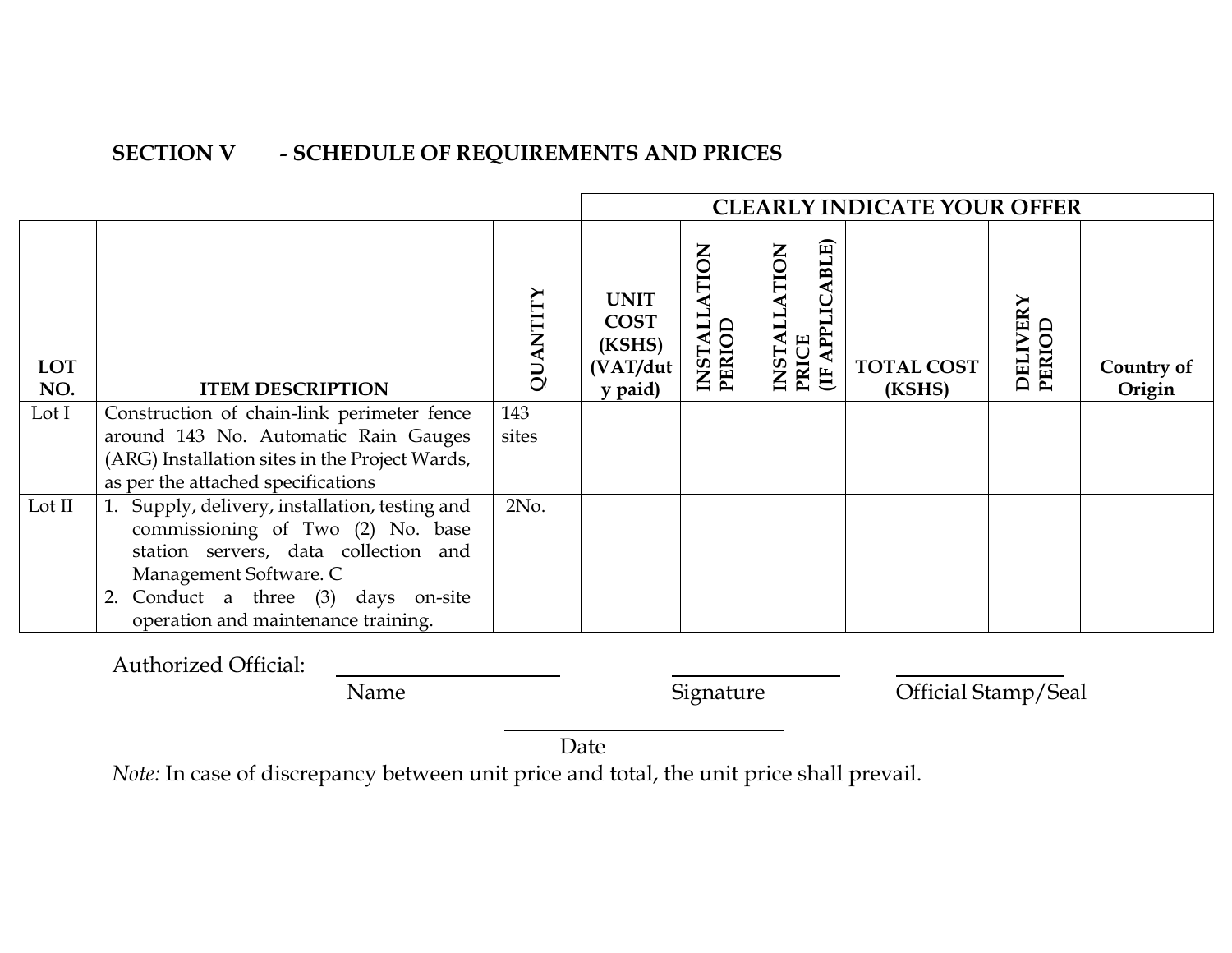# <span id="page-39-0"></span>**SECTION VI TECHNICAL SPECIFICATIONS**

### 6.1 **GENERAL**

- 6.1.1. These specifications describe the basic requirements for the items. Tenderers are requested to submit with their offers the detailed specifications, drawings, catalogues, etc for the products they intend to supply.
- 6.1.2 Tenderers must indicate on the specifications sheets whether the equipment offered comply with each specific requirement.
- 6.1.3 All the dimensions and capacities of the equipment to be supplied shall not be less than those required in these specifications. Deviations from the basic requirements, if any, shall be explained in detail in writing with the offer, with supporting data such as calculation sheets, etc. The procuring entity reserves the right to reject the products, if such deviations shall be found critical to the use and operation of the products
- 6.1.4 The tenderers are requested to present information along with their offers as follows;-
	- (i) Shortest possible delivery period of each product
	- (ii) Information on proper representative and/or workshop for back-up service/repair and maintenance including their names and addresses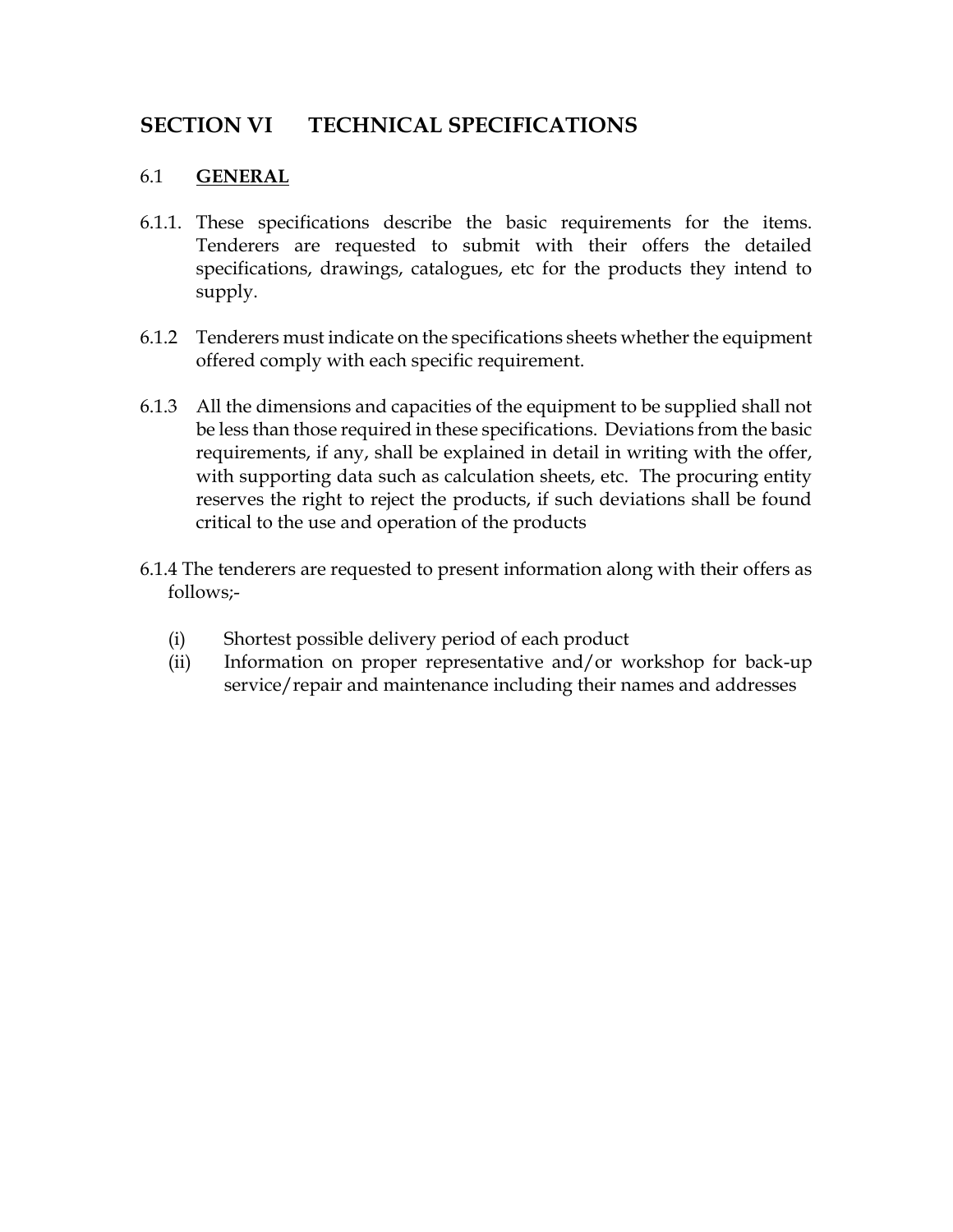# **MINIMUM TECHNICAL SPECIFICATION FOR LOT I AND LOT II**

#### **Overview**

The Kenya Cereal Enhancement Programme – Climate Resilient Agricultural Livelihoods Window (KCEP-CRAL) is a strategic partnership between the Government of Kenya (GOK), European Union (EU) and the three Rome Based Agencies (RBAs), namely, the World Food Programme (WFP), the International Fund for Agricultural Development (IFAD) and the Food and Agricultural Organization (FAO). The Project is a five-year program with effect from April 2017. In this partnership, the RBAs build on their comparative advantages to support the Government in graduating farmers from recurrent food insecurity to market-oriented and commercial farming, by promotion of Good Agricultural Practices (GAPs), sustainable Natural Resources Management (NRM) and resilience to climate change.

KCEP-CRAL covers thirteen (13) counties; while the CRAL Window covers eight (8) counties namely Embu, Tharaka-Nithi, Machakos, Kitui, Makueni, (Eastern Region), Taita-Taveta, Kwale and Kilifi (Coast Region) that are largely Arid and Semi-Arid Lands (ASALs). The other five counties of Nandi, Bungoma, Nakuru, Kakamega and Trans Nzoia are in the high potential Western Region. There are 155 Wards ("the Project Wards") in the CRAL Window as displayed in a list at the Kenya Meteorological Department [\(http://www.meteo.go.ke\)](http://www.meteo.go.ke/) and KCEP CRAL [\(http://www.kcepcral.go.ke/\)](http://www.kcepcral.go.ke/) websites.

The role of the Kenya Meteorological Department (KMD) in the KCEP CRAL project includes establishment and expansion of meteorological network and provision of climate and weather information, products and services. The project will support farmers to identify and undertake appropriate, productive and climate-resilient crop enterprises suited to the ASALs and improve as well as stabilize productivity (CA) and associated water conservation practices. Targeted crop are maize, sorghum and millet; and associated pulses, which include beans, cow peas, green grams and pigeon peas.

In this project, KMD intends to procure:

- 1) Construction of chain-link perimeter fence around 143 No. Automatic Rain Gauges (ARG) Installation sites in the Project Wards, as per the attached specifications
- 2) Supply, delivery, installation, and commissioning of Data Acquisition and processing software;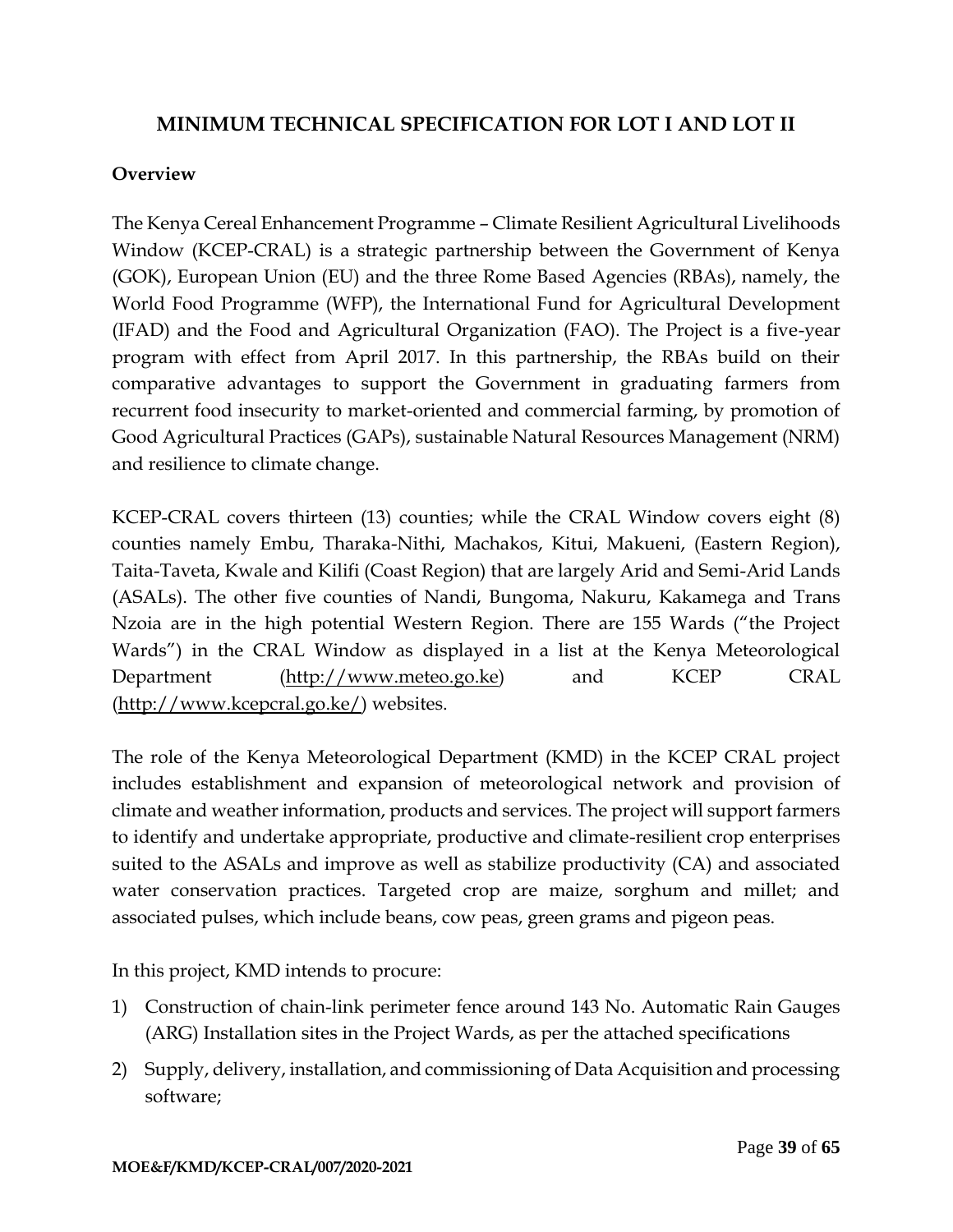- 3. Supply, delivery, installation, testing and commissioning of two (2) No. base station servers, data collection and Management Software
- 4. Conduct a three (3) day on-site operation and maintenance training.

#### **Table 1: List number of Wards considered for site preparation civil works and installation of ARG and MRG**

| <b>COUNTY</b>   | PROJECT WARDS                         |                                                                          |  |
|-----------------|---------------------------------------|--------------------------------------------------------------------------|--|
|                 | <b>Site Preparation Civil</b><br>Work | Procurement, installation and<br>commissioning of ARG Perimeter<br>fence |  |
| Embu            | 14                                    | 14                                                                       |  |
| Tharaka-Nithi   | 8                                     | 8                                                                        |  |
| <b>Machakos</b> | 16                                    | 16                                                                       |  |
| Kitui           | 23                                    | 23                                                                       |  |
| Makueni         | 23                                    | 23                                                                       |  |
| Taita-Taveta    | 16                                    | 16                                                                       |  |
| Kwale           | 23                                    | 23                                                                       |  |
| Kilifi          | 20                                    | 20                                                                       |  |
| <b>TOTAL</b>    | 0143                                  | 0143                                                                     |  |

# **SCOPE OF WORK**

- 1.1.1. Construction of chain-link perimeter fence around 143 Automatic Rain Gauges (ARG) Installation sites in the Project Wards, as per the attached specifications.
- 1.1.2. Supply, delivery, installation, testing and commissioning of Two (2) No. base station servers, data collection and Management Software.
- 1.1.3. Conduct a three (3) days on-site operation and maintenance training.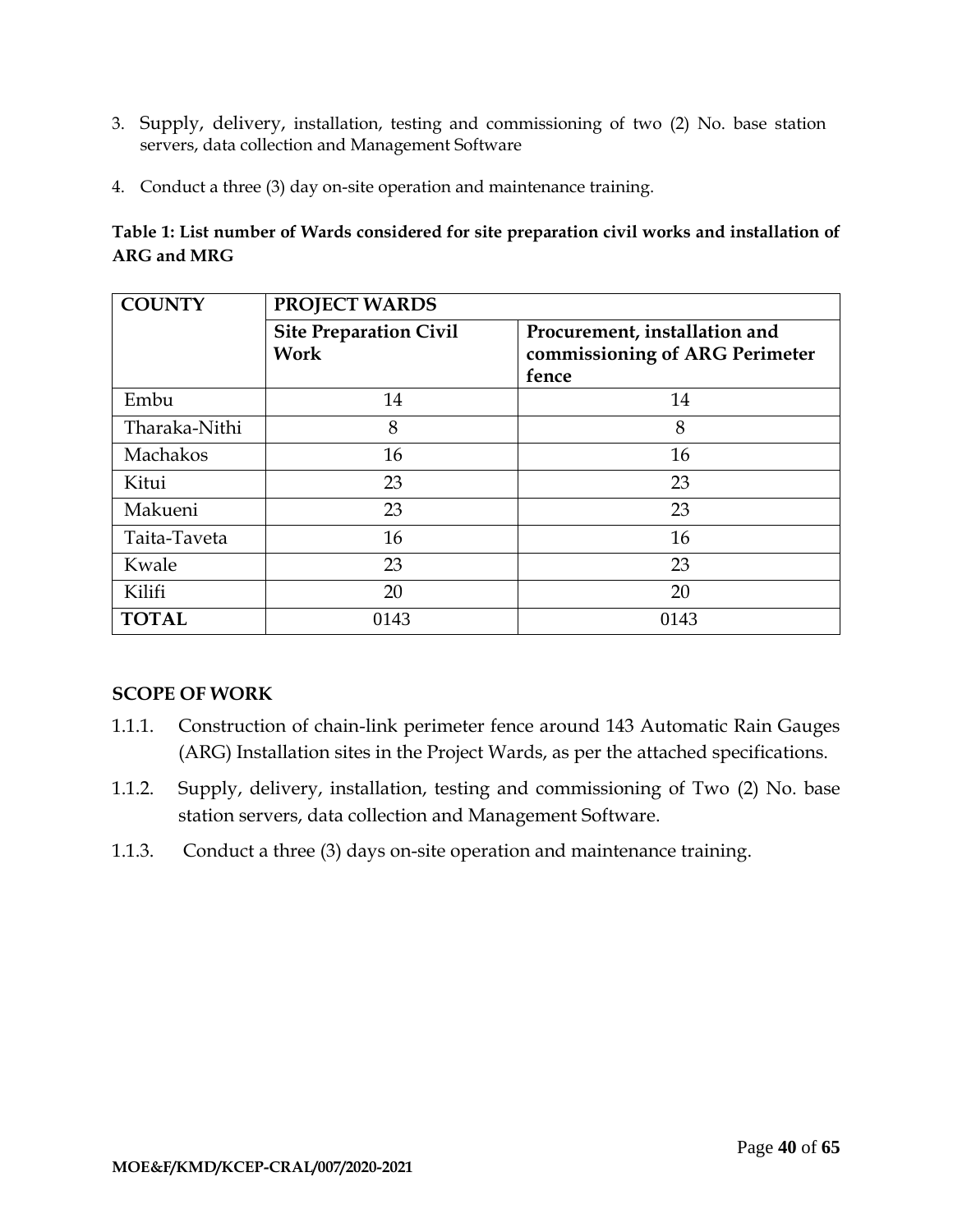#### **FOR THE LOTS (LOTS I – LOT II) THE FOLLOWING SHALL APPLY:**

- a) Prices quoted must be Net, Inclusive of all Government Taxes and Delivery to Kenya Meteorological Service Stores.
- b) The unit prices quoted MUST be in Kenya Shillings or another freely convertible currency e.g. US Dollar.
- c) No tender document will be accepted after the official closing date/time as specified in the tender notice.
- d) Tenderers are required to attach certificates of Registration/Incorporation plus Tax compliance certificate/VAT to tender documents
- e) Form of Tender, Price Schedule and Schedule of Requirements should be duly filled, signed and stamped.
- f) The bidders must indicate their payment terms including the credit period.
- g) Bidders must attach a Brochure to accompany their bids.
- h) All deliveries shall be verified against the approved Technical Specifications and any deviations from the approved shall be rejected and contract cancelled.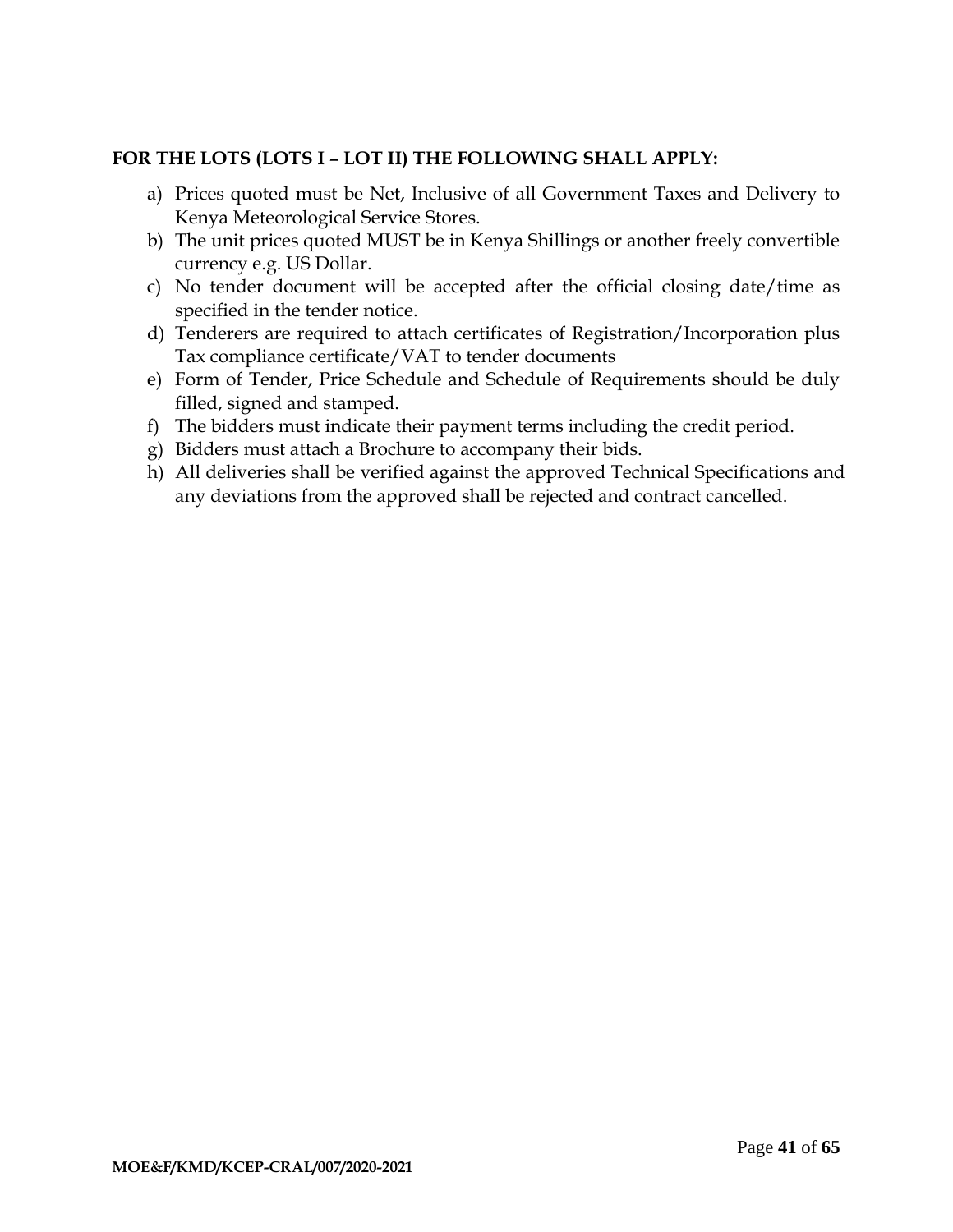# **LOT I: SPECIFICATION FOR ANGLE BAR PERIMETER FENCE FOR 143 AUTOMATIC RAIN GAUGES (ARG)**

All the ARGs will be enclosed with a chain-link fence 1,200 mm high, fastened to creosote treated wooden posts, with a lockable wire mesh gate, constructed and installed to the specifications below. The ARG will be installed at the centre of the fenced site. A padlock with 3 duplicate keys will be supplied. Size will be as per the schematic diagram in Figure

| No.                     | <b>ITEM</b>           | <b>SPECIFICATIONS</b>                                 |
|-------------------------|-----------------------|-------------------------------------------------------|
|                         |                       |                                                       |
| $\mathbf{1}$            | Perimeter             | 4,570 mm by 4,570mm                                   |
|                         | Chain-link            |                                                       |
|                         | <b>Fence Size:</b>    |                                                       |
| $\overline{2}$          | Fence height          | 1,220 mm above ground level                           |
|                         |                       |                                                       |
| 3                       | Fence ground          | At least 250mm of the chain link should be buried in  |
|                         | contact               | the ground level                                      |
| $\overline{\mathbf{4}}$ | <b>Angle Bar</b>      | Nine $(9)$ (2"x2" 5mm thickness) angle bar posts of   |
|                         |                       | 1,730mm long with at least two wall passes of 300mm   |
|                         |                       | at the bottom                                         |
| 5                       | Angle holes           | 460mm                                                 |
|                         | depth                 |                                                       |
| 6                       | <b>Angle Bar</b>      | 300mm                                                 |
|                         | Installation          |                                                       |
|                         | <b>Holes Diameter</b> |                                                       |
| $\overline{7}$          | <b>Angle Holes</b>    | 75mm concrete filling all around and at the bottom of |
|                         | Filling               | each hole                                             |
|                         |                       |                                                       |
| 8                       | <b>Angle Bar</b>      | 2280mm centre to centre                               |
|                         | spacing               |                                                       |
|                         |                       |                                                       |
| 9                       | <b>Corner Angle</b>   | Reinforced with 2"x2" 5mm thickness angle bar of 760  |
|                         | <b>Bar braces</b>     | mm long with at least two wall passes of 300mm at the |
|                         |                       | bottom                                                |
| 10                      | Chain link            | 3mm galvanized wire through a hole on the angle bar   |
|                         | <b>Tension wires</b>  | post at the top, center and the bottom                |
|                         |                       |                                                       |

### **ARG Enclosure Specification (Angle Bar Post)**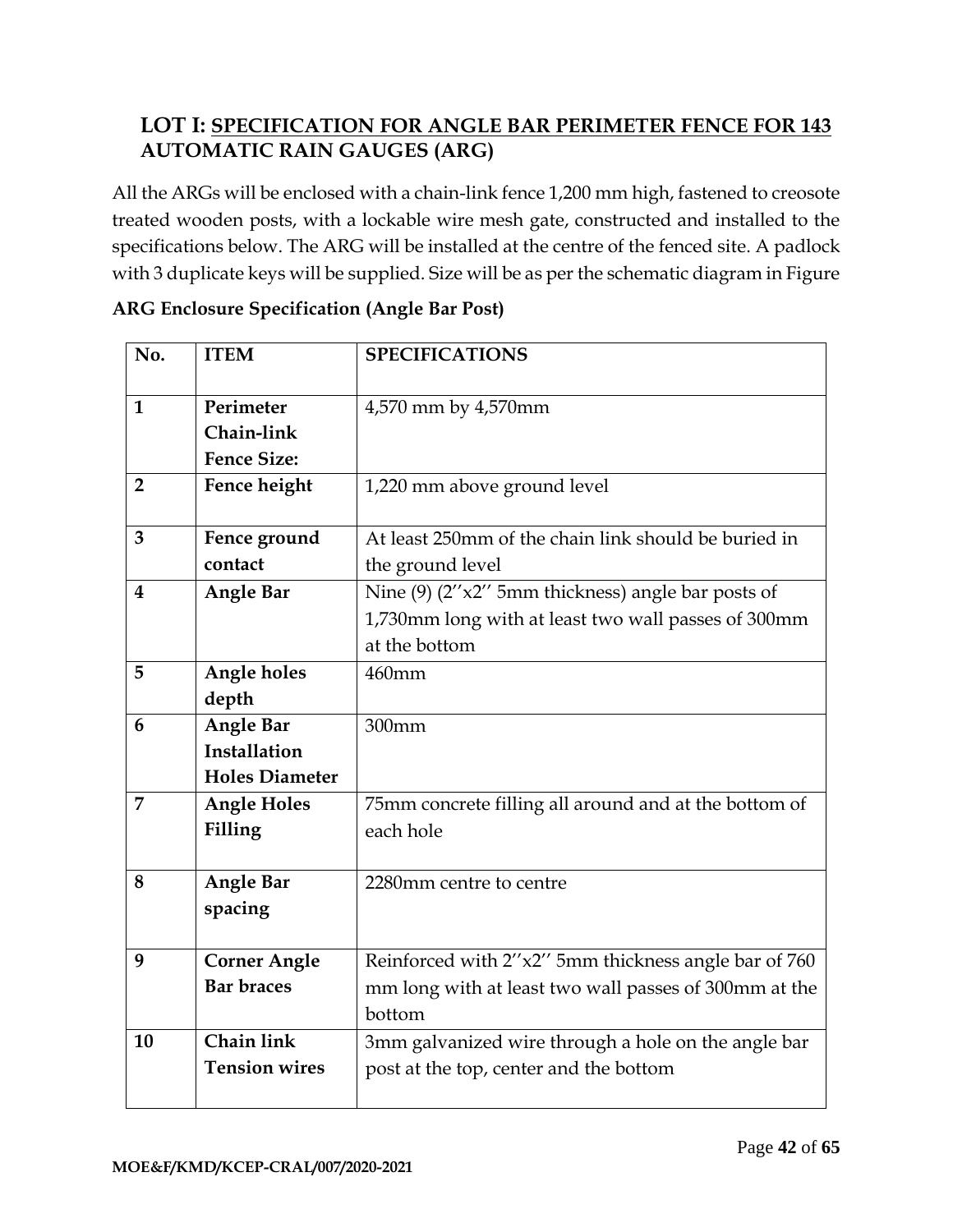| No. | <b>ITEM</b>         | <b>SPECIFICATIONS</b>                                 |
|-----|---------------------|-------------------------------------------------------|
|     |                     |                                                       |
| 11  | <b>Chain Link</b>   | 2mm thick Galvanized Binding wire so as to make       |
|     | fastening           | sure the chain link is firmly fastened on the tension |
|     |                     | wires                                                 |
| 12  | <b>Gate Size</b>    | 1200mm high and 900 mm wide                           |
|     |                     |                                                       |
| 13  | <b>Gate Frame</b>   | 25mm x 16gauge hollow tube                            |
|     |                     |                                                       |
| 14  | <b>Gate Panel</b>   | 3mm wire mesh welded to the frame                     |
|     |                     |                                                       |
| 15  | <b>Gate hinges</b>  | 2 no. 100mm welded to the gate. Secured to the        |
|     |                     | gatepost with 6 No. 50mm long galvanized/brass        |
|     |                     | screws.                                               |
| 16  | <b>Gate Latch</b>   | 200mm lockable with a padlock.                        |
|     |                     |                                                       |
| 17  | <b>Gate Padlock</b> | Brass body with stainless steel hasp.                 |
|     |                     |                                                       |
| 18  | Painting            | All steel components to be painted with 3 coats of    |
|     |                     | high quality aluminum paint.                          |

# **Site Enclosure and Orientation**

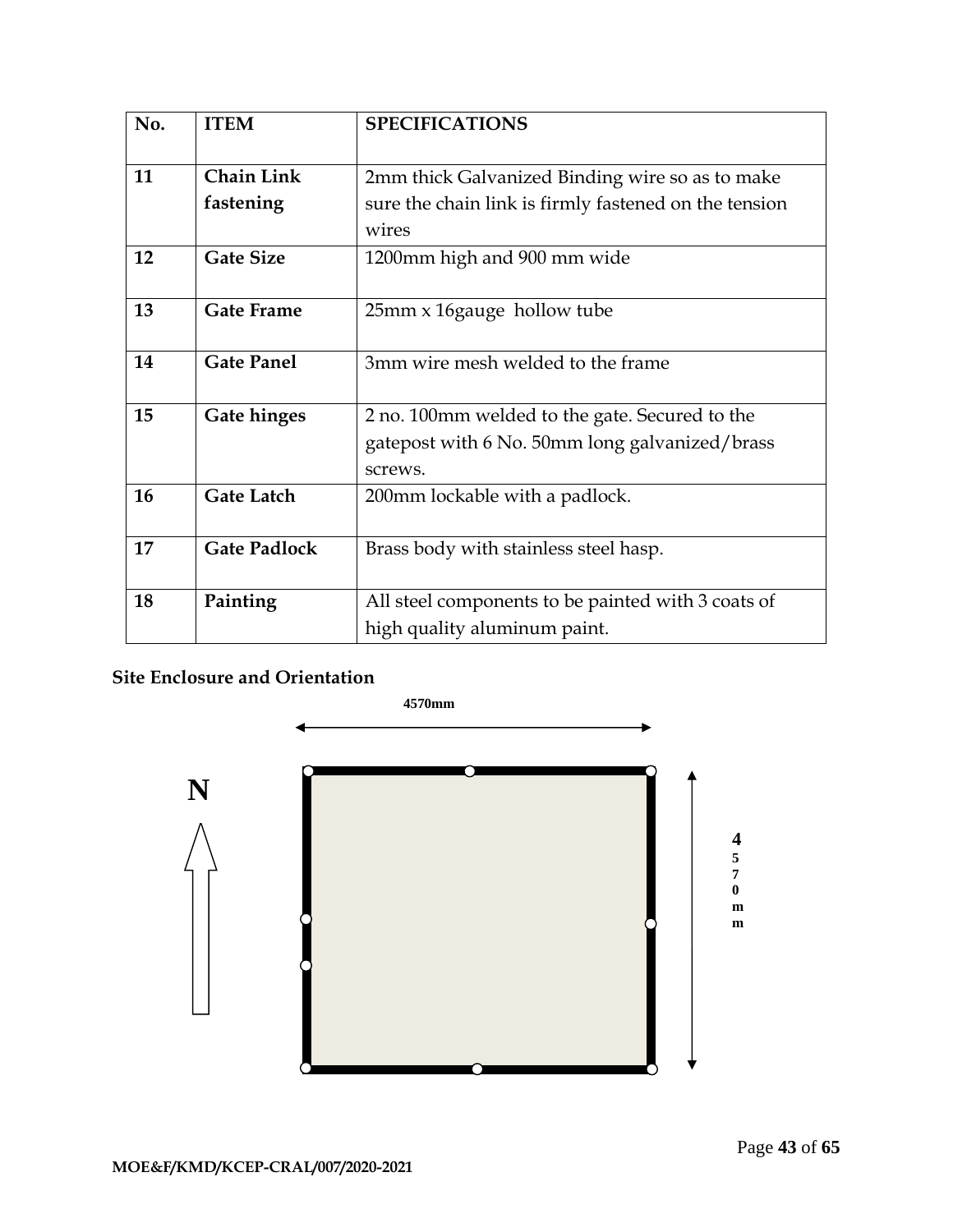**Note:** The construction of the fence should be such that the Rain gauge must be at the centre of the perimeter



Page **44** of **65**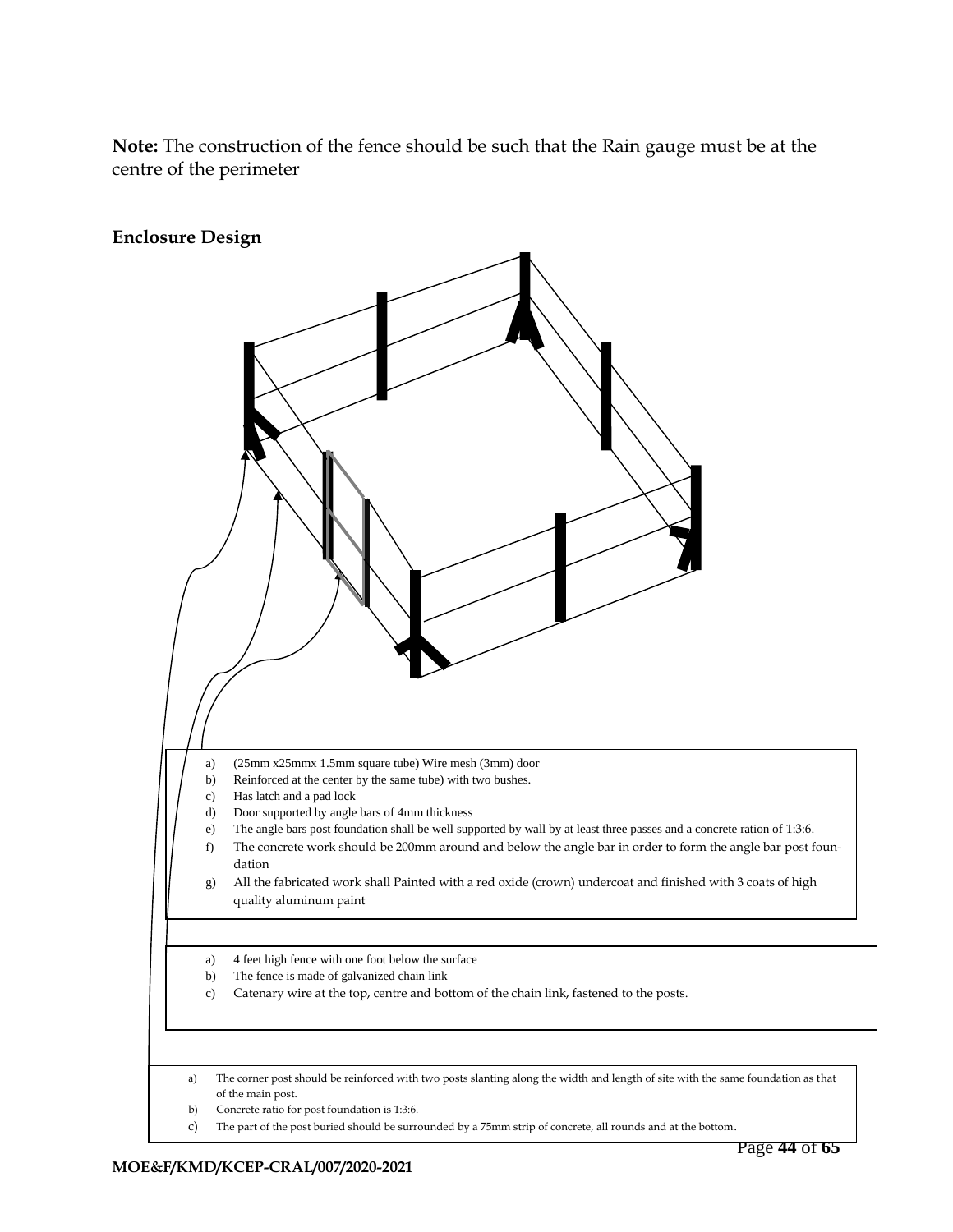# **LOT II: MINIMUM SPECIFICATION FOR COMPUTER – BASE STATION SERVER, DATA COLLECTIONAND MANAGEMENT SOFTWARE**

| <b>Parameter</b>  | <b>Specification</b>                                |
|-------------------|-----------------------------------------------------|
| Form Factor       | <b>1U Rack Server</b>                               |
| <b>CPUs</b>       | <b>1x</b> Intel Xeon Quad Core (4cores) Min 3.5 GHz |
| <b>RAM</b>        | 32GB RAM,                                           |
| Ethernet          | $10/100/1000$ Mb Ethernet NIC                       |
| <b>HDD</b>        | Hot Plug SSD SATA 4 TB(24x24TB)                     |
| Graphics          | <b>Integrated Video Graphics</b>                    |
|                   | Resolution 1280x1024,1920x1200                      |
| <b>DVD</b> Drive  | DVD-RW,                                             |
| Rack Kit          | Sliding rack rails                                  |
| Power Supply      | 240 V Redundant Power supply                        |
| <b>KVM</b> Switch | Console switch + IP KVM access + cables             |
|                   | Flat panel monitor console                          |
| Network Switch    | 24-port Layer 2 Managed Switch wit                  |
| <b>UPS</b>        | 1500 VA                                             |

# **HARDWARE SPECIFICATION**

#### **SOFTWARE SPECIFICATION**

| <b>Parameter</b>        | <b>Specification</b>                                                                                                             |  |
|-------------------------|----------------------------------------------------------------------------------------------------------------------------------|--|
| <b>Operating System</b> | Latest Genuine Windows Server 2019 Standard or Latest Linux<br>Server (such as CentOS, Redhat, Ubuntu, SuSe or equivalent)       |  |
| Server Data management  | Data acquisition, processing and archival software<br>a)                                                                         |  |
| software                | b) The data acquisition system shall run automatically and perform<br>most its operations without any human intervention         |  |
|                         | Alarms and alerts on system failure.<br>C)                                                                                       |  |
|                         | The system shall receive ARG data from GSM/GPRS /2G/3G/4G<br>d)<br>link using TCP/IP protocols through the internet or VPN;      |  |
|                         | The proposed system shall process data received in CSV format<br>e)<br>from the ARG                                              |  |
|                         | The system should be able to receive data from a minimum of 143<br>f)<br>stations with provision to scale it up to 1000 stations |  |
|                         | The system shall provide a web interface for system management,<br>g)<br>data retrieval and visualisation                        |  |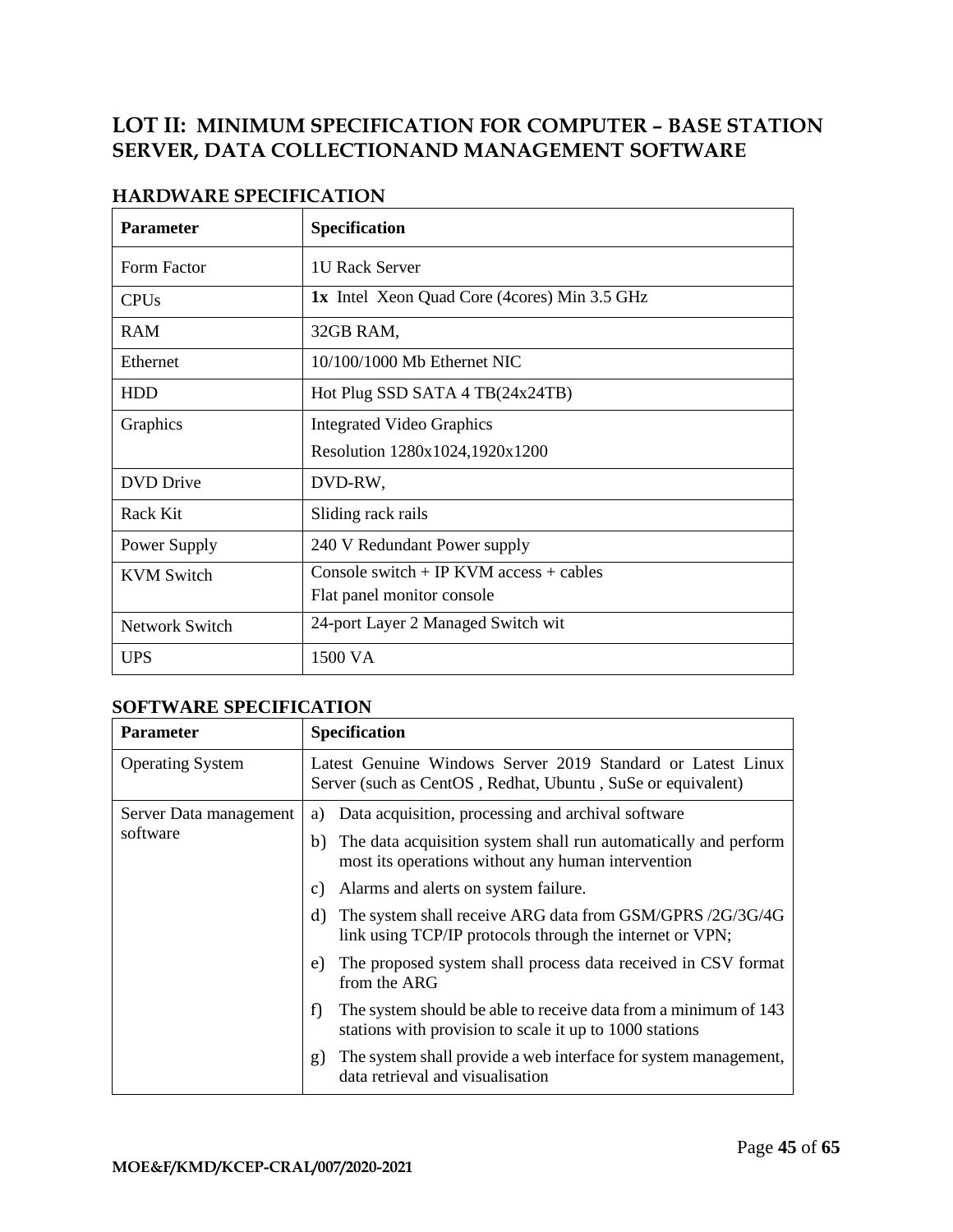| <b>Parameter</b>        | <b>Specification</b>                                                                                                                                                      |  |
|-------------------------|---------------------------------------------------------------------------------------------------------------------------------------------------------------------------|--|
|                         | The data shall be displayed in tabular and graphical format<br>h)                                                                                                         |  |
|                         | The system should allow for data to be exported in text and csv<br>i)<br>file formats                                                                                     |  |
|                         | The system shall allow for retrieval or display of data from a<br>j)<br>single station or multiple stations in graphical or tabular formats                               |  |
|                         | k)<br>The system shall generate current status reports of the stations                                                                                                    |  |
|                         | $\left( \right)$<br>The proposed system must support mapping of the stations on<br>google map/earth or equivalent                                                         |  |
|                         | m) The system shall provide unique ID to each ARG station and shall<br>automatically receive and process data from all the stations in the<br>network.                    |  |
|                         | n) The base station shall have a web-based interface for system<br>administration and operation of the system. This interface shall be<br>password protected.             |  |
|                         | o) The system shall allow for data to be integrated with the GTS<br>message switching system and must f generate BUFR format<br>messages for transmission to the WMO GTS. |  |
|                         | p) The proposed system must have database compatible with<br>PostGress, MySQL, SQL Server, Oracle or equivalent                                                           |  |
|                         | q) The Proposed system shall be configured in hot/standby mode<br>with automatic failover in case of failure of the operational server.                                   |  |
|                         | The system shall have the capability to process and store all the<br>r)<br>received data in a database.                                                                   |  |
|                         | The proposed system must allow for a minimum of 143 incoming<br>s)<br>data transmission connections                                                                       |  |
|                         | The proposed system must allow for at least 50 concurrent<br>t)<br>connections to the database by users/clients                                                           |  |
|                         | The Database management software shall provider an interface to<br>u)<br>allow clients to connect and retrieve data.                                                      |  |
| Other software          | Microsoft Office Professional 2019, Antivirus if using Windows<br>server 2019 OS                                                                                          |  |
| Client<br>Software(User | The client software(User Interface) should have the following                                                                                                             |  |
| Interface)              | features:                                                                                                                                                                 |  |
|                         | a) The user interface should be web based                                                                                                                                 |  |
|                         | Should have the capability to retrieve data from the central server<br>b)                                                                                                 |  |
|                         | database                                                                                                                                                                  |  |
|                         | c) Must support the display of live data on web browser<br>The system must have a capability to present data in a dashboard<br>d)                                         |  |
|                         | with split screen display                                                                                                                                                 |  |
|                         | Must provide detailed data listing on the display<br>e)                                                                                                                   |  |
|                         | Should allow of export of data to other applications in CSV<br>f)                                                                                                         |  |
| Warranty/Maintenance    | 3 years warranty and maintenance                                                                                                                                          |  |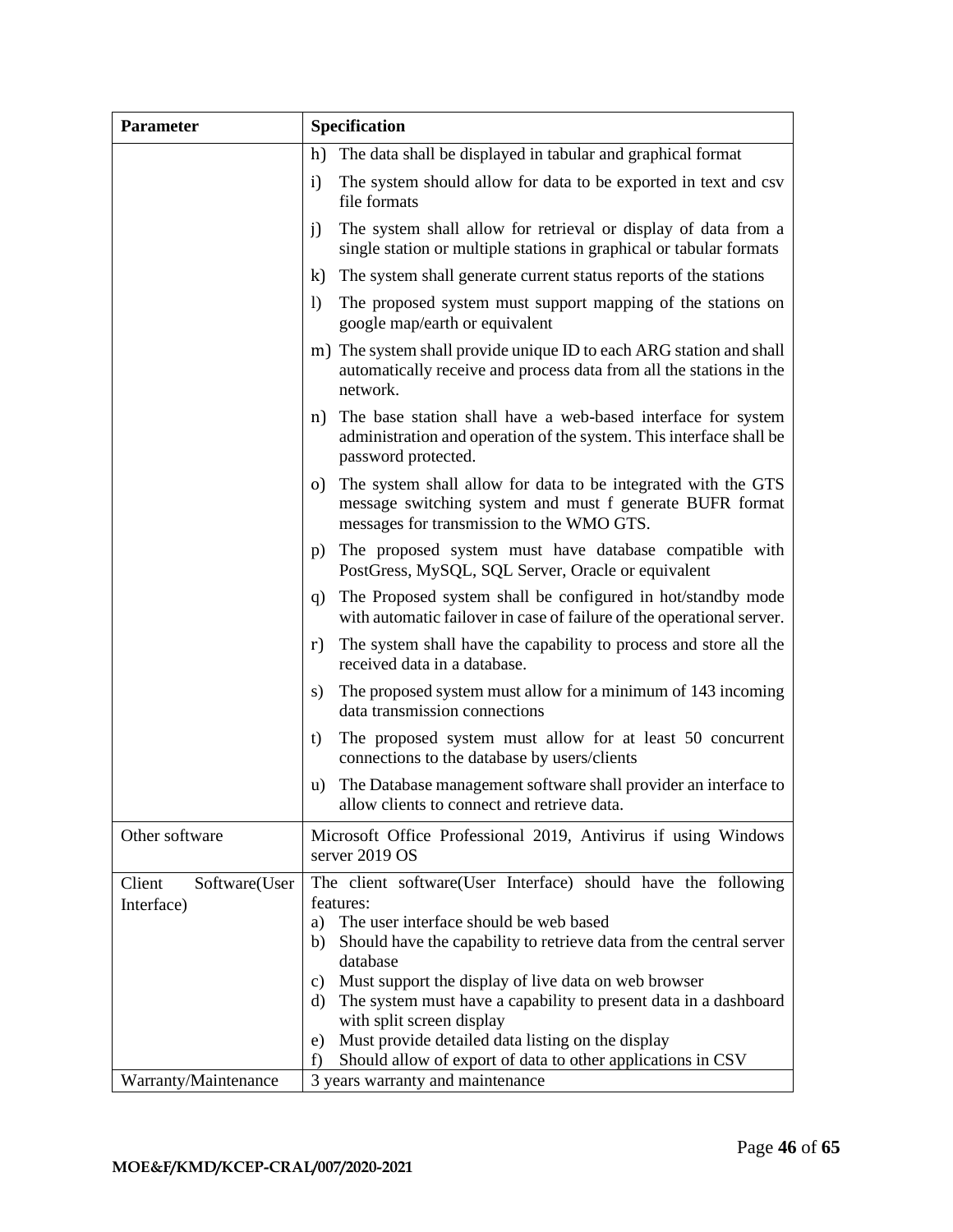#### <span id="page-48-0"></span>**DOCUMENTATION**

The Supplier/Contractor shall deliver all the installation instructions and User's Guides and Manuals for all of the software and equipment supplied.

The Supplier/Contractor will deliver the equipment/software technical documentation for all of the following topics: User's Guide; System Administrator's Guide; System Design Concepts; Programmer's Guide; Installation Guide; Trouble shooting guide.

#### <span id="page-48-1"></span>**SUPPORT**

After installation, the Supplier/Contractor shall provide a three year maintenance agreement, as an after sales support service that shall include: Trouble shooting; Minor updates; Major upgrades; any official releases of software.

The Supplier/Contractor shall give a "hot line" number (working hours and days) in case of problem; and propose any other solution that could ensure sustainable and continuous operation of equipment.

#### *N/B*

*Bidder to attach a brochure with detailed technical specifications, photo and illustrations.*

| $S/N0$ . | <b>CRITERIA</b>                                     | <b>EVALUATOR'S SCORE</b>             |
|----------|-----------------------------------------------------|--------------------------------------|
|          |                                                     | ("PASS" or "FAIL" as<br>appropriate) |
| 1.       | Provide Evidence of previous works done             |                                      |
|          | in the last three years with an annual              |                                      |
|          | turnover of Ksh 3,000,000.00 as Building            |                                      |
|          | contractor, management contractor<br><sub>or</sub>  |                                      |
|          | subcontractor                                       |                                      |
|          | (Bidders should attach contracts, LSO/LPO/letter)   |                                      |
|          | of reference giving details of the contract, value, |                                      |
|          | contact person and period of contract)              |                                      |
| 2.       | Provide three (3) documentary evidence              |                                      |
|          | for completion of works in the last three           |                                      |
|          | years.                                              |                                      |
|          | (Attach Completion Certificates, contracts,         |                                      |
|          | letter of reference giving details of the contract, |                                      |

# <span id="page-48-2"></span>**EVALUATION CRITERIA**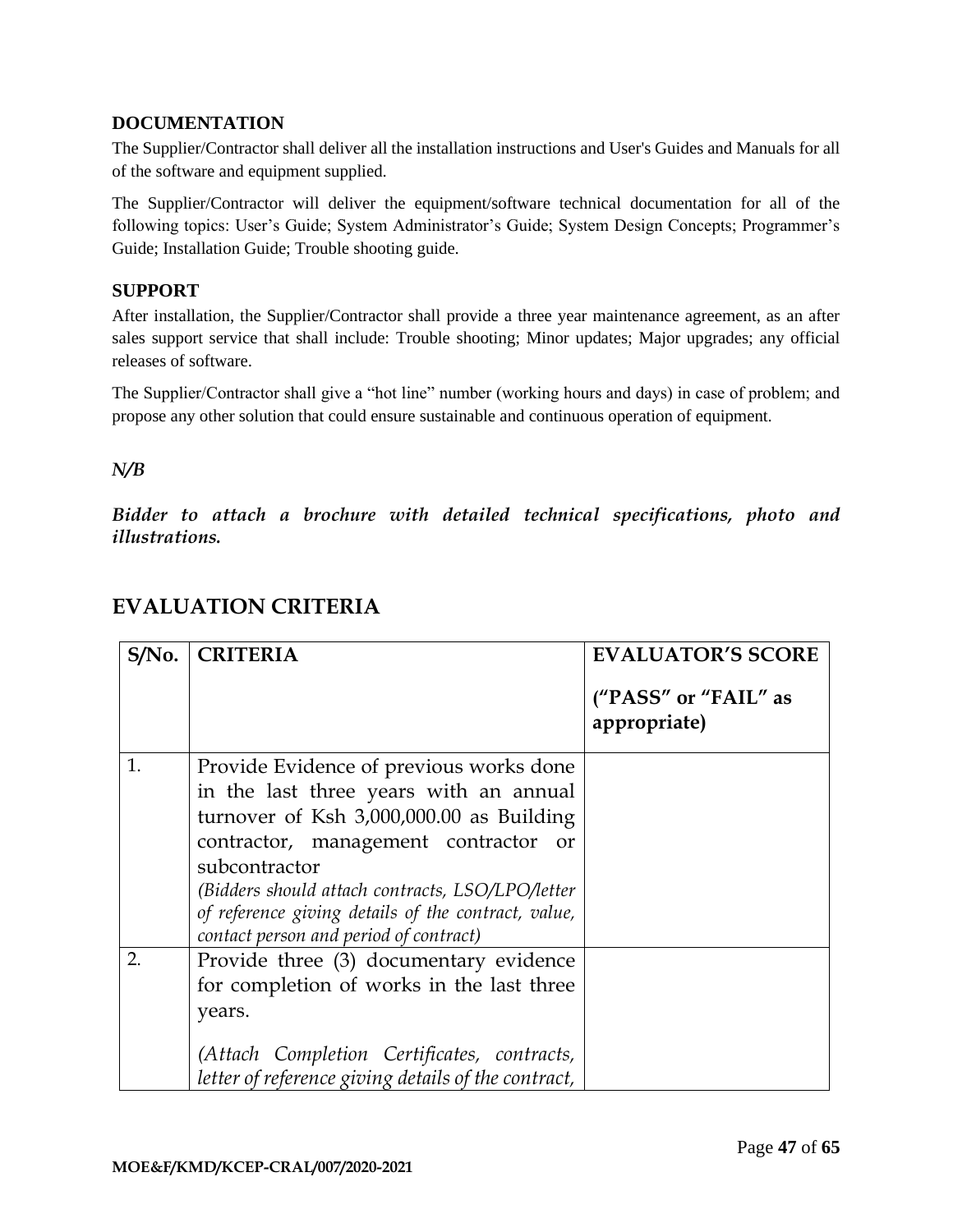| $S/N0$ . | <b>CRITERIA</b>                                                                                                                                                                 | <b>EVALUATOR'S SCORE</b><br>("PASS" or "FAIL" as<br>appropriate) |
|----------|---------------------------------------------------------------------------------------------------------------------------------------------------------------------------------|------------------------------------------------------------------|
|          | value, contact person and period of contract)                                                                                                                                   |                                                                  |
| 3.       | Provide Evidence of a reliable line of credit<br>of a minimum of Ksh $3,000,000.00$ see                                                                                         |                                                                  |
| 4.       | Provide evidence that the construction<br>firm is equipped with skilled personnel<br>that includes:                                                                             |                                                                  |
|          | The Site Agent and the Foreman should<br>have a minimum of a diploma in<br>construction management and related<br>field: Must Attach copies of Qualification<br>attained and CV |                                                                  |

# **LOT I: AUTOMATIC RAIN GAUGE (ARG) PERIMETER FENCE**

All the ARGs will be enclosed with a chain-link fence 1,200 mm high, fastened to Angle Bar Posts, with a lockable wire mesh gate, constructed and installed to the specifications below. The ARG will be installed at the centre of the fenced site. A padlock with 3 duplicate keys will be supplied. Size will be as per the schematic diagram in Figure 2.

| No.                     | <b>ITEM</b>      | <b>SPECIFICATIONS</b>                      | <b>EVALUATOR'S</b><br><b>SCORE</b> |
|-------------------------|------------------|--------------------------------------------|------------------------------------|
|                         |                  |                                            | ("PASS" or "FAIL" as               |
|                         |                  |                                            | appropriate)                       |
| 1                       | Perimeter Chain- | 4,570 mm by 4,570 mm                       |                                    |
|                         | link Fence Size: |                                            |                                    |
| $\mathcal{P}$           | Fence height     | 1,220 mm above ground level                |                                    |
|                         |                  |                                            |                                    |
| 3                       | Fence ground     | At least 250mm of the chain link           |                                    |
|                         | contact          | should be below the ground level           |                                    |
| $\overline{\mathbf{4}}$ | <b>Angle Bar</b> | Nine $(9)$ $(2''x2''$ 5mm thickness) angle |                                    |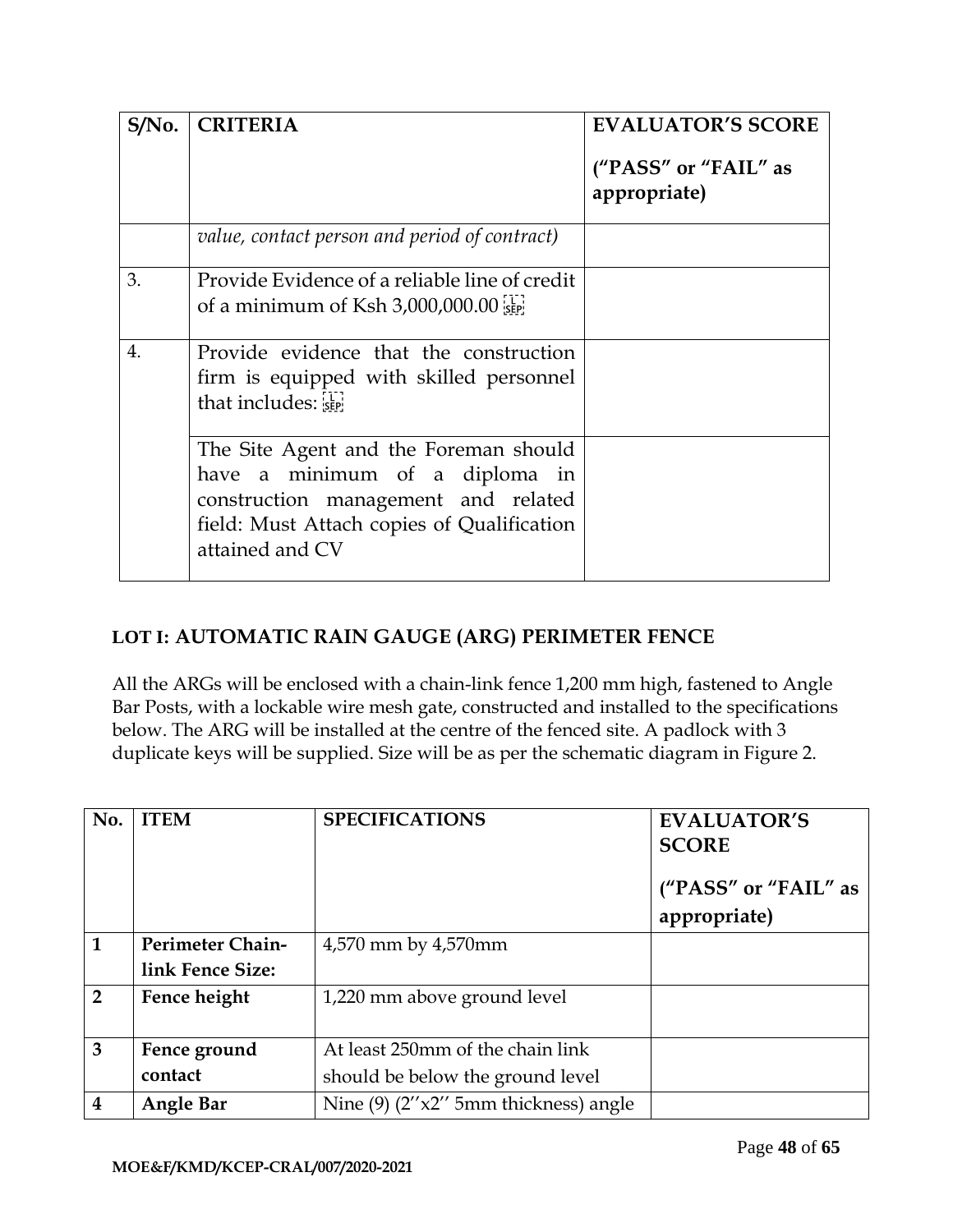| No. | <b>ITEM</b>               | <b>SPECIFICATIONS</b>                    | <b>EVALUATOR'S</b>   |
|-----|---------------------------|------------------------------------------|----------------------|
|     |                           |                                          | <b>SCORE</b>         |
|     |                           |                                          |                      |
|     |                           |                                          | ("PASS" or "FAIL" as |
|     |                           |                                          | appropriate)         |
|     |                           | bar posts of 1,730mm long with at        |                      |
|     |                           | least two wall passes of 300mm at the    |                      |
|     |                           | bottom                                   |                      |
| 5   | Angle holes depth         | 460mm                                    |                      |
| 6   | <b>Angle Bar</b>          | 300mm                                    |                      |
|     | <b>Installation Holes</b> |                                          |                      |
|     | <b>Diameter</b>           |                                          |                      |
| 7   | <b>Angle Holes</b>        | 75mm concrete filling all around and     |                      |
|     | Filling                   | at the bottom of each hole               |                      |
|     |                           |                                          |                      |
| 8   | <b>Angle Bar spacing</b>  | 2280mm centre to centre                  |                      |
|     |                           |                                          |                      |
| 9   | <b>Corner Angle Bar</b>   | Reinforced with 2"x2" 5mm thickness      |                      |
|     | braces                    | angle bar of 760 mm long with at least   |                      |
|     |                           | two wall passes of 300mm at the          |                      |
|     |                           | bottom                                   |                      |
| 10  | <b>Chain link</b>         | 3mm galvanized wire through a hole       |                      |
|     | <b>Tension wires</b>      | on the angle bar post at the top, center |                      |
|     |                           | and the bottom                           |                      |
| 11  | <b>Chain Link</b>         | 2mm thick Galvanized Binding wire        |                      |
|     | fastening                 | so as to make sure the chain link is     |                      |
|     |                           | firmly fastened on the tension wires     |                      |
| 12  | <b>Gate Size</b>          | 1200mm high and 900 mm wide              |                      |
|     |                           |                                          |                      |
| 13  | <b>Gate Frame</b>         | 25mm x 16gauge hollow tube               |                      |
|     |                           |                                          |                      |
| 14  | <b>Gate Panel</b>         | 3mm wire mesh welded to the frame        |                      |
|     |                           |                                          |                      |
| 15  | <b>Gate hinges</b>        | 2 no. 100mm welded to the gate.          |                      |
|     |                           | Secured to the gatepost with 6 No.       |                      |
|     |                           | 50mm long galvanized/brass screws.       |                      |
| 16  | <b>Gate Latch</b>         | 200mm lockable with a padlock.           |                      |
|     |                           |                                          |                      |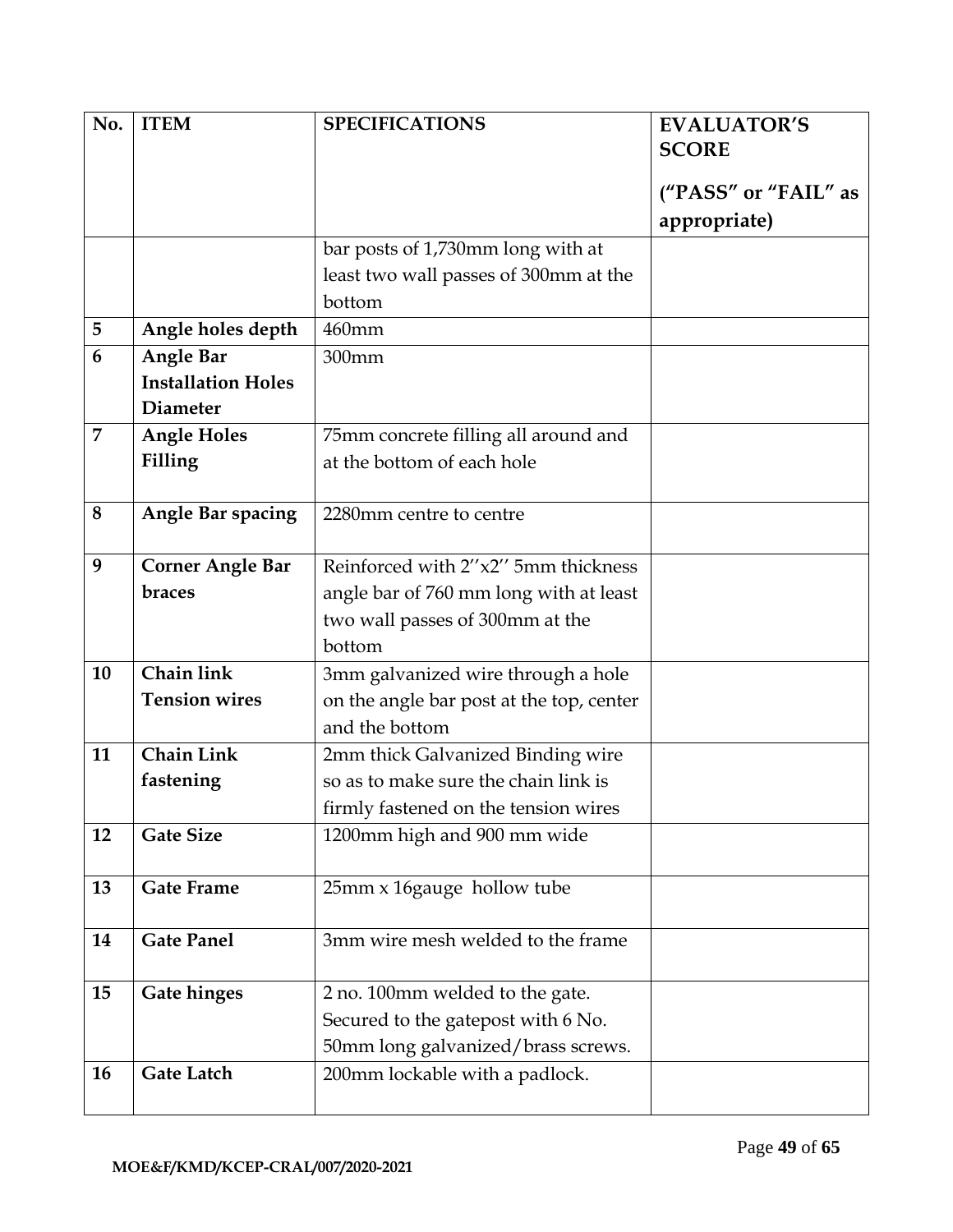| No. | <b>ITEM</b>         | <b>SPECIFICATIONS</b>                 | <b>EVALUATOR'S</b>                   |
|-----|---------------------|---------------------------------------|--------------------------------------|
|     |                     |                                       | <b>SCORE</b>                         |
|     |                     |                                       | ("PASS" or "FAIL" as<br>appropriate) |
| 17  | <b>Gate Padlock</b> | Brass body with stainless steel hasp. |                                      |
| 18  | Painting            | All steel components to be painted    |                                      |
|     |                     | with 3 coats of high quality aluminum |                                      |
|     |                     | paint.                                |                                      |

# **LOT II: COMPUTER – BASE STATION SERVER, DATA COLLECTION AND MANAGEMENT SOFTWARE**

| <b>Parameter</b>       | <b>Specification</b>                                | <b>Bidders Response</b><br>(PASS/FAIL) |
|------------------------|-----------------------------------------------------|----------------------------------------|
| Form Factor            | 1U Rack Server                                      |                                        |
| <b>CPU<sub>s</sub></b> | <b>1x</b> Intel Xeon Quad Core (4cores) Min 3.5 GHz |                                        |
| <b>RAM</b>             | 32GB RAM,                                           |                                        |
| Ethernet               | 10/100/1000 Mb Ethernet NIC                         |                                        |
| <b>HDD</b>             | Hot Plug SDD SATA 4 TB(2x2TB)                       |                                        |
| Graphics               | <b>Integrated Video Graphics</b>                    |                                        |
|                        | Resolution 1280x1024,1920x1200                      |                                        |
| <b>DVD</b> Drive       | DVD-RW,                                             |                                        |
| Rack Kit               | Sliding rack rails                                  |                                        |
| Power Supply           | 240 V Redundant Power supply                        |                                        |
| <b>KVM Switch</b>      | Console switch $+$ IP KVM access $+$ cables         |                                        |
|                        | Flat panel monitor console                          |                                        |
| Network Switch         | 24-port Layer 2 Managed Switch wit                  |                                        |
| <b>UPS</b>             | 1500 VA                                             |                                        |

# **HARDWARE SPECIFICATION**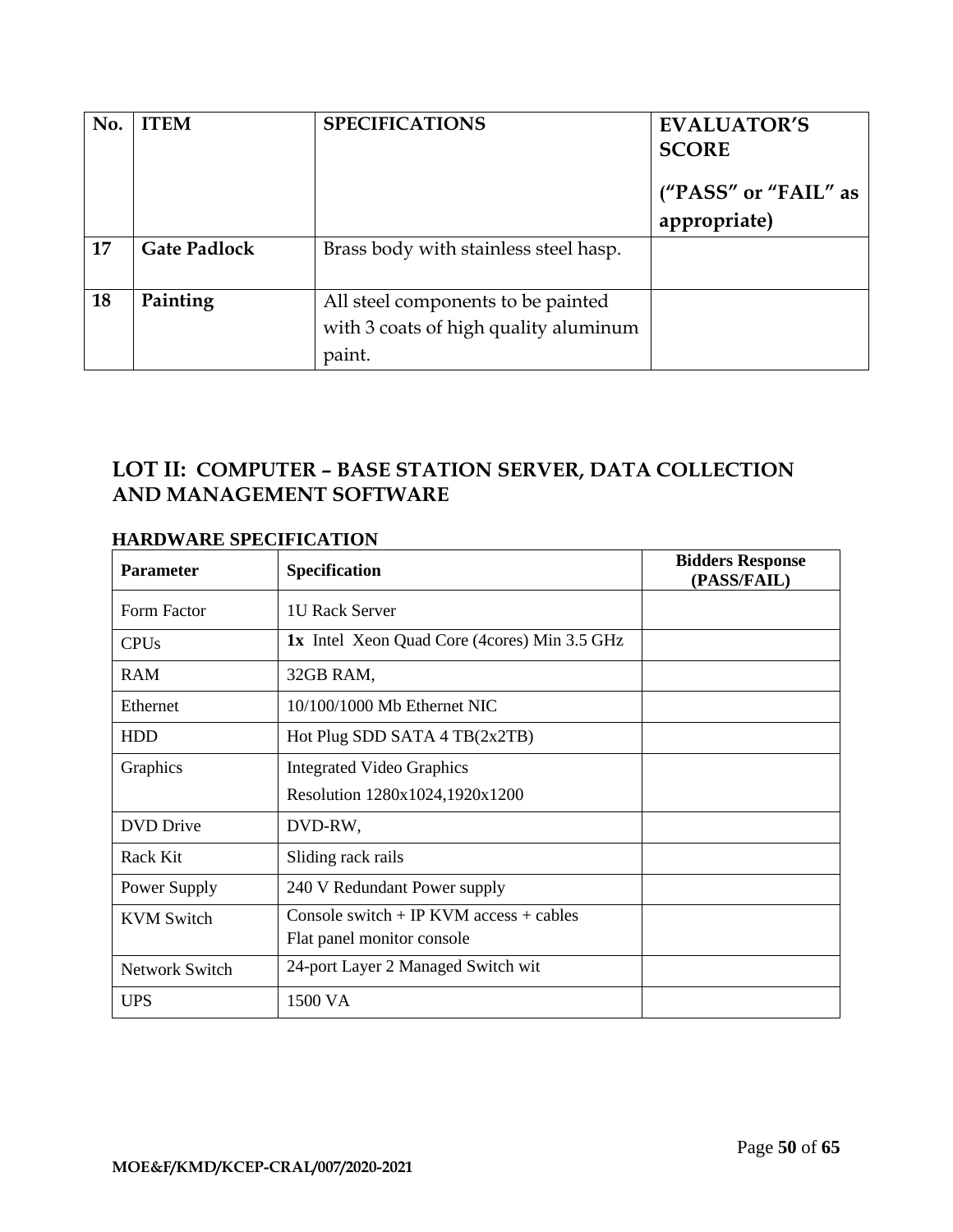# **SOFTWARE SPECIFICATION**

| Parameter                 | Specification                                                                                                                                             | <b>Bidders</b><br><b>Response</b><br>(PASS/FAIL) |
|---------------------------|-----------------------------------------------------------------------------------------------------------------------------------------------------------|--------------------------------------------------|
| <b>Operating System</b>   | Latest Genuine Windows Server 2019 Standard or<br>Latest Linux Server (such as CentOS, Redhat,<br>Ubuntu, SuSe or equivalent)                             |                                                  |
| Server Data<br>management | a) Data acquisition, processing and archival<br>software                                                                                                  |                                                  |
| software                  | b) The data acquisition system shall run<br>automatically and perform most its<br>operations without any human intervention                               |                                                  |
|                           | c) Alarms and alerts on system failure.                                                                                                                   |                                                  |
|                           | The system shall receive ARG data from<br>d)<br>GSM/GPRS /2G/3G/4G link using TCP/IP<br>protocols through the internet or VPN;                            |                                                  |
|                           | The proposed system shall process data<br>e)<br>received in CSV format from the ARG                                                                       |                                                  |
|                           | f)<br>The system should be able to receive data<br>from a minimum of 143 stations with<br>provision to scale it up to 1000 stations                       |                                                  |
|                           | The system shall provide a web interface<br>g)<br>for system management, data retrieval and<br>visualisation                                              |                                                  |
|                           | h) The data shall be displayed in tabular and<br>graphical format                                                                                         |                                                  |
|                           | The system should allow for data to be<br>$i$ )<br>exported in text and csv file formats                                                                  |                                                  |
|                           | The system shall allow for retrieval or<br>j)<br>display of data from a single station or<br>multiple stations in graphical or tabular<br>formats         |                                                  |
|                           | k) The system shall generate current status<br>reports of the stations                                                                                    |                                                  |
|                           | The proposed system must<br>$\left  \right $<br>support<br>mapping of the stations on<br>google<br>map/earth or equivalent                                |                                                  |
|                           | m) The system shall provide unique ID to<br>each ARG station and shall automatically<br>receive and process data from all the<br>stations in the network. |                                                  |
|                           | The base station shall have a web-based<br>n)<br>interface for system administration and                                                                  |                                                  |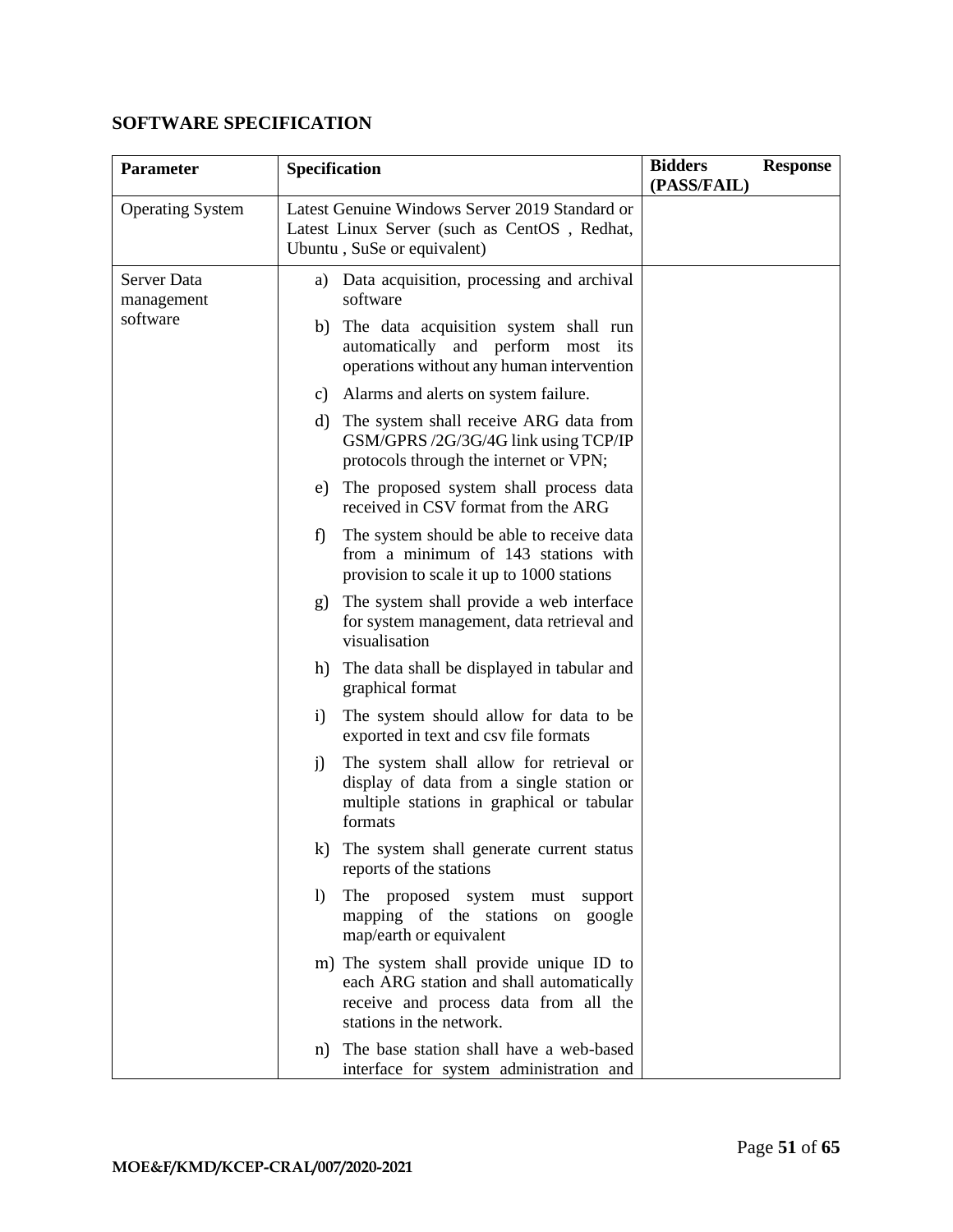| <b>Parameter</b>                   | Specification                                                                                                                                                                                                                                                                                                                                                                                                                                                                                                                  | <b>Bidders</b><br>(PASS/FAIL) | <b>Response</b> |
|------------------------------------|--------------------------------------------------------------------------------------------------------------------------------------------------------------------------------------------------------------------------------------------------------------------------------------------------------------------------------------------------------------------------------------------------------------------------------------------------------------------------------------------------------------------------------|-------------------------------|-----------------|
|                                    | operation of the system. This interface<br>shall be password protected.                                                                                                                                                                                                                                                                                                                                                                                                                                                        |                               |                 |
|                                    | o) The system shall allow for data to be<br>integrated with<br>the<br><b>GTS</b><br>message<br>switching system and must f generate<br>BUFR format messages for transmission<br>to the WMO GTS.                                                                                                                                                                                                                                                                                                                                |                               |                 |
|                                    | The proposed system must have database<br>p)<br>compatible with PostGress, MySQL, SQL<br>Server, Oracle or equivalent                                                                                                                                                                                                                                                                                                                                                                                                          |                               |                 |
|                                    | The Proposed system shall be configured<br>q)<br>in hot/standby mode with automatic<br>failover in case of failure of the operational<br>server.                                                                                                                                                                                                                                                                                                                                                                               |                               |                 |
|                                    | The system shall have the capability to<br>r)<br>process and store all the received data in a<br>database.                                                                                                                                                                                                                                                                                                                                                                                                                     |                               |                 |
|                                    | The proposed system must allow for a<br>S)<br>143<br>minimum<br>of<br>incoming<br>data<br>transmission connections                                                                                                                                                                                                                                                                                                                                                                                                             |                               |                 |
|                                    | The proposed system must allow for at<br>t)<br>least 50 concurrent connections to the<br>database by users/clients                                                                                                                                                                                                                                                                                                                                                                                                             |                               |                 |
|                                    | The Database management software shall<br>u)<br>provider an interface to allow clients to<br>connect and retrieve data.                                                                                                                                                                                                                                                                                                                                                                                                        |                               |                 |
| Other software                     | Microsoft Office Professional 2019, Antivirus if<br>using Windows server 2019 OS                                                                                                                                                                                                                                                                                                                                                                                                                                               |                               |                 |
| Client Software(User<br>Interface) | The client software (User Interface) should have the<br>following features:<br>The user interface should be web based<br>a)<br>Should have the capability to retrieve data<br>b)<br>from the central server database<br>Must support the display of live data on web<br>C)<br>browser<br>d) The system must have a capability to present<br>data in a dashboard with split screen display<br>Must provide detailed data listing on the<br>e)<br>display<br>Should allow of export of data to other<br>f<br>applications in CSV |                               |                 |
| Warranty/Maintenace                | 3 years warranty and maintenance                                                                                                                                                                                                                                                                                                                                                                                                                                                                                               |                               |                 |
| System<br>Documentation            | Two sets of System documentation for operators<br>and System administrators                                                                                                                                                                                                                                                                                                                                                                                                                                                    |                               |                 |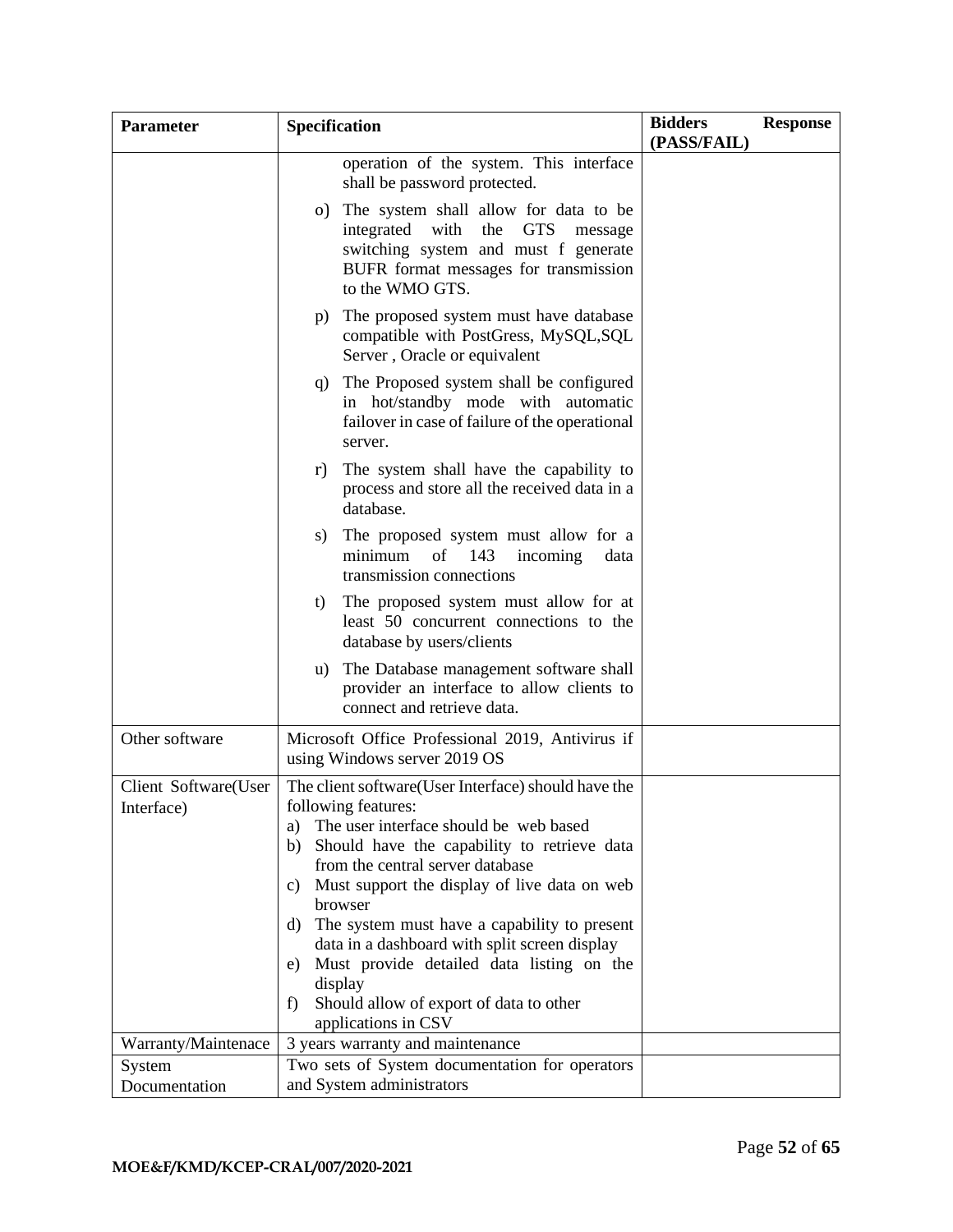# <span id="page-54-0"></span>**SECTION VII STANDARD FORMS**

### 7.1 **Form of Tender**

This form must be completed by the tenderer and submitted with the tender documents. It must also be duly signed by duly authorized representative of the tenderer.

#### 7.2 **Confidential Business Questionnaire Form**

This form must be completed by the tenderer and submitted with tender documents

#### 7.3 **Tender Security Form**

When required by the tender document the tenderer shall provide the tender security either in the form included therein after or in another format acceptable to the procuring entity.

#### 7.4 **Contract Form**

The Contract form shall not be completed by the tenderer at the time of submitting the tenderer at the time of submitting the tender. The contract form shall be completed after contract award.

#### 7.5 **Performance Security form**

The performance security form should not be completed by the tenderer at the time of tender preparation. Only the successful tenderer will be required to provide performance security in the sum provided herein or in another form acceptable to the procuring entity.

#### 7.6 **Bank Guarantee for Advance Payment.**

When there is an agreement to have Advance payment, this form must be duly completed.

#### 7.7 **Manufacturer's Authorization Form**

When required by the tender document, this form must be completed and submitted with the tender document. This form will be completed by the manufacturer of the goods where the tender is an agent.

#### 7.8 **Letter of Notification of Award**

#### 7.9**Tender Securing Declaration Form**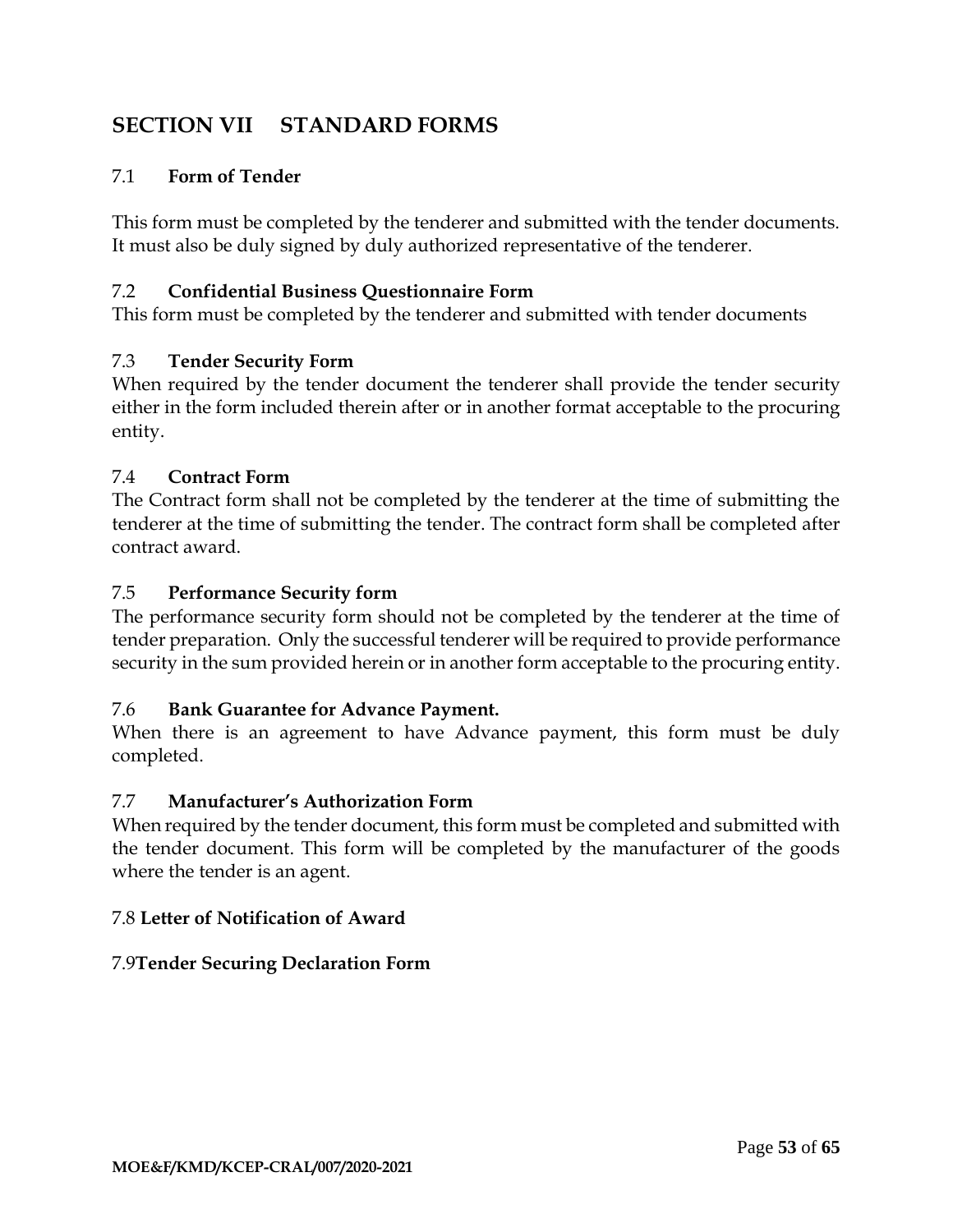# <span id="page-55-0"></span>**7.1 FORM OF TENDER**

Date Tender No.

To:

*[name and address of Ministry of Environment, Kenya Meteorological Department]*

Gentlemen and/or Ladies:

| 1. Having examined the tender documents including Addenda                                                                                                                                                                       |
|---------------------------------------------------------------------------------------------------------------------------------------------------------------------------------------------------------------------------------|
|                                                                                                                                                                                                                                 |
| acknowledged, we, the undersigned, offer to supply deliver, install and commission (                                                                                                                                            |
|                                                                                                                                                                                                                                 |
|                                                                                                                                                                                                                                 |
| <i>amount in words and figures</i> ) or such other sums as may be ascertained in accordance with the                                                                                                                            |
| Schedule of Prices attached herewith and made part of this Tender.                                                                                                                                                              |
| $\sim$ Titlet 1 and 1 and 1 and 1 and 1 and 1 and 1 and 1 and 1 and 1 and 1 and 1 and 1 and 1 and 1 and 1 and 1 and 1 and 1 and 1 and 1 and 1 and 1 and 1 and 1 and 1 and 1 and 1 and 1 and 1 and 1 and 1 and 1 and 1 and 1 and |

2. We undertake, if our Tender is accepted, to deliver install and commission the equipment in accordance with the delivery schedule specified in the Schedule of Requirements.

3. If our Tender is accepted, we will obtain the guarantee of a bank in a sum of equivalent to percent of the Contract Price for the due performance of the Contract , in the form prescribed by ………………. ……………….(*Ministry of Environment, Kenya Meteorological Department).*

4. We agree to abide by this Tender for a period of …… [*number]* days from the date fixed for tender opening of the Instructions to tenderers, and it shall remain binding upon us and may be accepted at any time before the expiration of that period.

5. This Tender, together with your written acceptance thereof and your notification of award, shall constitute a Contract, between us. Subject to signing of the Contract by the parties.

6. We understand that you are not bound to accept the lowest or any tender that you may receive.

Dated this day of 20

[signature] **[60]** [in the capacity of]

Duly authorized to sign tender for an on behalf of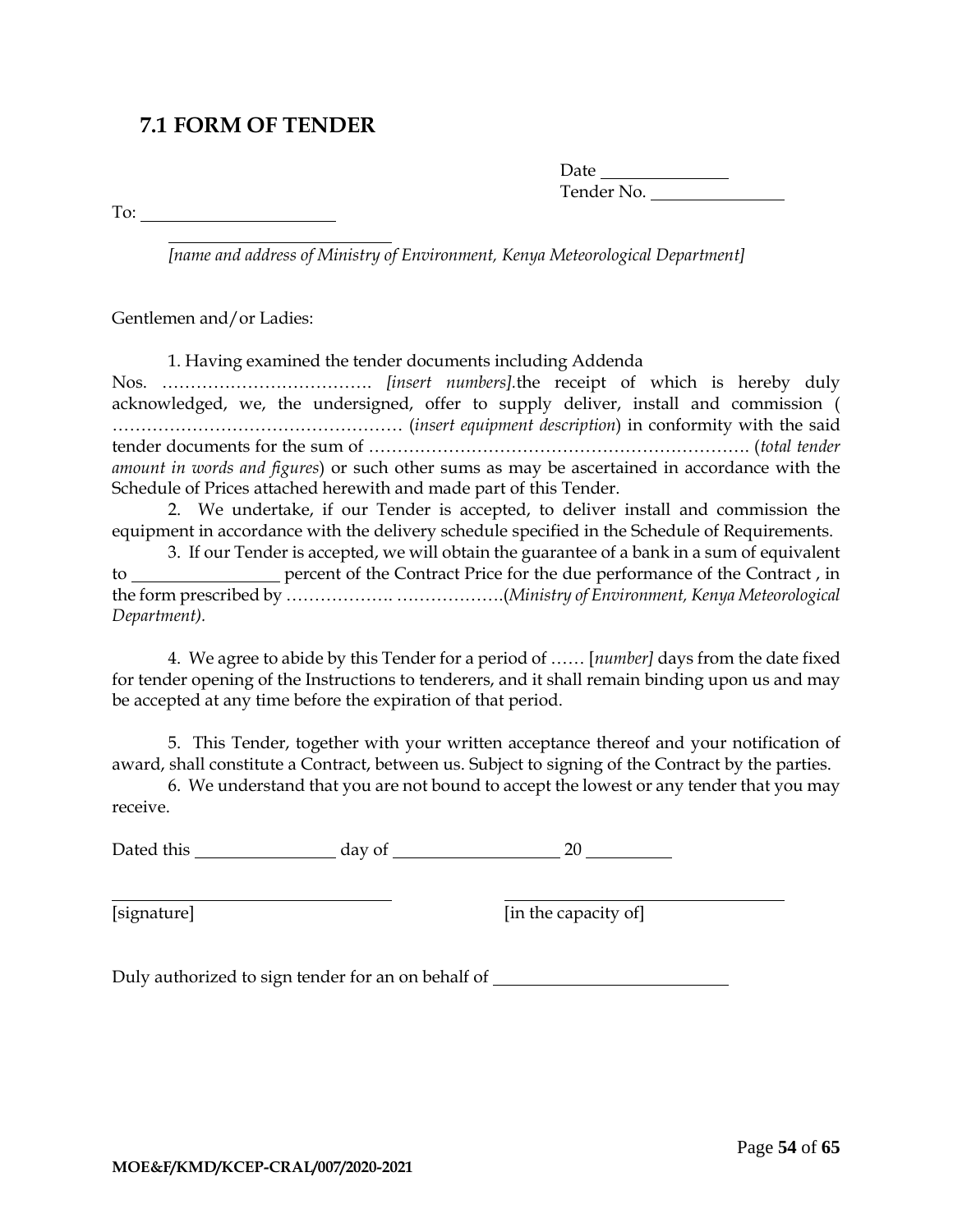# **7.2 CONFIDENTIAL BUSINESS QUESTIONNAIRE FORM**

<span id="page-56-0"></span>You are requested to give the particulars indicated in Part 1 and either Part 2(a), 2(b) or 2 (c ) whichever applied to your type of business

You are advised that it is a serious offence to give false information on this form

| Part 1 - General:                                |             |                                 |        |  |  |  |
|--------------------------------------------------|-------------|---------------------------------|--------|--|--|--|
|                                                  |             |                                 |        |  |  |  |
|                                                  |             |                                 |        |  |  |  |
|                                                  |             |                                 |        |  |  |  |
|                                                  |             |                                 |        |  |  |  |
|                                                  |             |                                 |        |  |  |  |
|                                                  |             |                                 |        |  |  |  |
|                                                  |             |                                 |        |  |  |  |
|                                                  |             |                                 |        |  |  |  |
|                                                  |             |                                 |        |  |  |  |
|                                                  |             |                                 |        |  |  |  |
|                                                  |             |                                 |        |  |  |  |
| Part 2 (a) – Sole Proprietor                     |             |                                 |        |  |  |  |
|                                                  |             |                                 |        |  |  |  |
|                                                  |             |                                 |        |  |  |  |
|                                                  |             |                                 |        |  |  |  |
|                                                  |             |                                 |        |  |  |  |
| Part 2 (b) Partnership                           |             |                                 |        |  |  |  |
| Given details of partners as follows:            |             |                                 |        |  |  |  |
| Name                                             |             | Nationality Citizenship Details | Shares |  |  |  |
|                                                  |             |                                 |        |  |  |  |
| 2.                                               |             |                                 |        |  |  |  |
| 3.                                               |             |                                 |        |  |  |  |
| 4.                                               |             |                                 |        |  |  |  |
|                                                  |             |                                 |        |  |  |  |
| Part 2 (c) - Registered Company                  |             |                                 |        |  |  |  |
|                                                  |             |                                 |        |  |  |  |
| State the nominal and issued capital of company- |             |                                 |        |  |  |  |
|                                                  |             |                                 |        |  |  |  |
|                                                  |             |                                 |        |  |  |  |
| Given details of all directors as follows        |             |                                 |        |  |  |  |
| Name                                             | Nationality | Citizenship Details             | Shares |  |  |  |
|                                                  |             |                                 |        |  |  |  |
|                                                  |             |                                 |        |  |  |  |
|                                                  |             |                                 |        |  |  |  |
|                                                  |             |                                 |        |  |  |  |
|                                                  |             |                                 |        |  |  |  |
|                                                  |             |                                 |        |  |  |  |
|                                                  |             |                                 |        |  |  |  |
|                                                  |             |                                 |        |  |  |  |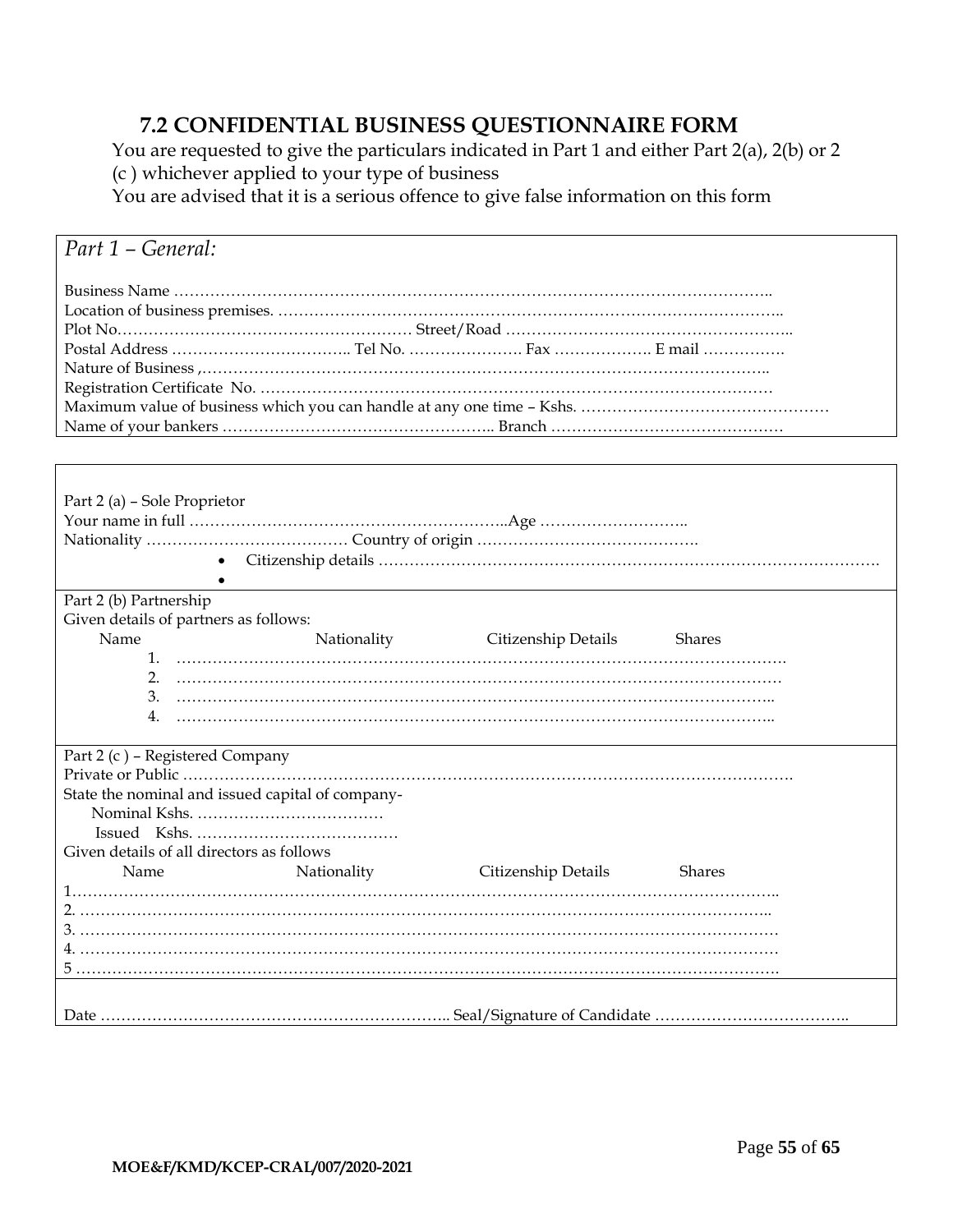# <span id="page-57-0"></span>**7.3 TENDER SECURITY FORM**

Whereas ……………………………………………. [*name of the tenderer]* (hereinafter called "the tenderer") has submitted its tender dated …………. [*date of submission of tender]* for the supply, installation and commissioning of ………………………………*[name and/or description of the equipment]* (hereinafter called "the Tender") …………………………………………….. KNOW ALL PEOPLE by these presents that WE ……………………… ……………… of ………………………………………….having our registered office at ………………… (hereinafter called "the Bank"), are bound unto …………….. [*name of Ministry of Environment, Kenya Meteorological Department}* (hereinafter called "the procuring entity") in the sum of ………………………………….. for which payment well and truly to be made to the said MINISTRY OF ENVIRONMENT, KENYA METEOROLOGICAL DEPARTMENT, the Bank binds itself, its successors, and assigns by these presents. Sealed with the Common Seal of the said Bank this day of 20 .

THE CONDITIONS of this obligation are:-

- 1. If the tenderer withdraws its Tender during the period of tender validity specified by the tenderer on the Tender Form; or
- 2. If the tenderer, having been notified of the acceptance of its Tender by the procuring entity during the period of tender validity:
	- (a) fails or refuses to execute the Contract Form, if required; or
	- (b) fails or refuses to furnish the performance security in accordance with the Instructions to tenderers;

We undertake to pay to the procuring entity up to the above amount upon receipt of its first written demand, without the procuring entity having to substantiate its demand, provided that in its demand the procuring entity will note that the amount claimed by it is due to it, owing to the occurrence of one or both of the two conditions, specifying the occurred condition or conditions.

This tender guarantee will remain in force up to and including thirty (30) days after the period of tender validity, and any demand in respect thereof should reach the Bank not later than the above date.

*[signature of the bank] (Amend accordingly if provided by Insurance Company)*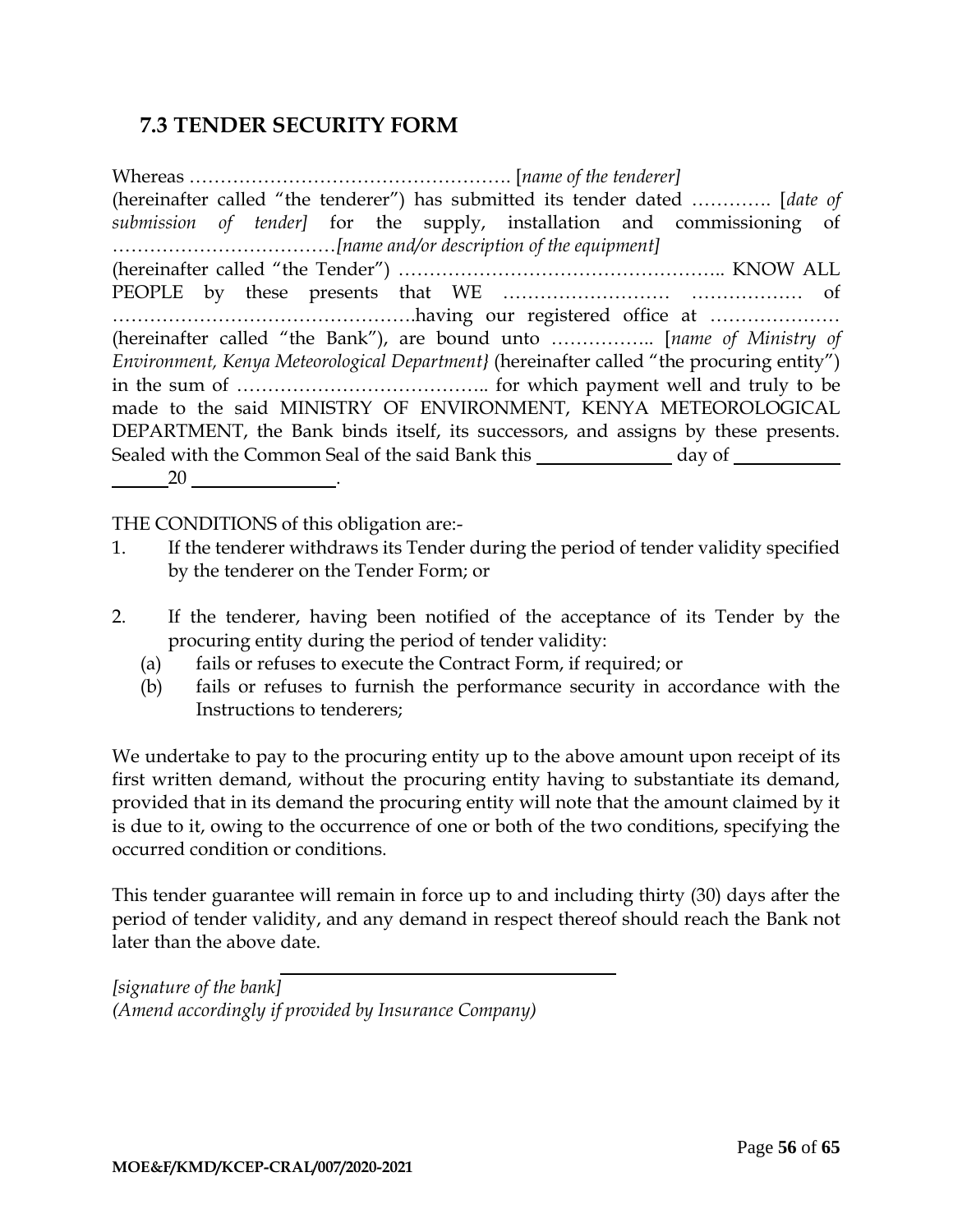# **7.4 CONTRACT FORM**

<span id="page-58-0"></span>THIS AGREEMENT made the \_\_\_\_\_\_\_\_ day of \_\_\_\_\_\_\_\_\_\_\_ 20 \_\_\_\_\_\_\_\_ between ……………… [*name of Procurement entity)*of ……….. [*country of Procurement entity]* (hereinafter called "the procuring entity) of the one part and …………………….. [*name of tenderer]* of ………….. [*city and country of tenderer]* (hereinafter called "the tenderer") of the other part;

WHEREAS the procuring entity invited tenders for [certain goods ] and has accepted a tender by the tenderer for the supply of those goods in the sum of …………………………… [*contract price in words and figures]* (hereinafter called "the Contract Price).

NOW THIS AGREEMENT WITNESSETH AS FOLLOWS:

1. In this Agreement words and expressions shall have the same meanings as are respectively assigned to them in the Conditions of Contract referred to:

2. The following documents shall be deemed to form and be read and construed as part of this Agreement viz:

- (a) the Tender Form and the Price Schedule submitted by the tenderer
- (b) the Schedule of Requirements
- (c ) the Technical Specifications
- (d) the General Conditions of Contract
- (e) the Special Conditions of contract; and
- (f) the procuring entity's Notification of Award

3. In consideration of the payments to be made by the procuring entity to the tenderer as hereinafter mentioned, the tenderer hereby covenants with the procuring entity to provide the goods and to remedy the defects therein in conformity in all respects with the provisions of this Contract

4. The procuring entity hereby covenants to pay the tenderer in consideration of the provisions of the goods and the remedying of defects therein, the Contract Price or such other sum as may become payable under the provisions of the Contract at the times and in the manner prescribed by the contract.

IN WITNESS whereof the parties hereto have caused this Agreement to be executed in accordance with their respective laws the day and year first above written.

Signed, sealed, delivered by the (for the procuring entity)

Signed, sealed, delivered by the tenderer in the (for the tenderer in the presence of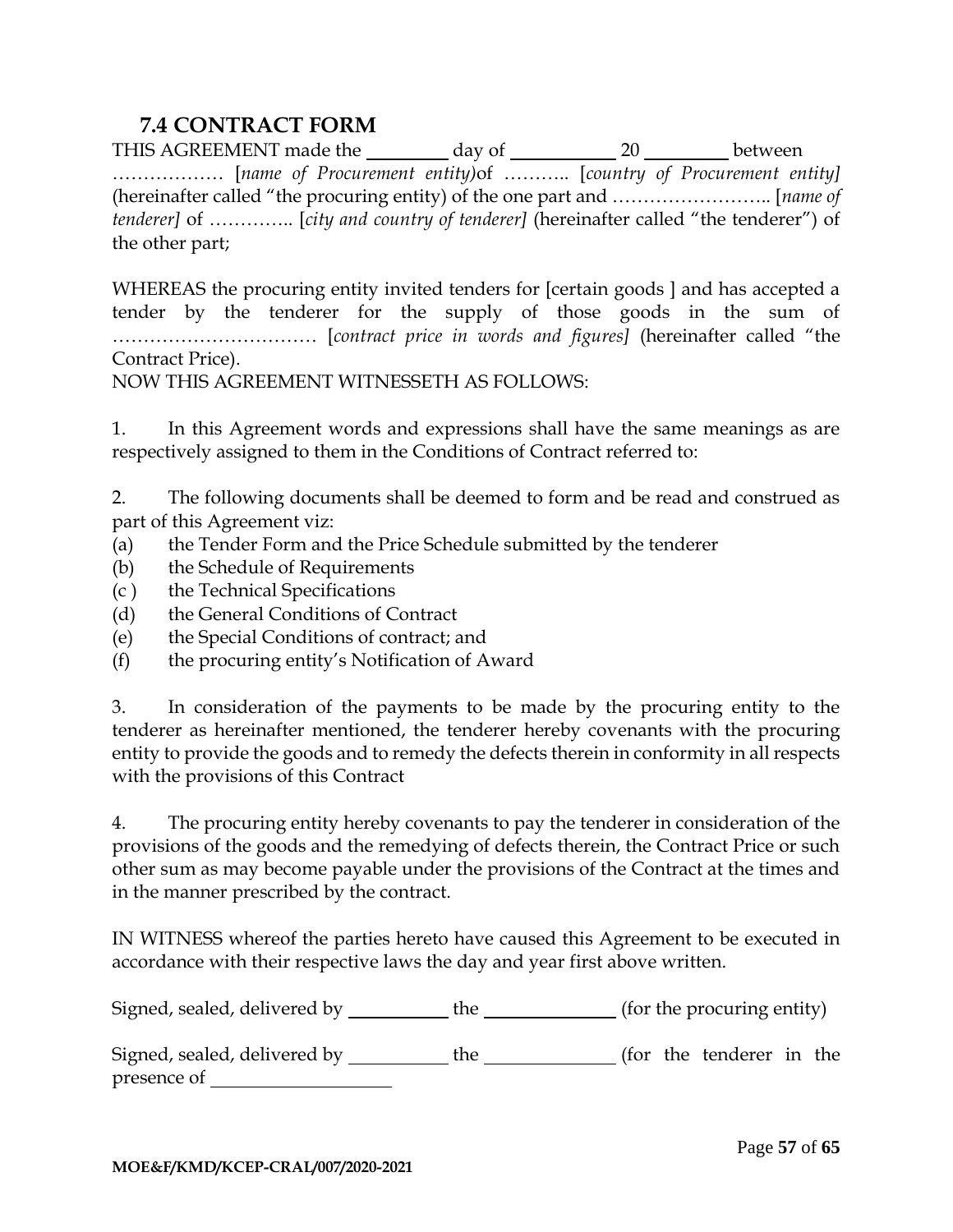# <span id="page-59-0"></span>**7.5 PERFORMANCE SECURITY FORM**

To …………………………………………. [*name of Ministry of Environment, Kenya Meteorological Department]*

| tenderer") has undertaken, in pursuance of Contract No. |  |    |        |  |  |
|---------------------------------------------------------|--|----|--------|--|--|
| [reference number of the contract] dated 20             |  | to | supply |  |  |
|                                                         |  |    |        |  |  |
| Contract").                                             |  |    |        |  |  |

AND WHEREAS it has been stipulated by you in the said Contract that the tenderer shall furnish you with a bank guarantee by a reputable bank for the sum specified therein as security for compliance with the Tenderer's performance obligations in accordance with the Contract.

AND WHEREAS we have agreed to give the tenderer a guarantee:

THEREFORE WE hereby affirm that we are Guarantors and responsible to you, on behalf of the tenderer, up to a total of ………………………. [*amount of the guarantee in words and figure]* and we undertake to pay you, upon your first written demand declaring the tenderer to be in default under the Contract and without cavil or argument, any sum or sums within the limits of …………………….. [*amount of guarantee]* as aforesaid, without you needing to prove or to show grounds or reasons for your demand or the sum specified therein.

This guarantee is valid until the  $\_\_\_\_\$  day of  $\_\_\_\_\_$  20  $\_\_\_\_\_\_$ 

Signed and seal of the Guarantors

*[name of bank or financial institution]*

*[address]*

*[date]*

*(Amend accordingly if provided by Insurance Company)*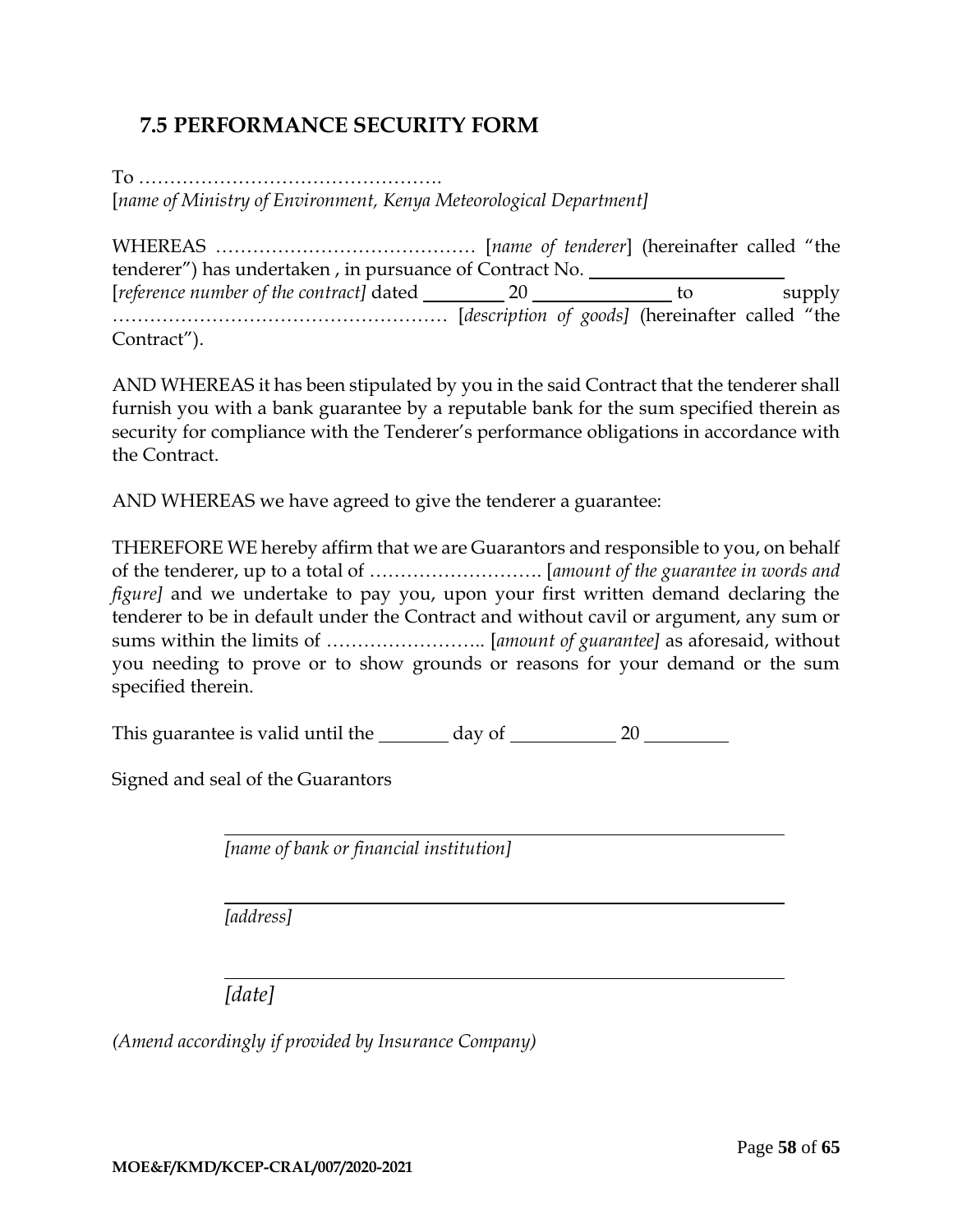# <span id="page-60-0"></span>**7.6 BANK GUARANTEE FOR ADVANCE PAYMENT**

To ……………………………… [*name of Ministry of Environment, Kenya Meteorological Department]*

*[name of tender] …………………..*

Gentlemen and/or Ladies:

In accordance with the payment provision included in the Special Conditions of Contract, which amends the General Conditions of Contract to provide for advance payment, …………………………………………………. [*name and address of tenderer]*(hereinafter called "the tenderer") shall deposit with the procuring entity a bank guarantee to guarantee its proper and faithful performance under the said Clause of the Contract an amount of …… …………………. [*amount of guarantee in figures and words].*

We, the ……………………………. [*bank or financial institutions]*, as instructed by the tenderer, agree unconditionally and irrevocably to guarantee as primary obligator and not as surety merely, the payment to the procuring entity on its first demand without whatsoever right of objection on our part and without its first claim to the tenderer, in the amount not exceeding …………………… [*amount of guarantee in figures and words]*

We further agree that no change or addition to or other modification of the terms of the Contract to be performed there-under or of any of the Contract documents which may be made between the procuring entity and the tenderer, shall in any way release us from any liability under this guarantee, and we hereby waive notice of any such change, addition, or modification.

This guarantee shall remain valid in full effect from the date of the advance payment received by the tenderer under the Contract until ………… [*date]*.

Yours truly,

Signature and seal of the Guarantors

*[name of bank or financial institution]*

*[address]*

*[date]*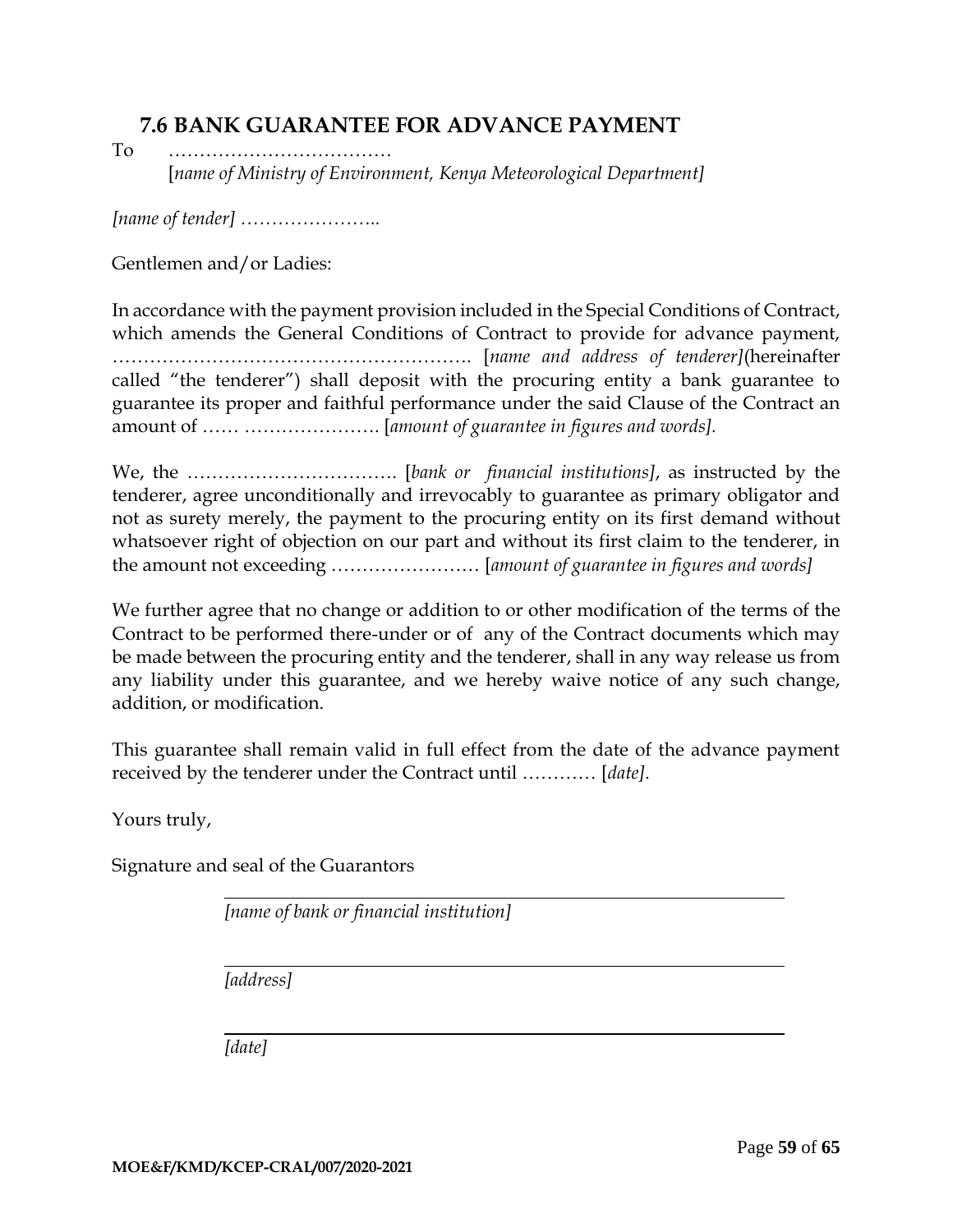# <span id="page-61-0"></span>**7.7 MANUFACTURER'S AUTHORIZATION FORM**

To [*name of the procuring entity] ………………….*

| and subsequently negotiate and sign the Contract with you against tender No. |
|------------------------------------------------------------------------------|
|                                                                              |

We hereby extend our full guarantee and warranty as per the General Conditions of Contract for the goods offered for supply by the above firm against this Invitation for Tenders.

[*signature for and on behalf of manufacturer]*

*Note:* This letter of authority should be on the letterhead of the Manufacturer and should be signed by an authorized person.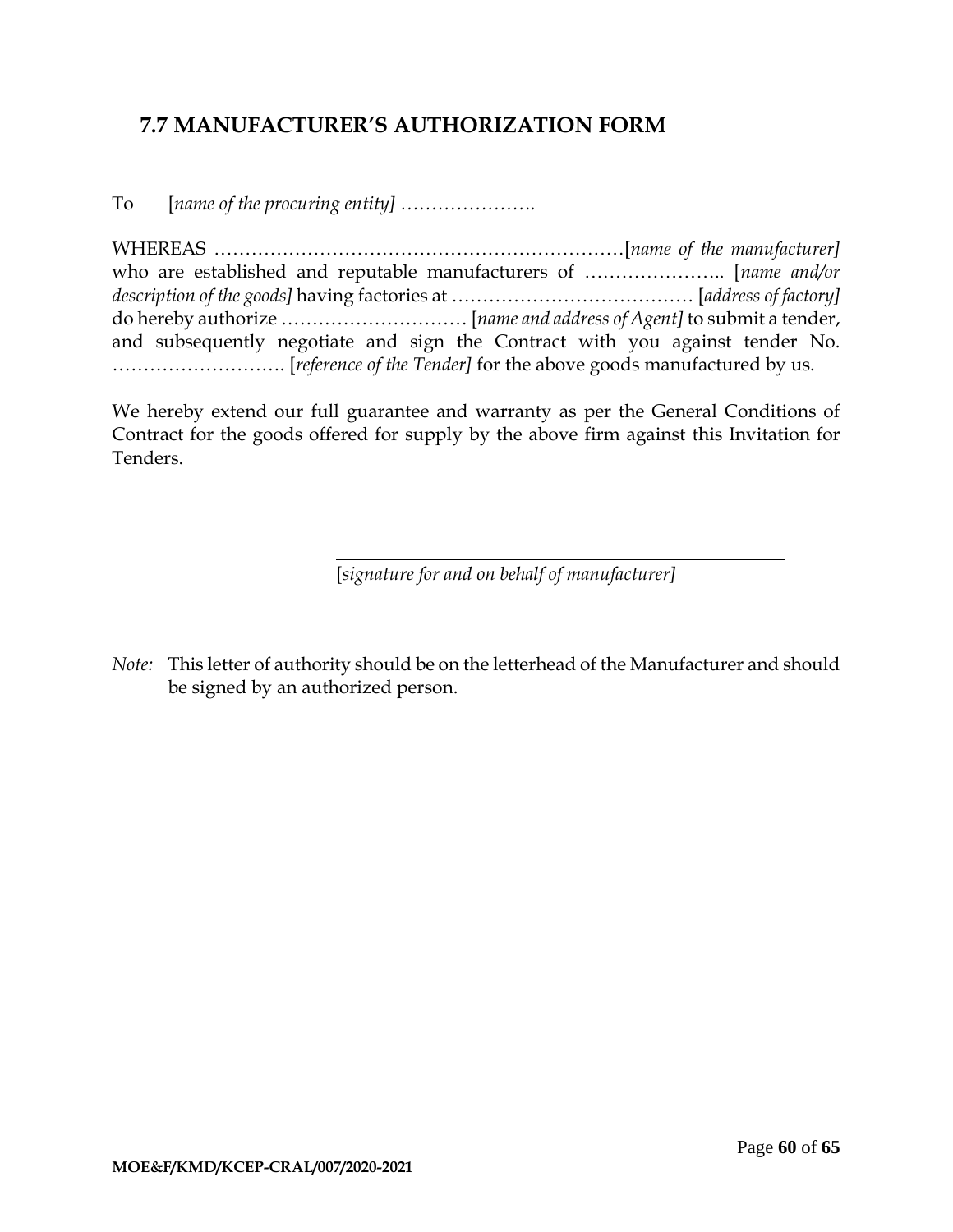# <span id="page-62-0"></span>**7.8 LETTER OF NOTIFICATION OF AWARD**

Address of Ministry of Environment, Kenya Meteorological Department

 $\overline{\phantom{a}}$  , where  $\overline{\phantom{a}}$  , where  $\overline{\phantom{a}}$  $\overline{\phantom{a}}$  , where  $\overline{\phantom{a}}$  , where  $\overline{\phantom{a}}$ 

To:

<u> 1990 - Johann Barbara, martin a</u>

RE: Tender No.

Tender Name

This is to notify that the contract/s stated below under the above mentioned tender have been awarded to you.

- 1. Please acknowledge receipt of this letter of notification signifying your acceptance.
- 2. The contract/contracts shall be signed by the parties within 30 days of the date of this letter but not earlier than 14 days from the date of the letter.
- 3. You may contact the officer(s) whose particulars appear below on the subject matter of this letter of notification of award.

*(FULL PARTICULARS)*

#### SIGNED FOR ACCOUNTING OFFICER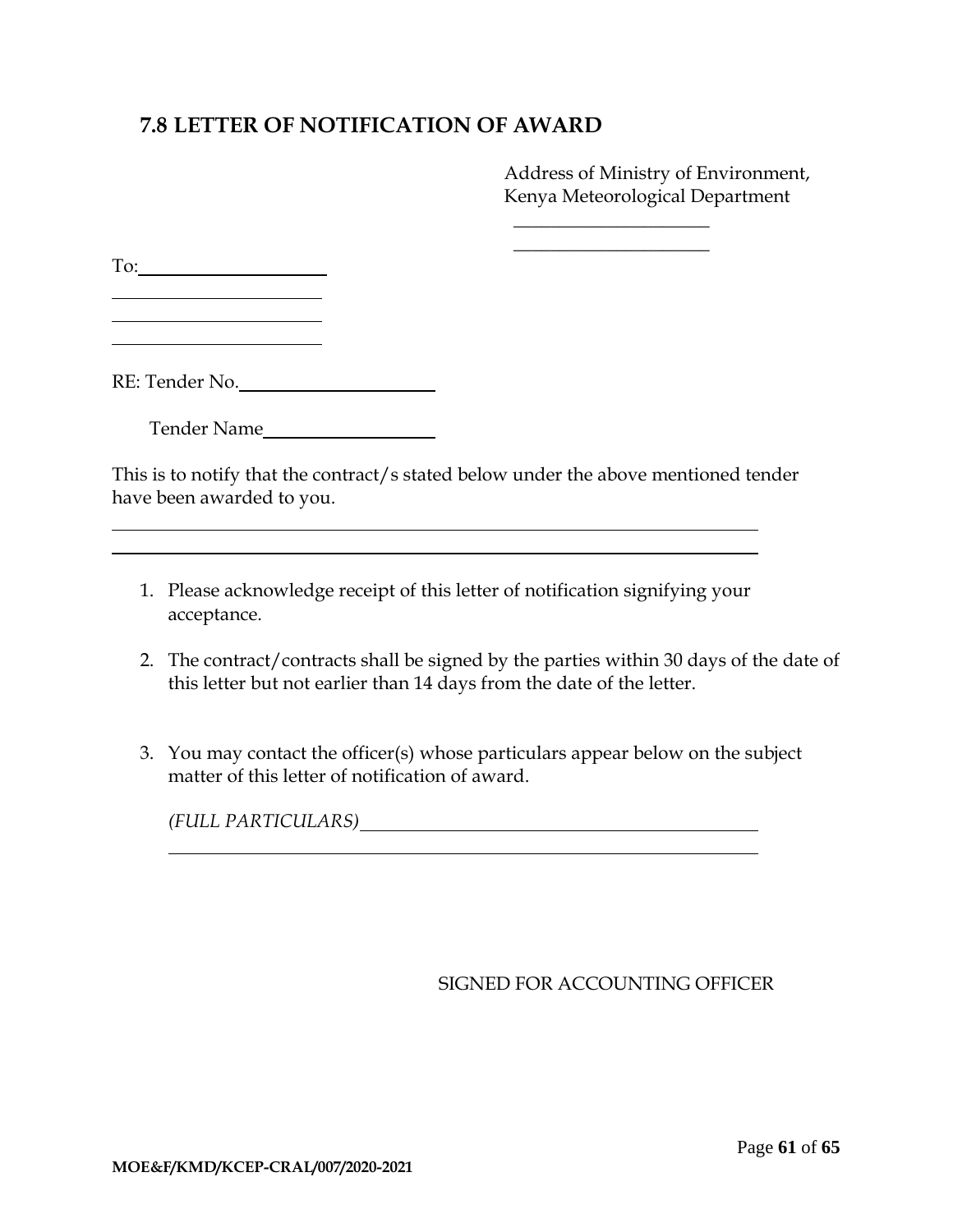# **7.9 TENDER SECURING DECLARATION FORM**

<span id="page-63-0"></span>[The Bidder shall complete in this Form in accordance with the instructions indicated] Date: [insert date (as day, month and year) of Bid Submission] Tender No. [insert number of bidding process]

To: [insert complete name of Purchaser]

We, the undersigned, declare that:

- 1. We understand that, according to your conditions, bids must be supported by a Bid-Securing Declaration.
- 2. We accept that we will automatically be suspended from being eligible for bidding in any contract with the Purchaser for the period of time of [insert number of months or years] starting on [insert date], if we are in breach of our obligation(s) under the bid conditions, because we –
	- a) have withdrawn our Bid during the period of bid validity specified by us in the Bidding Data Sheet; or
	- b) having been notified of the acceptance of our Bid by the Purchaser during the period of bid validity,
		- i. fail or refuse to execute the Contract, if required, or
		- ii. fail or refuse to furnish the Performance Security, in accordance with the ITT.
- 3. We understand that this Bid Securing Declaration shall expire if we are not the successful Bidder, upon the earlier of
	- i. our receipt of a copy of your notification of the name of the successful Bidder; or
	- ii. twenty-eight days after the expiration of our Tender.
- 4. We understand that if we are a Joint Venture, the Bid Securing Declaration must be in the name of the Joint Venture that submits the bid, and the Joint Venture has not been legally constituted at the time of bidding, the Bid Securing Declaration shall be in the names of all future partners as named in the letter of intent.